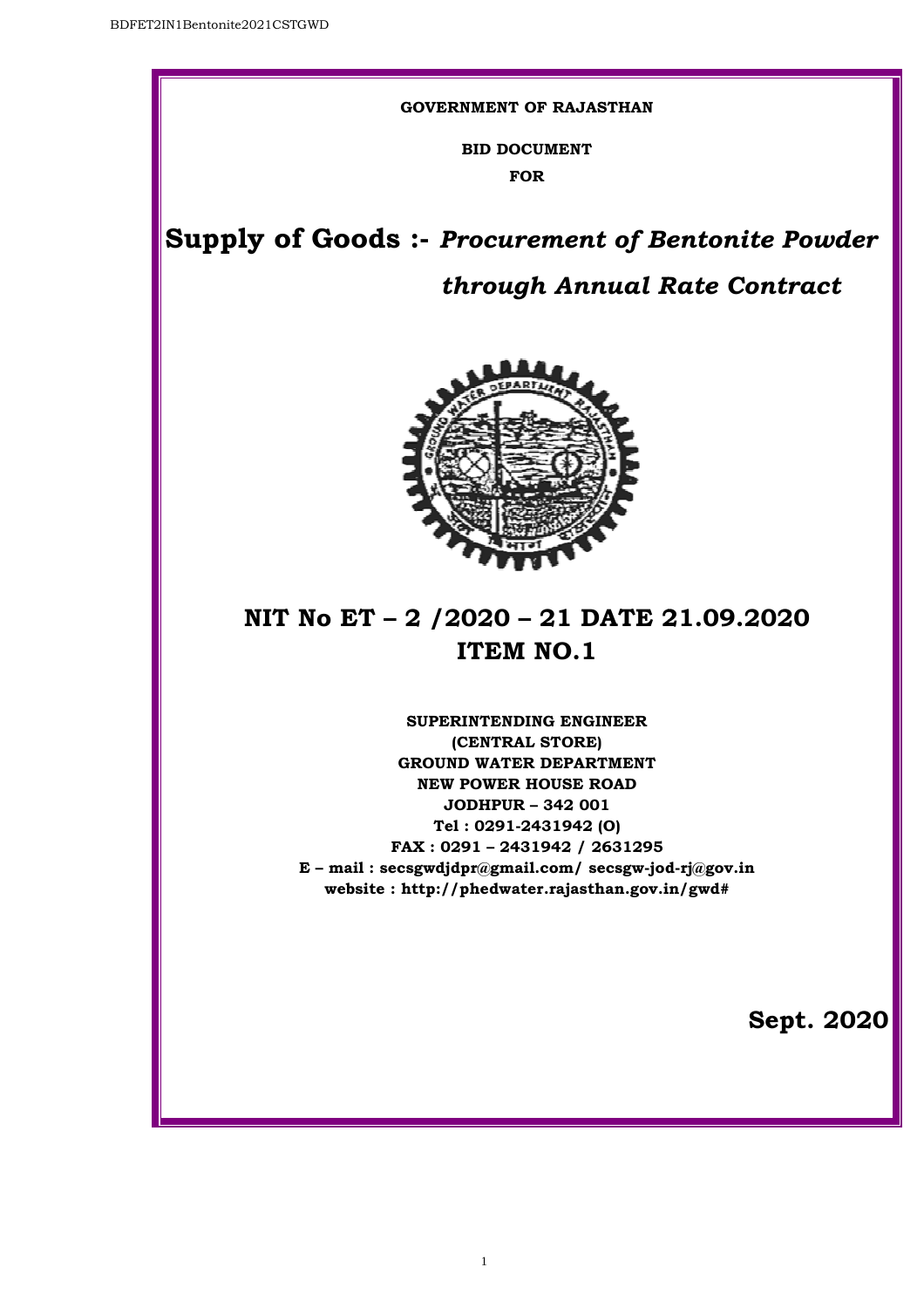| Supply of Goods   Rate Contract for Supply of Bentonite Powder at various |              |  |  |  |  |
|---------------------------------------------------------------------------|--------------|--|--|--|--|
|                                                                           | destinations |  |  |  |  |

Issued to:

M/s

----------------------------------------------

------------------------------------------------

| $\mathbf{1}$              | Cost of tender documents (Bid<br>Document Fee)                                                                                                                                           | Rs. $500/-$ to be submitted in the form of<br>CIN Receipt as mentioned in point no. 16<br>of SCC                                                                                   |
|---------------------------|------------------------------------------------------------------------------------------------------------------------------------------------------------------------------------------|------------------------------------------------------------------------------------------------------------------------------------------------------------------------------------|
| $\overline{2}$            | e – tender processing fee                                                                                                                                                                | Rs. 500/- to be submitted in the form of<br>CIN Receipt as mentioned in point no. 16<br>of SCC                                                                                     |
| $\ensuremath{\mathsf{3}}$ | <b>Estimated Cost</b>                                                                                                                                                                    | Rs. 28.00 Lacs                                                                                                                                                                     |
| $\overline{4}$            | Earnest Money (Bid Security)<br>(As per FD (G&T) Circular dated<br>13.08.2020)                                                                                                           | Rs. 28000/-for all enterprises other than<br>Micro, Small & Medium Enterprises of<br>Rajasthan.<br>Rs. 7000/-for Micro, Small and Medium<br>Enterprises of the State of Rajasthan. |
| 5                         | Place and address of Selling of<br>tenders (may be downloaded from<br>http://eproc.rajasthan.gov.in)                                                                                     | Superintending Engineer, (Central Store)<br>GWD, New Power House Road, Opp.<br>Hindustan Radiator, Jodhpur - 342 001                                                               |
| 6                         | Place and address of receiving<br>and opening of tender. (tenders<br>are to be uploaded electronically<br>on http://eproc.rajasthan.gov.in<br>and will be opened online                  | Telephone No.(0291) 2431942 Fax: 0291<br>- 2431942/ 2631295e-mail: /secsgw-jod-<br>$ri(\partial g$ ov.in website : http://phedwater.<br>rajasthan.gov.in/gwd#                      |
| $\overline{7}$            | Last Date for downloading of<br>tender documents                                                                                                                                         | 22.12.2020 up to 1.00 P.M.                                                                                                                                                         |
| 8                         | Last date for online uploading of<br>tender documents along with CIN<br>receipt (about proof of deposit<br>of requisite Bid document fee,<br>Bid Processing Fee and<br>Bid<br>Security). | 22.12.2020 up to 1.00 PM                                                                                                                                                           |
| 9                         | Date and time of opening Of<br>(Qualifying Bid)<br>technical bid<br>Online                                                                                                               | 22.12.2020 (at 3.30 PM)<br>In the office of the<br>Superintending<br>Engineer, (Central Store) GWD, Jodhpur<br>(Online opening)                                                    |
| 10                        | Validity of tenders                                                                                                                                                                      | 90 days from the date of opening of bid.                                                                                                                                           |

# **Superintending Engineer (Central Store), GWD, Jodhpur**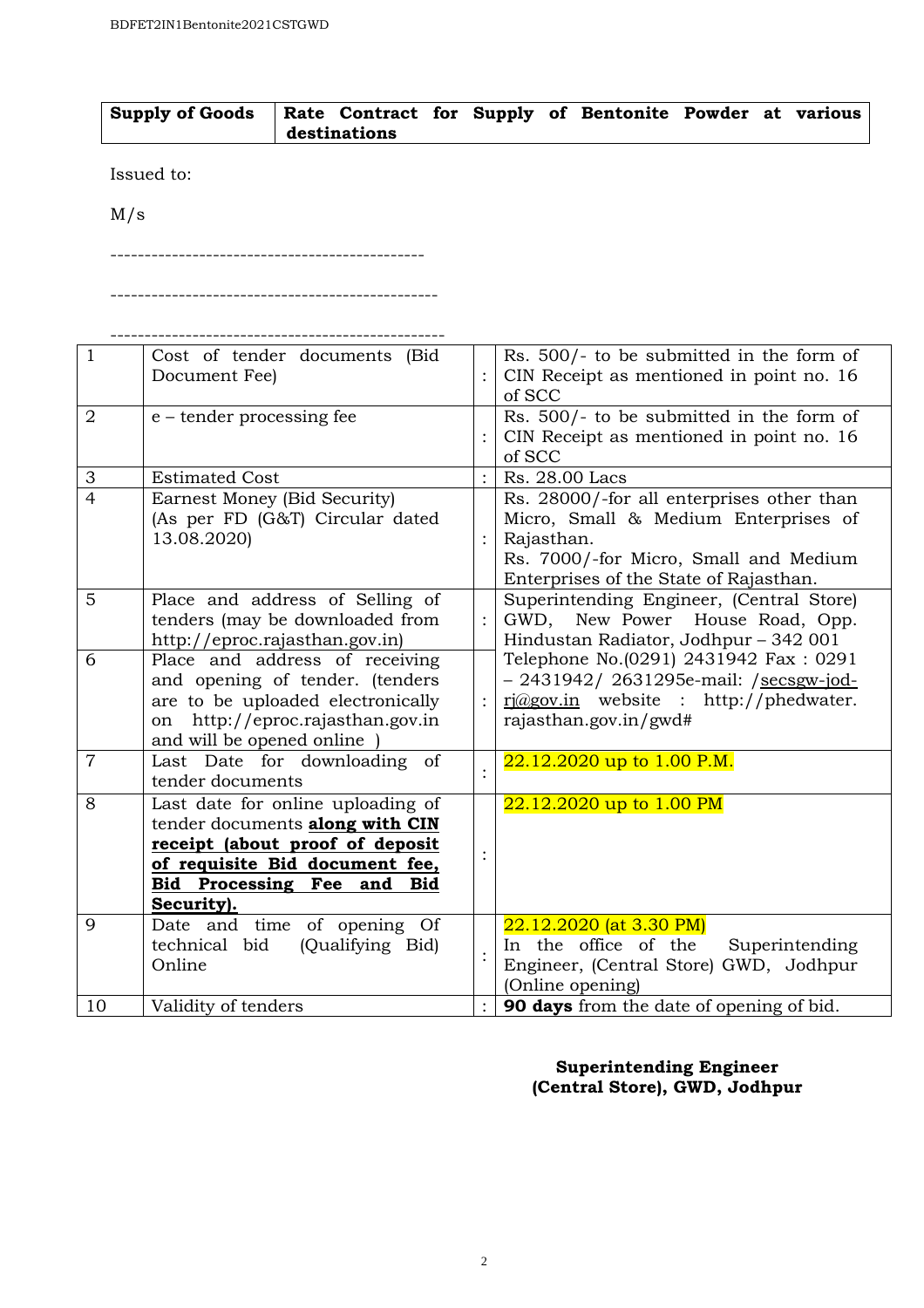# **INDEX**

| 1. | Section - (A) NIB                                                  | $4 - 6$   |
|----|--------------------------------------------------------------------|-----------|
|    | NIB in English                                                     | 5         |
|    | NIB in Hindi<br>$\bullet$                                          | 6         |
| 2. | Section $-$ (b) Instruction to Bidders (ITB)                       | $7 - 16$  |
|    | Instruction to Bidders                                             | $7 - 14$  |
|    | Appendix 1 - Format for Power of attorney of<br>$\bullet$          |           |
|    | the representative of a Firm                                       | 15        |
|    | Appendix 2 - Bid submission Letter<br>$\bullet$                    | 16        |
|    | Appendix 3 – Undertaking by Tenderer<br>$\bullet$                  | 16        |
|    | Appendix $4$ – Certificate by tenderer                             | 16        |
|    | Appendix 5 – Declaration under the Official Secret                 | 16        |
|    | Appendix 6 – Declaration by the Bidder                             | 16        |
| 3. | Section – (c) Bid Data Sheet (BDS)                                 | $17 - 19$ |
|    | <b>Bid Data Sheet</b>                                              | $18 - 19$ |
| 4. | Section - (d) Qualification and Evaluation Criteria                | $20 - 21$ |
|    | Qualification and Evaluation Criteria                              | 21        |
| 5. | Section $-$ (e) Bidding Forms                                      | $22 - 23$ |
|    | Schedule 1 – Tender form and supporting documents<br>$\bullet$     | 23        |
|    | Schedule 2 - Pre - qualification Schedule                          | 23        |
|    | Schedule 3 – Deviations from Technical Specification               | 23        |
| 6. | Section – (f) General Conditions of the Contract (GCC)             |           |
|    | & Special Conditions of the Contract (SCC)                         | $24 - 33$ |
|    | General Conditions of the Contract (GCC) : SR FORM 16<br>$\bullet$ | $25 - 29$ |
|    | Declaration of Tenderers: SR FORM 11<br>$\bullet$                  | 28        |
|    | Agreement : SR FORM 17                                             | 29        |
|    | Special Conditions of the Contract (SCC)                           | $30 - 33$ |
| 7. | Section $-$ (g) Appendix including Technical Specifications        |           |
|    | and Drawings etc.                                                  | $34 - 38$ |
|    | Appendix - A Affidavit for MSME of Rajasthan State                 | 35        |
|    | (on Stamp Rs. $50/-$ )                                             |           |
|    | Appendix - B Information to be supplied by the Bidder              | 36        |
|    | Appendix - C Tender Specifications                                 | 37        |
|    | Appendix – D Form of Bid Securing Declaration                      | 38        |
| 8. | Section – (h) Annexure and Forms related to Rajasthan              |           |
|    | Transparency in Public Procurement (RTPP) Rules / Act              | $39 - 42$ |
|    | Annexure A - RTPP Rules: Compliance with the                       |           |
|    | Code of Integrity and No Conflict of Interest                      | 40        |
|    | Annexure B - RTPP Rules: Declaration by the<br>$\bullet$           |           |
|    | bidder regarding Qualifications                                    | 40        |
|    | Annexure C - RTPP Rules: Grievance Redressed<br>$\bullet$          |           |
|    | during Procurement Process                                         | $40 - 41$ |
|    | FORM No 1 - Memorandum of Appeal under the                         |           |
|    | Rajasthan Transparency in Public Procurement Act, 2012.            | 41        |
|    | Annexure D - RTPP Rules: Additional Conditions of Contract         | $41 - 42$ |
|    | Model of Bank Guarantee for Security Deposit                       | 43        |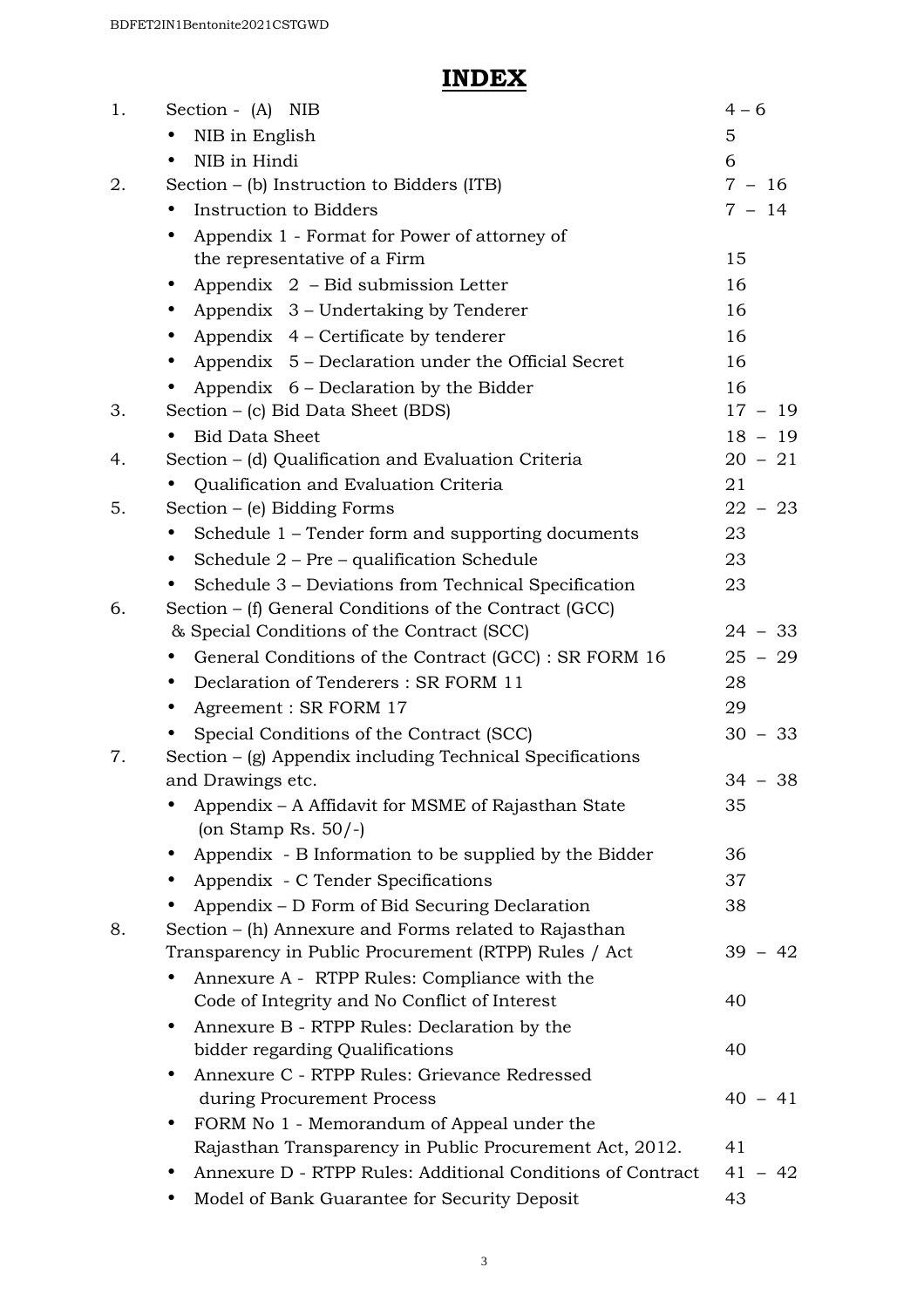**Section – (a)** 

**Notice Inviting Bid (NIB)**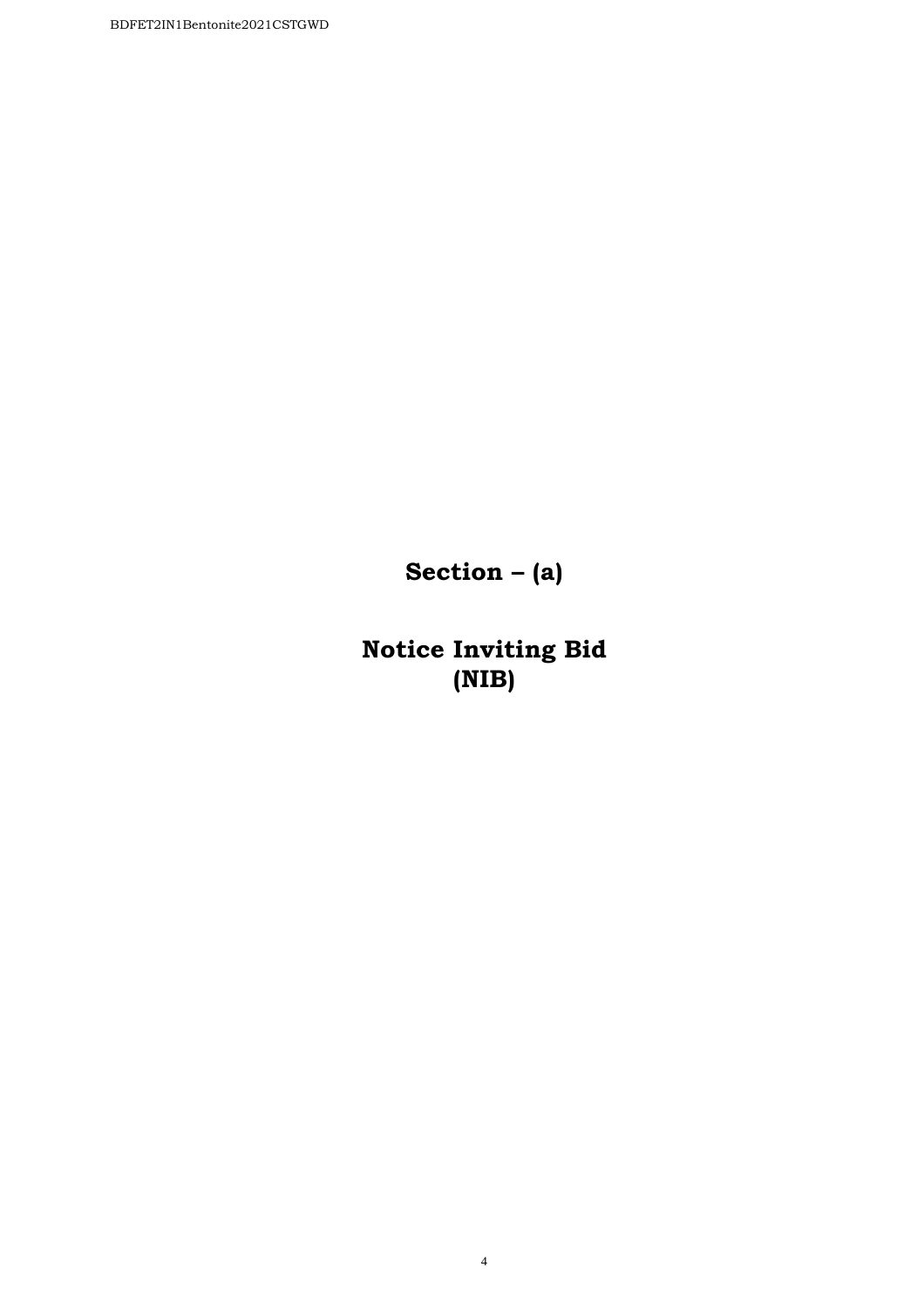#### **OFFICE OF THE CHIEF ENGINEER**

#### **GROUND WATER DEPARTMENT, NEW POWER HOUSE ROAD, JODHPUR**

0291 – 2431942 / 2432765 website http://phedwater.rajasthan.gov.in/gwd# GSTIN:08JDHS01576B1D5 mail – secsgwdjdpr@gmail.com/secsgw-jod-rj@gov.in/chiefgwd3@gmail.com

# **TENDER NO. ET – 2 /GWD/CST/2020 – 21 DTD. 21.09.2020**

#### **NOTICE INVITING BID**

 **1.** Online tenders are hereby invited on behalf of Governor of Rajasthan for the supply of goods as indicated below on rate contract basis from manufacturer/Fabricators/ whole seller/ distributor/ dealer/ authorized dealer/ sole selling agent/marketing agent / Tenderers having experience and ability of supplying such items and fulfilling the qualification criteria. The tender documents can be downloaded from the web site http://eproc.rajasthan.gov.in . Details of the tender notification and tender Condition can also be seen in the NIB exhibited on web site www.dipronline.org or depttl. Website :http:// phedwater.rajasthan.gov.in./gwd# Tenders are to be submitted online electronic format on website http://eproc.rajasthan.gov.in. The schedule of dates for each tender item is defined against the item.

#### I. N . Particulars of the tendered Item / work Estimat ed Tender Value (Rs. In Lakhs) EMD (in Rs.) Tender Docum ent Fee e–Tender Processi ng Fee Last Date / time for online availability & uploading of the bid along with CIN receipt Date of online opening of Technical Bids 1 Rate Contract for Supply 28.00 28000/-  $500/-$  500/-  $22.12.2020$ <br>of Bentonite Powder upto 1:00 pm 22.12.2020 at 3:30 pm 2 Supply of External upset drill pipes size 88.9 x 6096 mm 85.00 85000/- 500/- 1000/- 21.12.2020 upto 1:00 pm 21.12.2020 at 3:30 pm  $3$  Supply of Flush Jointed Supply of Flush Jointed  $\begin{array}{|l|l|l|l|l|} \hline \text{12.00} & \text{12.000/} \hline \end{array}$  500/- 500/-  $\begin{array}{|l|l|l|l|} \hline \text{500/} & \text{21.12.2020} \hline \end{array}$ upto 1:00 pm 21.12.2020 at 3:30 pm

#### **2. GENERAL DETAILS OF GOODS** :-

#### **3. Instructions to Bidders for online e-tendering :**

- **a.** The bidders who are interested in bidding can download the tender documents from **http://eproc.rajasthan.gov.in and from http://sppp.rajasthan.gov.in/**
- **b.** The bidders who wish to participate in the tenders will have to register on **http://eproc.rajasthan. gov.in** Further, bidders who wish to participate will have to procure Digital Certificate as per Information Technology Act-2000 using which they can digitally sign their electronic bids.
- **c.** Bidder shall submit their offer on-line in Electronic format on above mentioned web site on or before the date mentioned here in above.
- **4.** Online submission of tenders will be opened on the scheduled date at specified time mentioned above in the table by the tender opening committee in the OFFICE OF THE SUPDTG. ENGINEER (CENTRAL STORE), GWD, JODHPUR
- **5.** Before electronically submitting the tenders, it should be ensured that all the tender papers including the conditions of the contract are digitally signed and uploaded by the tenderer.
- **6.1.** Bidders are requested to deposit requisite amount against bid security, bid document fee and bid processing fee (for RISL) in consolidation through eGRAS portal through single challan (through online payment gateway system), in respective budget head & office code, to be generated online on web portal http://egras.raj.nic.in/ following the procedure as detailed at point No. 16 of Special Conditions of Contract.
- **6.2.** Bidders are required to register as registered user on e-grass web portal.
- **6.3.** After successful payment of all above fee through single challan, CIN Receipt will be generated. Scanned copy of the same (CIN receipt) is required to be uploaded along with technical bid at e-proc portal www.eproc.rajasthan.gov.in. The bid uploaded without CIN receipt will be rejected.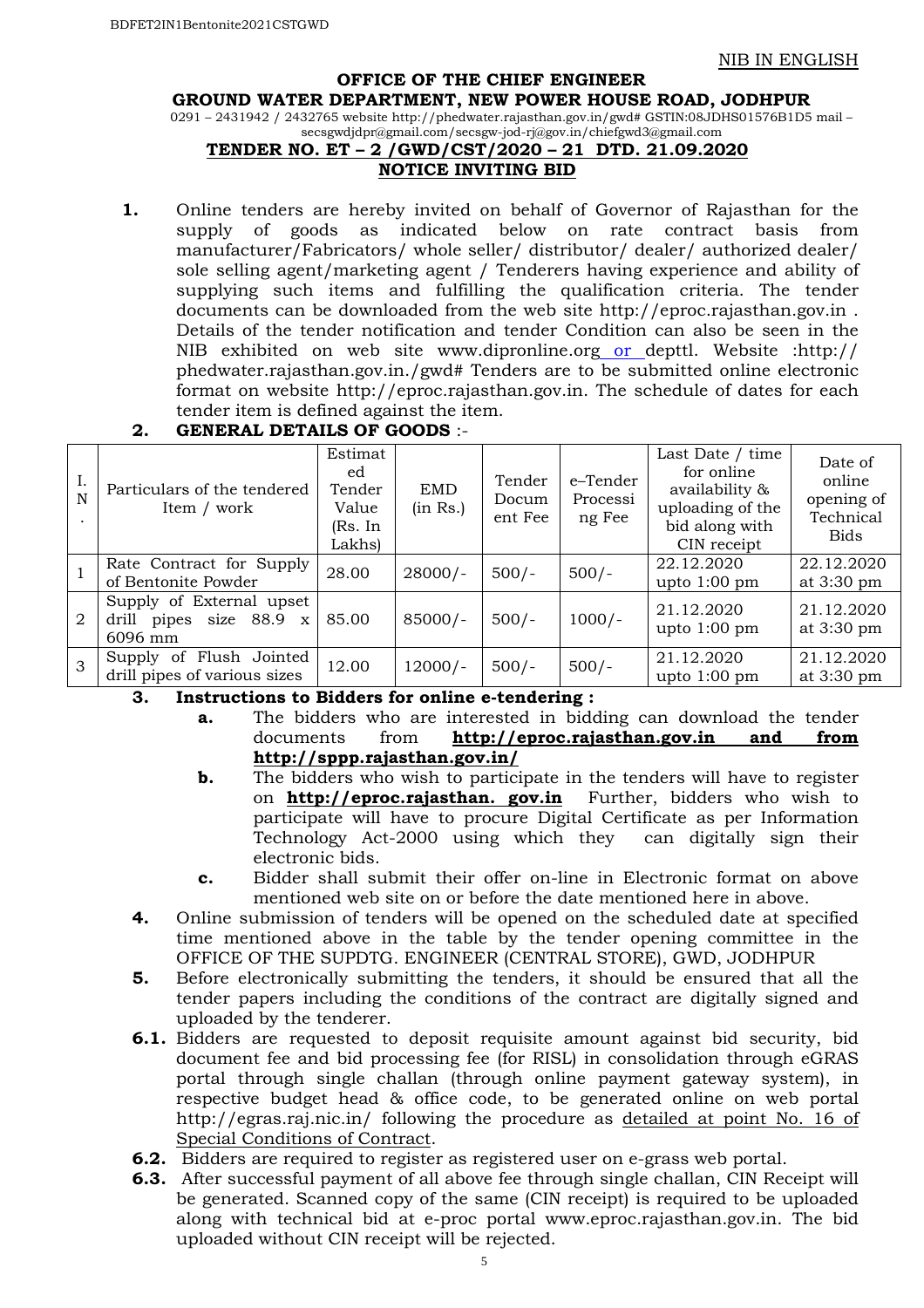- **6.4.** The bidders are requested to go through Finance (G&T) Deptt., Govt. of Rajasthan circular no. F6(5)FD/GF&AR/2018 dated 27/04/2020 & F6(5)FD/ GF&AR/2018 dated 09/07/2020, for more details.
- **7.** No conditional tenders shall be accepted and will be rejected summarily forthwith.
- **8.** The department will not be responsible for any delay on account of late submission of tenders.
- **9.** All pages and schedules of tender documents shall be essentially filled in (wherever required) and shall be signed by the tenderer.
- **10.** The deptt. is not bound to accept the lowest tender, and reserves the right to reject any or all the tenders received without assigning any reason.
- **11.** Tender fee is non refundable.
- **12.** All the conditions shall be prevailing as detailed out in the departmental tender document (in the respective sections/volumes)
- **13. No tenders will be accepted in physical forms.**

**Note:** In case there is any holiday on the date mentioned above, the activities assigned on that date shall be carried out on the next working day.

> **CHIEF ENGINEER, GWD, JODHPUR**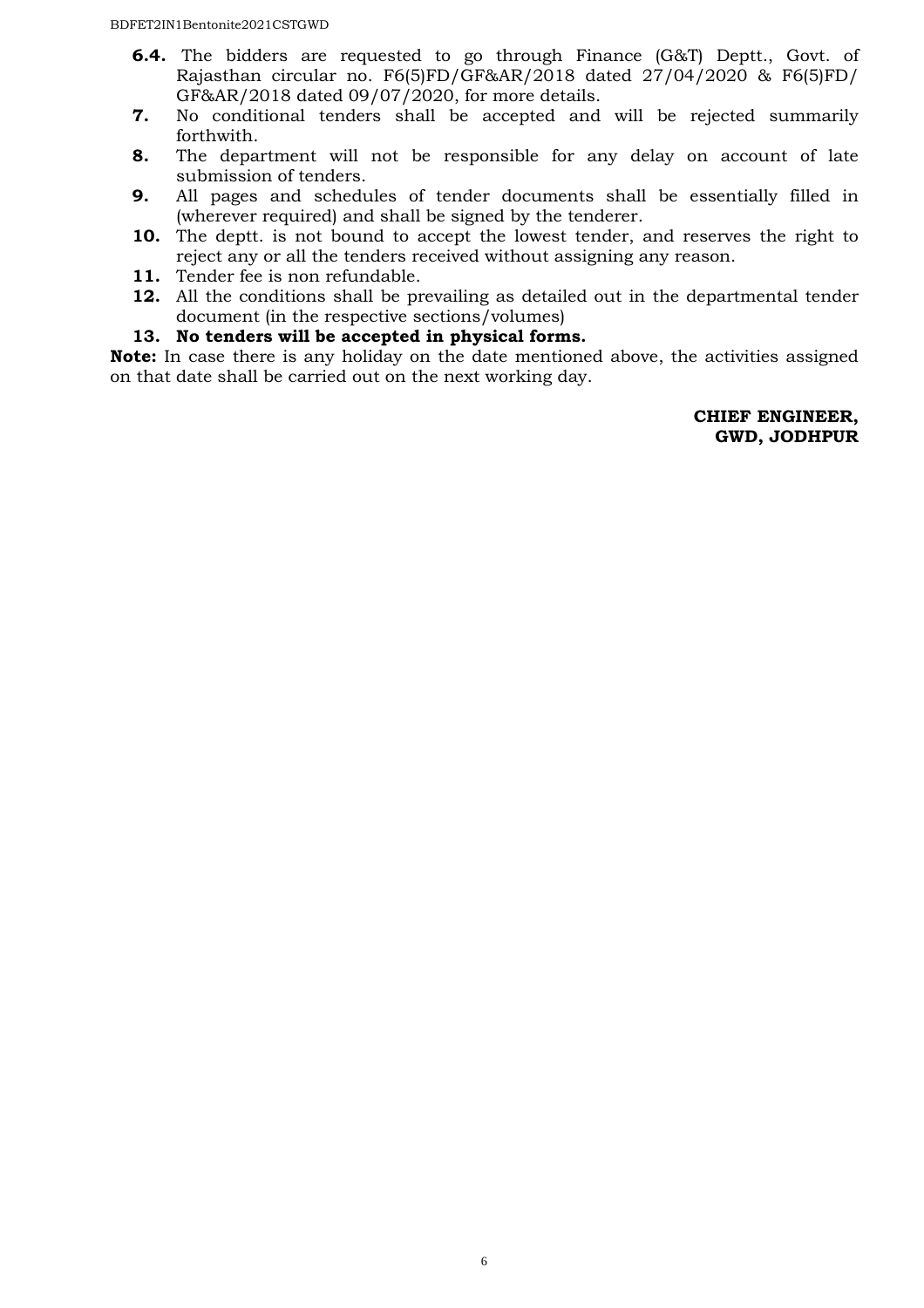## राजस्थान - सरकार

मुख्य अभियन्ता भू – जल विभाग, न्यू पावर हाउस रोड, जोधपुर दूरभाष 0291–2432765/2431942, फैक्स– 0291 – 2631295 mail – secsgwdjdpr@gmail.com /secsgw-jod-rj@gov.in chiefgwd3@gmail.com, website http://phedwater.rajasthan.gov.in/gwd# GSTIN:08JDHS01576B1D5

# -: निविदा सूचना :– निविदा संख्या : ET-2/CST/GWD/JU/2020 – 21 दिनांक 21.09.2020

राजस्थान के राज्यपाल की ओर से अधोहस्ताक्षरकर्ता द्वारा निम्नानुसार सामग्री की आपुर्ति हेतु निविदादाताओं से ''डबल कवर सिस्टम (द्धि भाग)" के तहत ई–निविदाएँ आमंत्रित की जाती हैंः–

| आइटम<br>संख्या | विवरण                                                                                    | यू. बी. एन. नं. |
|----------------|------------------------------------------------------------------------------------------|-----------------|
|                | बेन्टोनाईट पाऊडर की आपूर्ति हेतु<br>वार्षिक दर संविदा। अनुमानित मूल्य<br>- रु. 28.00 लाख |                 |
| $\overline{2}$ | एक्सट्रनल अपसेट ड्रिल पाईप की<br>आपुर्ति। अनुमानित मूल्य–रु. ८५.००<br>लाख                |                 |
| 3.             | फ्लश जोईन्टेड ड्रिल पाईप की आपुर्ति।<br>अनुमानित मूल्य-रु. 12.00 लाख                     |                 |

<u>निविदा प्रपत्र एवं निविदा से सम्बन्धित समस्त शर्ते विभागीय</u> चेबसाईट http://phedwater. rajasthan.gov.in/gwd#,http://sppp.rajasthan.gov.in/ एवं http:// www. eproc. rajasthan. gov.in पर उपलब्ध है।

> (सूरजभान सिहं) मुख्य अभियन्ता भू जल विभाग, जोधपूर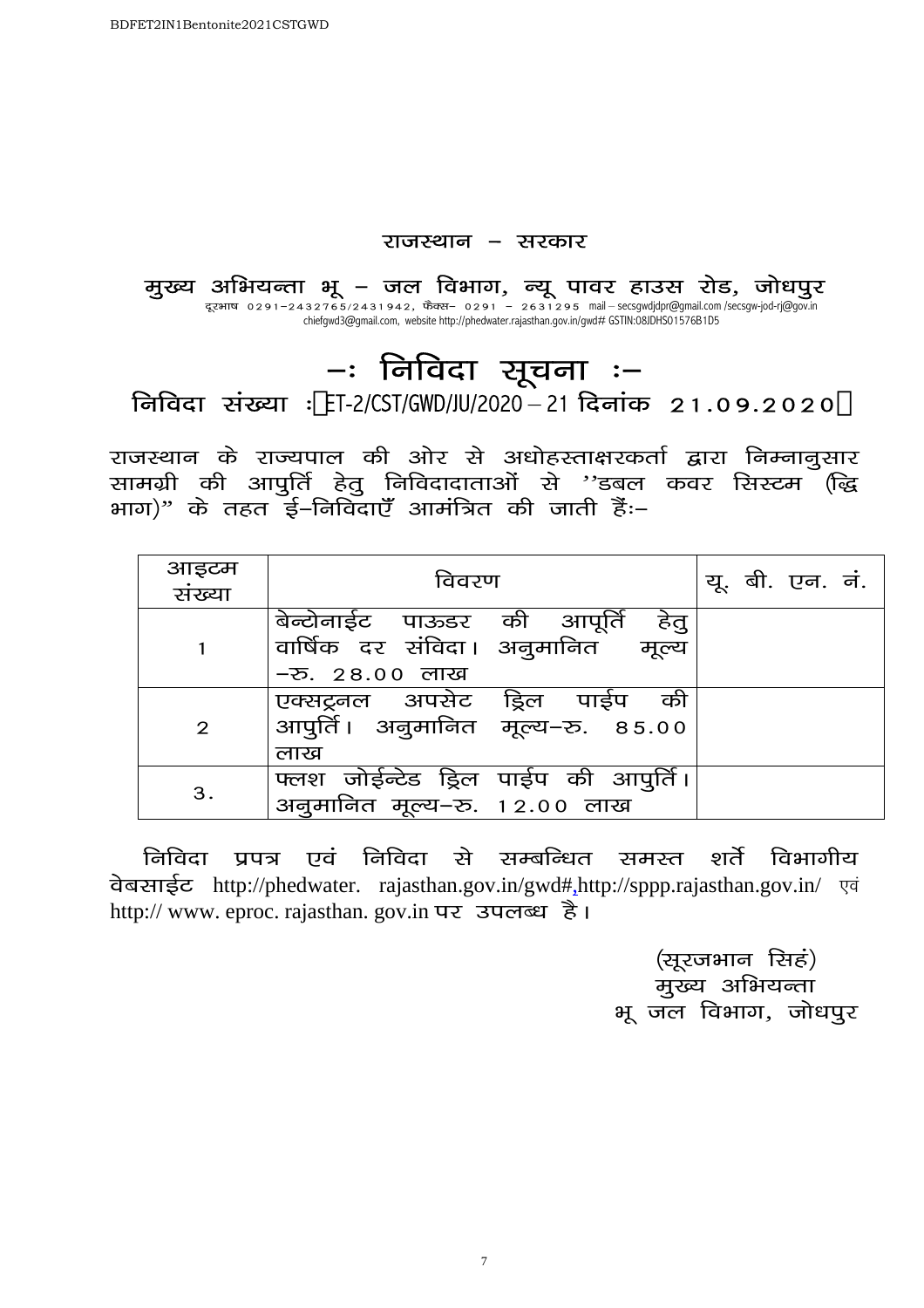**Section – (b)** 

**Instruction to Bidders (ITB)**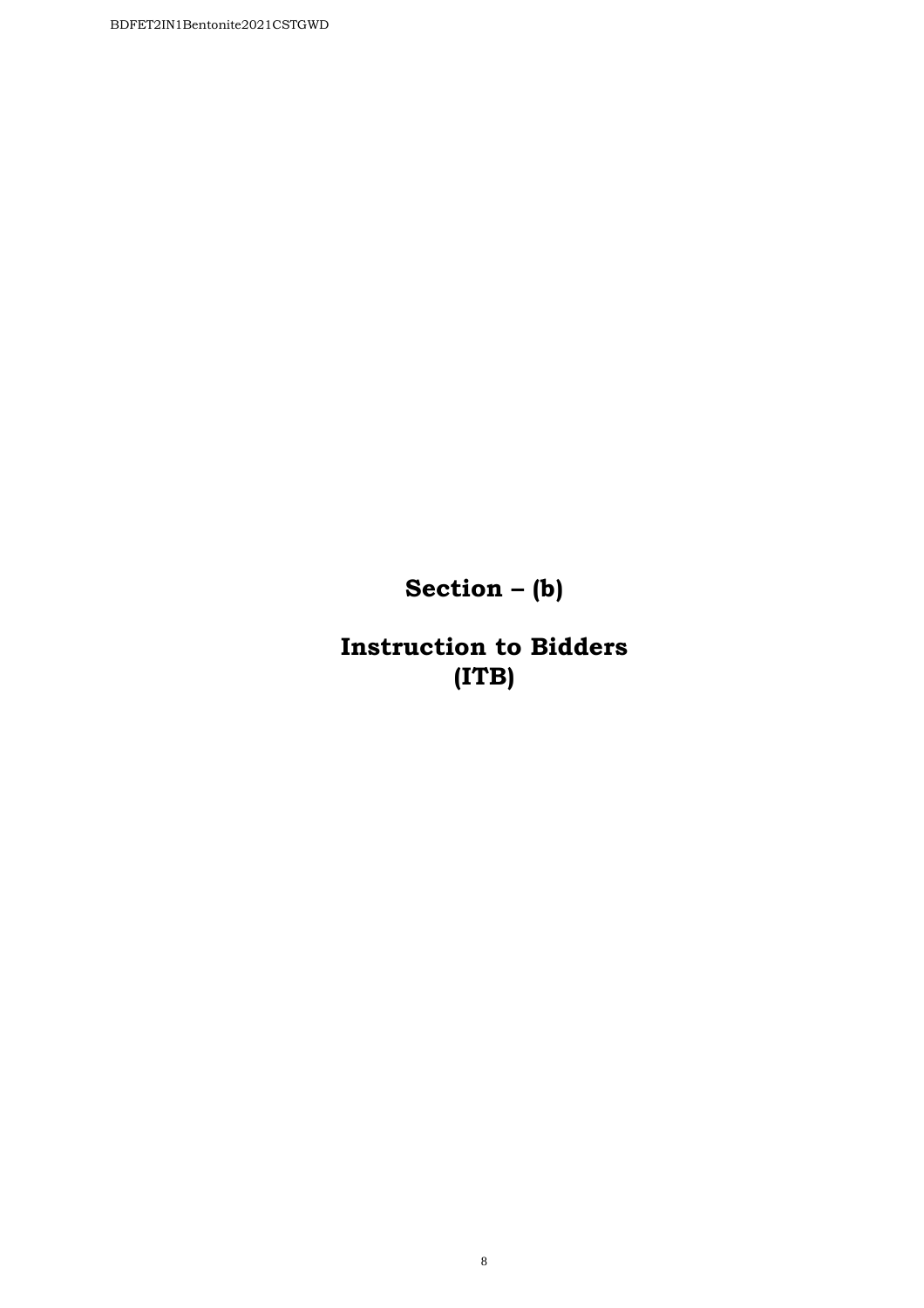#### **INSTRUCTIONS TO BIDDERS ( ITB )**

# **1. General Information :**

- **1.1 Executing Agency / Purchaser :**The Executing Agency or Purchaser for the supply of the tendered goods / execution of this work is the Ground Water Department, Jodhpur Rajasthan through the Superintending Engineer (Central Store) G.W.D. Jodhpur, or other agency as decided by the Govt.
- **1.2 Type of Contract: The** Contract is item rate type contract which includes supply of the goods as per tender specification upon approved rates under the contract period. The name of the supply of goods under this Contract **" Rate Contract for supply of Bentonite Powder at Ex. Works & at various destinations (consignee stores)"**.
- **1.3** All supply of goods, proposed for supply under the Contract, are notified in the bid document under the headline "Scope of work" and "Technical Specifications".
- **1.4** The Bidder is required to study all instructions, forms, terms, conditions and other details in the bid documents before completing the Price schedule. The Drawings, Specifications, Schedules etc. are to be considered as explanatory of each other and no advantage shall be taken of any omission in bid documents. Failure to furnish all information required by the bid documents or submission of a bid not substantially responsive to the bid documents in every respect will be at the Bidder's risk and may result in rejection of its bid.
- **1.5** The bidder shall sign a declaration under the official Secrets Act for maintaining secrecy of the bid documents, drawings or other records connected with the work given to him in form given at appendix 5. Failure to observe the secrecy of the bids will render the bids of the Bidders, liable to summary rejection.
- **1.6** Bidders shall submit only unconditional bids. Conditional bids are liable to be rejected summarily. The bid documents show already the specific terms and conditions on which bids are required by the Department, Hence all bids should be in strict conformity with the bid documents and should be fulfilled in, wherever necessary, and initialed. Incomplete bid is liable to be rejected. The terms and conditions of the bid documents are firm; as such conditional bids are liable to be rejected.
- **1.7** The contractor / supplier shall comply with the provisions of the Apprenticeship Act 1961 and the rules and orders issued there under from time to time. If he fails to do so his failure will be a breach of the contract and the original sanctioning authority in his discretion may cancel the contract. The contractor / supplier shall also be liable for any pecuniary liability arising on account of violations by him of the provisions of the act.
- **1.8** If it is found that the tender is not submitted in proper manner, or contains too many corrections and or unreasonable rates or amounts, it would be open for the competent authority not to consider the tender, forfeit the amount of bid security and /or de-list the contractor / supplier.
- **1.9** General directions and descriptions of work and materials given in the Specification or shown on the Drawing are not necessarily repeated in the Price Schedule and reference is to be made to the Specification and the Drawings for this information.
- **2.** The tenderer firm should be essentially GST registered and shall submit copy of the self-attested document about GST Registration.
- **3. Address for Communications:** Superintending Engineer (Central Store), Ground Water Department, New Power House Road, Jodhpur – 342001 . Ph. 0291 – 2431942 email – secsgwdjdpr@gmail.com. /secsgw-jod-rj@gov.in

#### **4. Period of Rate Contract:**

**4.1** It is proposed to conclude Annual Rate Contract for the tendered item accordingly the period of the Rate Contract is **12 months** from the date of issuance of Rate Contract Letter. However the period of contract may be extended for a further period of 3 months or for an additional quantity of 50% of the tendered quantity whichever occur earlier with mutual acceptance.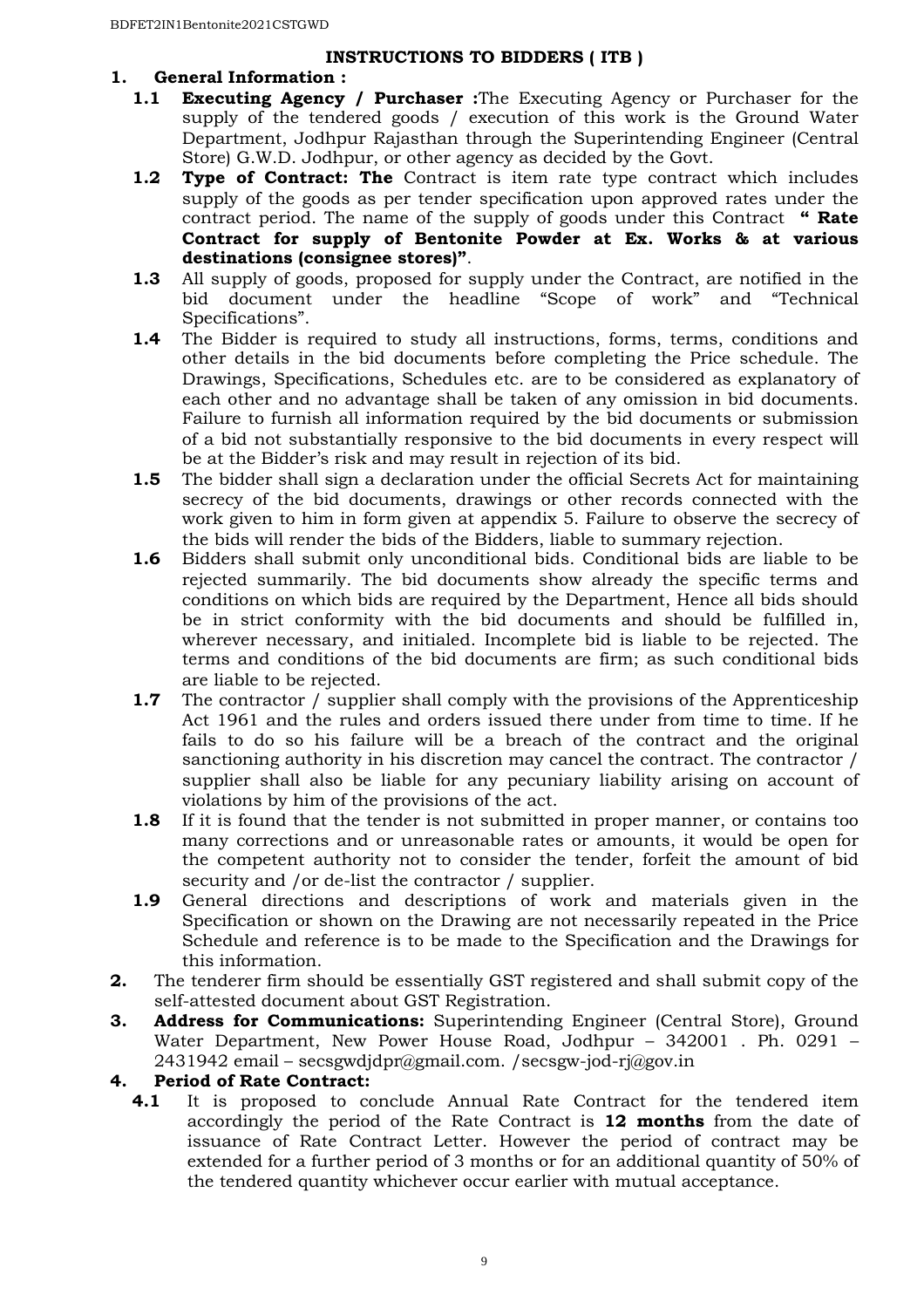# **4.2 Definitions:**

- **4.2.1 Facilities:** Shall mean all works and its equipment(s), components which have been supplied and/or installed or designed, and/or constructed in the contract for works and shall include any additions, modifications, alterations, replacement and/or repairs as may be made thereto from time to time during execution period.
- **4.2.2 Clause :** Unless otherwise mentioned, the reference to "clause" made in any section of the document, it shall mean referenced clause of that section.
- **4.2.3 Bid and Tender, Bidder and Tenderer, Bid Security and Earnest Money Deposit :** The word 'Bid' and 'Tender' or word 'Bidder' and' Tenderer' or 'Bid Security' and 'Earnest Money Deposit' used in the tender/bid document be treated as synonymous.
- **4. Eligibility and Pre-Qualification Criteria:** The tenderer shall fulfill all the following conditions to qualify for tendering for the work.

# **4.1 Eligibility Criteria:**

# **(A) Technical Criteria :**

- 1. **Work Experience:** The Tenderer should have experience of supplying the tendered item i.e. Bentonite Powder. The tenderer will have to submit the copies of the documents indicating experience of supplying at least a minimum Quantity of 1000 MT Bentonite Powder in at least one year from last 5 financial years .
- 2. **Ownership of Manufacturing Unit / Mill and Mines:**
	- (i) It is not necessary for a tenderer to have manufacturing unit / mill. It is preferable for a tenderer to have manufacturing unit for the tendered item, however if the tenderer is not having manufacturing unit he will furnish an undertaking from the manufacturer about the supply of material in required quantity and quality.
	- (ii) It is not necessary for a tenderer to have mine(s) for raw material of tendered item. If tenderer is also mines owner he shall have to furnish copy of certificate from mining deptt in support of this. If tenderer will procure raw material from other mines he will furnish undertaking from mines owner about supply of raw material of required quantity. The tenderer shall have to furnish the details of mines from where the raw material will be procured.
- 3. **Qualification to the sample test:** It is essential for a tenderer to submit a test certificate of the offered product duly tested through government recognized laboratory or through DMG Laboratory for parameters of tender specifications. A test certificate issued by such laboratory indicating that the offered product qualified in each parameter of depttl. tender specification will only be considered as qualified for opening of financial offer along with fulfillment of other criteria, failing which the offer will be disqualified from opening of their Financial Bid.

#### **(B) Financial & Other Criteria :**

- 1. Tenderer firm will have to upload proof of depositing Bid Security (earnest money) / tender fee /  $e$  – tender processing fee in prescribed form as mentioned at point no. 16 of SCC of tender document, along with technical bid.
- 2. Responsive to all requirements of the tender documents and the instruction.

The Bidder should provide all the pre-qualification information in the prescribed formats.

#### **5. Bid Document :**

**5.1 Content of Bid Document :** The facilities required, bidding procedures, contract terms and technical requirements are prescribed in the bid documents. The bid documents include the following sections, and addendum's issued till the date of submission of the bid: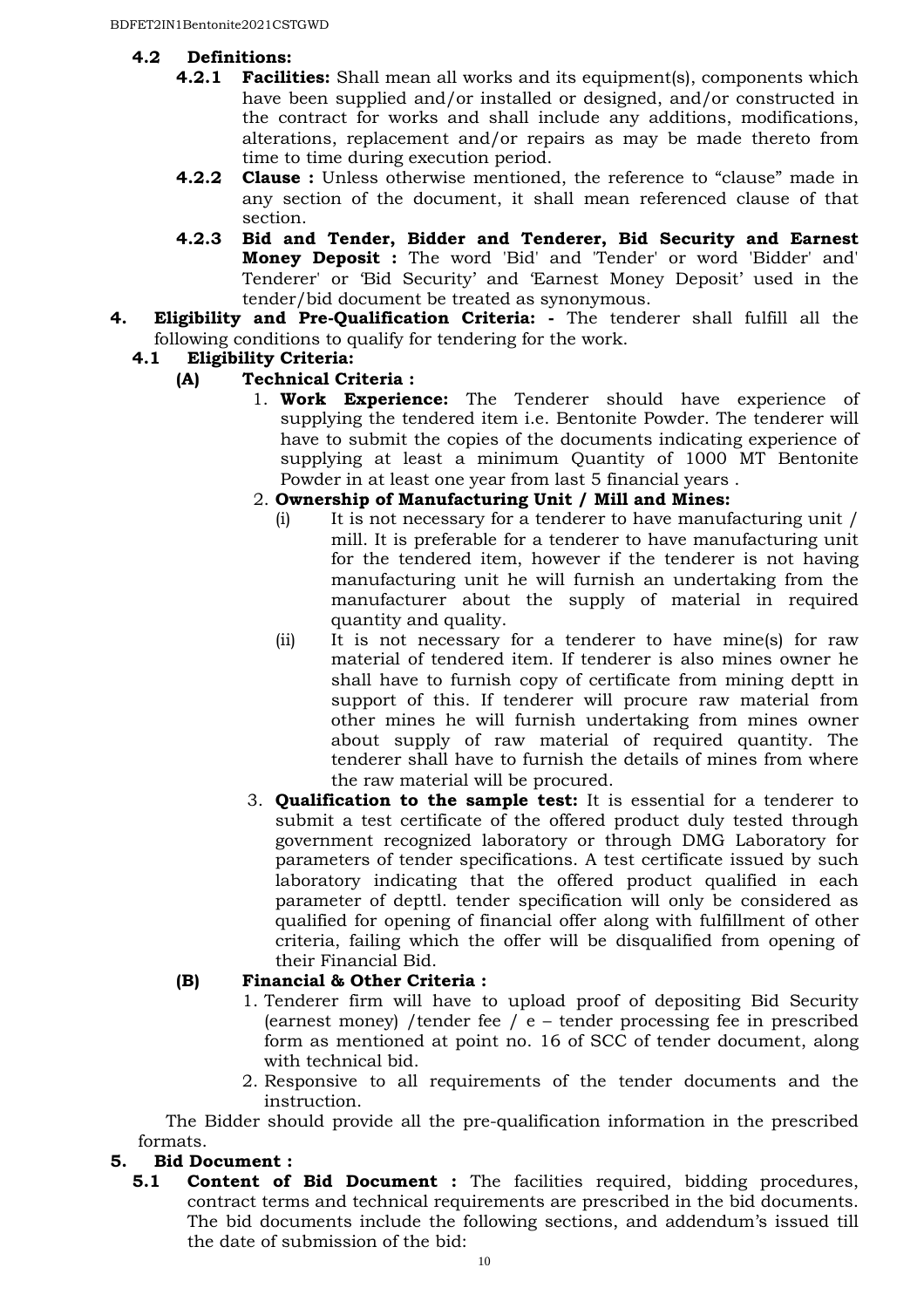- Notice Inviting Bids (NIB)
- Instruction to Bidders (ITB)
- Bid Data Sheet (BDS)
- Qualification and Evaluation Criteria
- Bidding Forms
- Conditions of Contract and Contract Forms :
	- (i) General Conditions of Contract
	- (ii) Special Conditions of Contract
	- (iii) Contract Forms
	- Appendixes including appendix for technical specifications etc.
- Annexure and forms as per RTPP Rules 2013
- Schedule of Prices / BOQ

#### **5.2 Cost of Bidding:**

- **5.2.1** The Bidder shall bear all costs associated with the preparation and submission of its bid, and the Department will in no case be responsible or liable for these costs, regardless of the conduct or outcome of the Bidding process.
- **5.2.2** It shall be obligatory on the successful bidder to pay stamp charges on the contract for preparation of contract agreement, as ruling on date of execution of the contract agreement.

#### **5.3 Site Visit Before Bidding :**

- **5.3.1** The Bidder and any of its personnel or agents will be granted permission by the Department to enter upon its premises and lands for the purpose of such site visits / visits of the area where supply is to be executed. But the bidder and its personnel will be responsible for death or personal injury, loss of or damage to property and any other loss, damage, costs and expenses incurred as a result of such visits.
- **5.3.2 Bidder to inform himself fully :**The Bidder shall be deemed to have satisfied himself as to all the conditions and circumstances affecting the Contract price, as to the general circumstances at the delivery site of the material, as to the general labour position, as to the transport conditions, as to availability of approach road, as to the climatic and meteorological conditions and to have fixed his prices according to his own view of these. Bidders are invited to visit the site with prior appointment with the Department.

The Department will not be responsible for the personnel of the Bidder and for all acts in relation with the site inspection.

No claims except as otherwise expressly provided will afterwards be accepted due to non-inspection of the site. The Bidder shall be responsible for any misunderstanding or incorrect information however obtained except the information given in writing by the Department.

**5.4 Omissions, errors and Clarification :** Bidders shall carefully examine the scope of work and / or specifications of the goods and fully inform themselves as to the conditions and matters, which may in any way affect the work / supply or the cost thereof. Should a Bidder find discrepancies or omissions in the documents or should he be in doubt as to their meaning he should notify the Department in writing. Bidder is requested, to submit all clarifications in writing or by fax, to reach the Department not later than 5 days before the last date of bid submission. The Department may respond to any request that is made prior to this deadline.

Any resulting interpretation or modification of the bid documents shall be issued to all bidders as an addendum, which will become a part of the bid documents. The bidders shall acknowledge in writing the receipt of each addendum.

No claims except as otherwise expressly provided will afterwards be accepted due to non-understanding or mis-interpretation of the bid documents.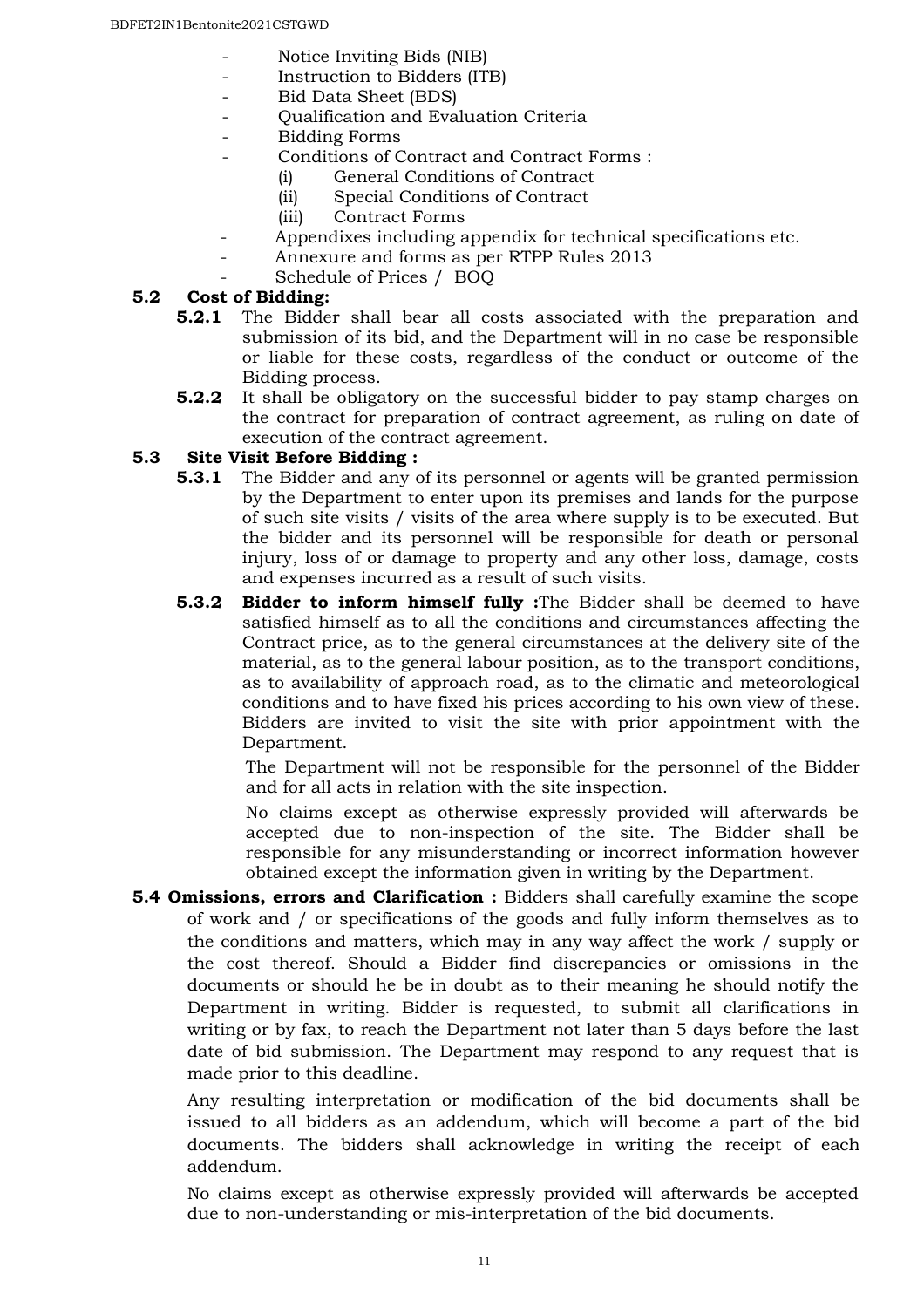#### **5.5 Amendment of Bidding Documents :**

- **5.5.1** At any time prior to the deadline for submission of bids, the Department may, for any reason, whether at its own initiative, or in response to a clarification requested by a prospective Bidder, amend the bid documents.
- **5.5.2** The amendment will be notified/published on the web site http://www.eproc.rajasthan.gov.in/ and will be binding on the bidder(s). It will be assumed that the amendments will have been taken into account by the Bidder in its bid submission.
- **5.5.3** In order to provide prospective Bidders reasonable time in which to take the amendment into account in preparing their bid, the Department may, at its discretion, extend the deadline for the submission of bids, in which case, the Department will notify/ publish the extended deadline, for submission of tenders on website http://www.eproc.rajasthan. gov.in and as per publication rules.

#### **6. Preparation of Bids :**

**6.1 Language of Bid :**The bid prepared by the Bidder and all correspondence and documents related to the bid exchanged by the Bidder and the Department shall be written either in Hindi or English provided that any printed literature furnished by the Bidder may be written in another language, as long as such literature is accompanied by a translation of its pertinent passages in the language herein, in which case, for purposes of interpretation of the bid, the translation shall govern.

#### **6.2 Alteration of Designed Components not acceptable :**

- **6.2.1** No principal deviations and exceptions are allowed, in the specifications and in the basic requirements of the goods.
- **6.2.2** Bidders, which propose any alteration in the basic requirement, as specified in Scope of work and / or Technical specifications and its addendum if any, or which contain any other conditions of any sort will be liable to rejection.

#### **6.3 Makes and origin of the equipment :**

- **6.3.1 Makes and Origin of the Equipment:** It is expected that the bidder will quote with a view to supply goods / equipment of best makes and confirming to highest standard. Bidder has to consider for his financial offers only makes of reputed manufacturer of goods/ equipment corresponding to the state of art technology and to the latest Indian standards.
- **6.3.2 Manufacturer's Authorization :** if required in the BDS, a Bidder that does not manufacture or produce the Goods if offers to supply shall submit the Manufacturer's Authorization using the format included in the Conditions of the tender to demonstrate that it has been duly authorized by the manufacturer or producer of the Goods to supply these Goods to the Purchaser.
- **6.3.3** The bidder shall offer rates for the items, confirming to prescribed specifications indicated in the "Scope of Work and / or Technical specification".

Whichever goods / equipment is proposed in the bid or considered by the bidder for the financial offer, the goods / equipment to be finally provided in case of award shall correspond to the specifications of the bid documents and is subject to the approval of the competent officer.

In case, the Bidder proposes to use any imported equipment/part of equipment/material he shall indicate so clearly in his bid and shall be responsible for arranging import license etc. for the same. All expenses to be incurred by the Contractor in connection with such import including customs duty shall be included in the prices quoted.

**6.4 Bid Form and Schedule of Prices :** The Bidder shall complete the Schedule of Prices furnished in the bid documents as indicated therein. The terms and conditions for payments shall be in accordance with the provisions of the conditions of contract(s).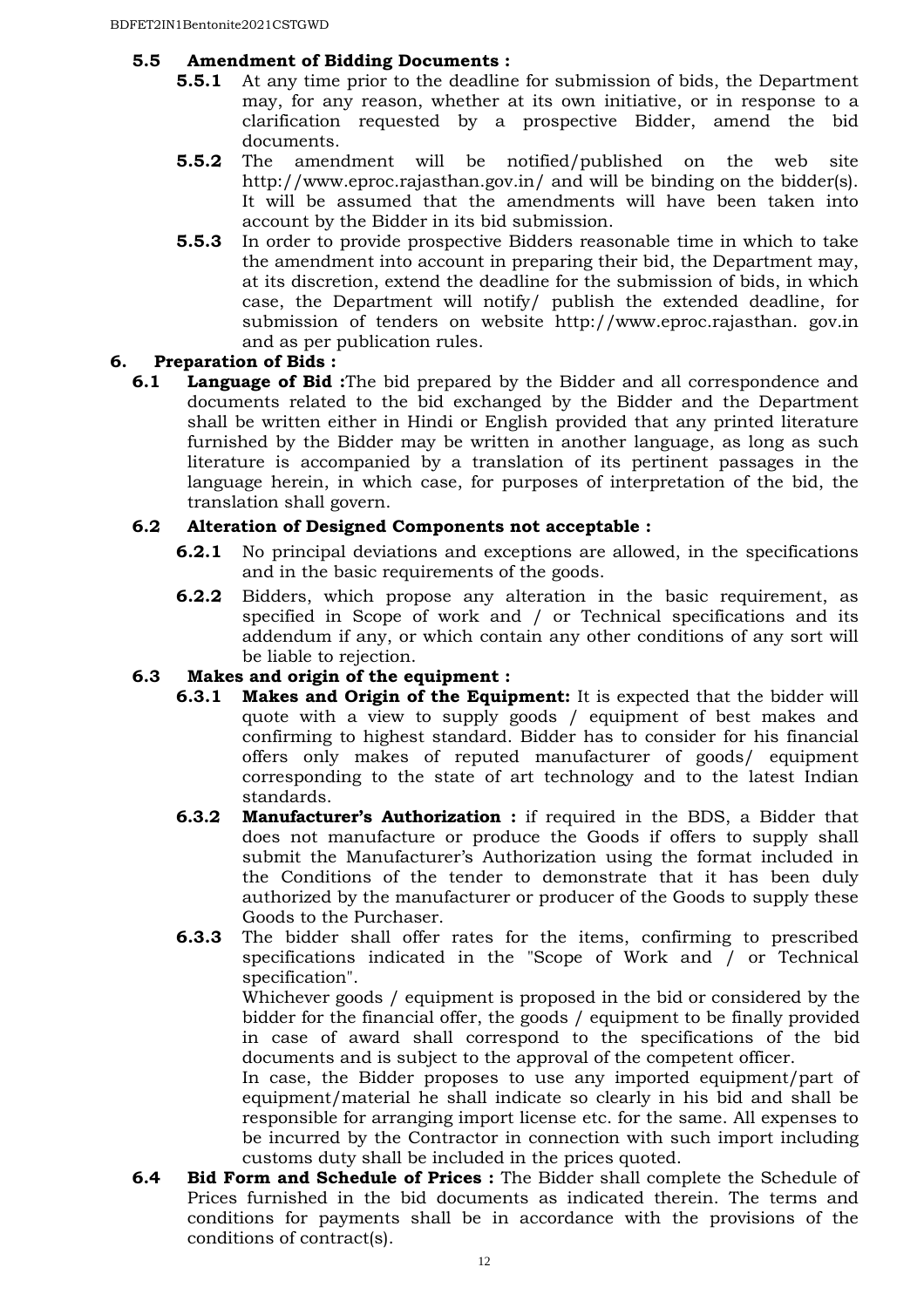## **6.5 Bid Prices :**

- **6.5.1** The Contract shall be for the execution of supply of Goods as described in technical specifications.
- **6.5.2** The Bidder should quote his item rates only in figures as per available unlocked cell in the "xls" sheet to be uploaded for online bidding. The rates quoted must be FOR delivery at Consignee Store inclusive of GST, packing, forwarding, loading, unloading, transportation, insurance charges etc..
- **6.5.3** The rates quoted by the Bidder shall allow for all costs including labour, materials, construction plant and equipment, transport charges, insurance, supervision, profit, any other expenses to fulfill the obligations and all risks set forth or implies towards any clause of the bid document referred, Custom Duty, Income Tax, GST or any other duties, levies, taxes or charges whatsoever to the State or Central Department or to the Local Bodies on the components or the completed Works and for satisfactory performance of the Bidder's obligations under this contract. The charge for any obligation of the contractor / Supplier for which apparently no corresponding item is given in the Price Schedule shall deemed to be included in the Prices entered against the items.
- **6.5.4** For all imported goods / equipment(s) or components, the Bidder under this Contract must provide a copy of the duties paid for the record of the department.
- **6.5.5** GST or any other taxes or levies will be deducted at source as per applicable ruling by the Paying Officer from the payment against the invoice for the supply of material.
- **6.6 Bid Currency:** All prices shall be quoted in the Indian Rupee. The department will not arrange any foreign currencies for import of any type of material/plant/spares etc.
- **6.7 Documents Establishing the Conformity of the Goods and Related Services:** 
	- **6.7.1** To establish the conformity of the Goods and Related Services to the Bidding Documents the Bidder shall furnish as part of its bid the documentary evidence that the Goods conform to the technical specifications and standard specified in the each part of the technical specifications.
	- **6.7.2** The documentary evidence may be in the form of literature, drawings or data and shall consist of a detailed item description of the essential technical and performance characteristics of the Goods and Related Services, demonstrating substantial responsiveness of the Goods and Related Services to the technical specification and if applicable, a statement of deviations and exceptions to the provisions of the Technical Specifications.
- **6.8 Documents Establishing the Qualification of the Bidder: The** documentary evidence of the Bidder's qualifications to perform the contract if its bid is accepted shall establish to the Purchaser's satisfaction:
	- (i) That, if required in the BDS, a bidder that does not manufacture or produce the goods it offers to supply shall submit the Manufacturer's Authorization using format given in the conditions of the tender to demonstrate that it has been duly authorized by the manufacturer or producer of the Goods to supply these goods to the purchaser.
	- (ii) That the Bidder meets each of the qualification criteria specified in the Section - Evaluation and Qualification Criteria as well as mentioned in ITB.
- **6.9 Joint Venture:** No Joint Venture for the purpose of bidding is accepted.

#### **6.10 Bid Security (Earnest Money) :**

**6.10.1** Bid Security amounting to **Rs.28000/-**in Indian Rupees must have to be deposited as per procedure laid down in the SCC-16. Bid Security for MSME and Sick Units of Rajasthan will be as per applicable rules.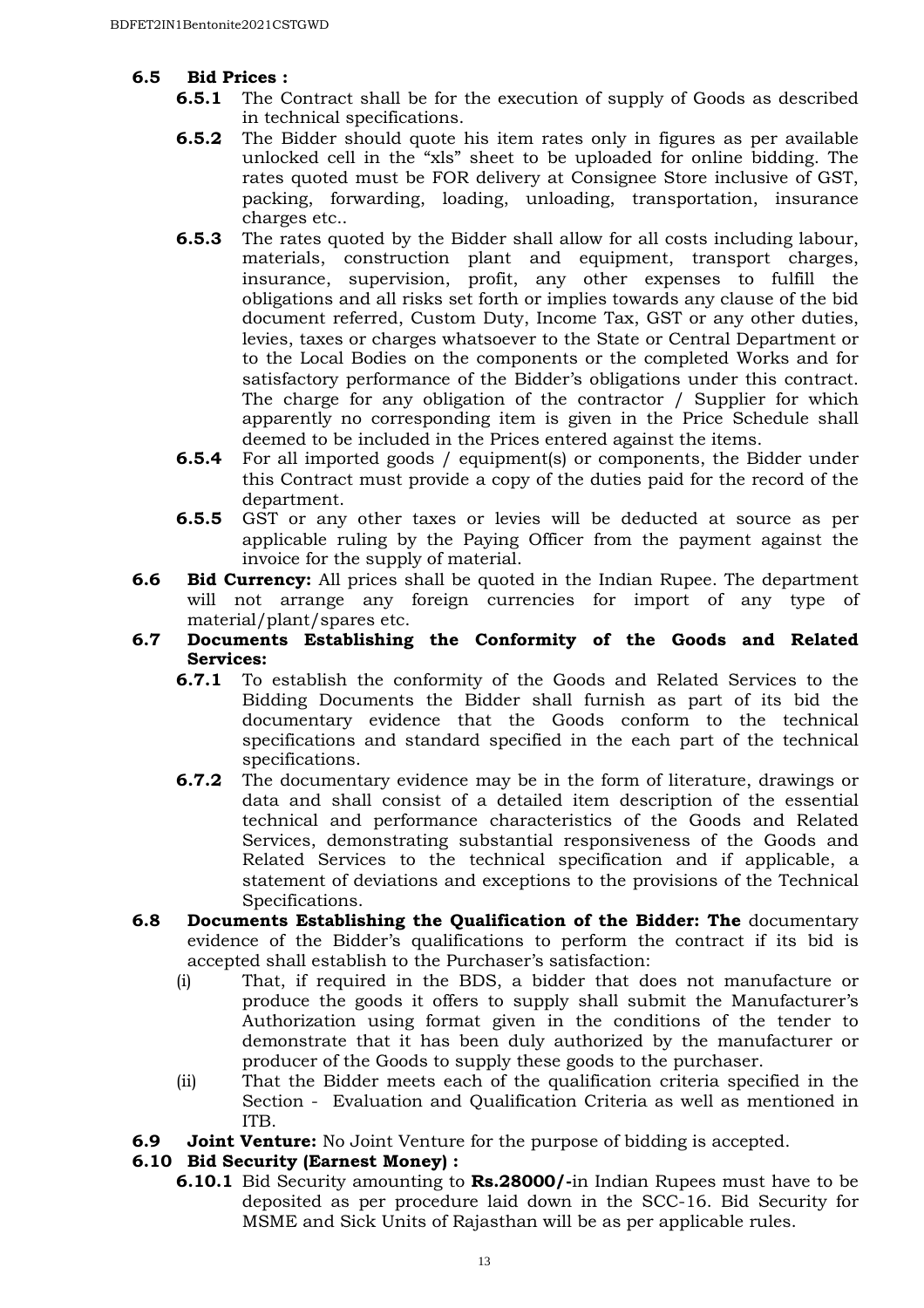- **6.10.2** The Bid Security, deposited by the successful bidder, may be adjusted towards Security Deposits. The Security Deposits may be furnished in the form as mentioned in the Conditions of Contract.
- **6.10.3** The Earnest Money / Bid Security may be forfeited
	- (a) If the Bidder withdraws its bid during the period of bid validity
		- (b) If the Bidder fails within the specified time limit to sign the Contract Agreement, in accordance with ITB Clause.
		- (c) If a bidder reduces the rates voluntarily or modifies his offer voluntarily after opening of the financial bids/ negotiations, his offer shall stand cancelled automatically, his earnest money / bid security shall be forfeited and action for debarring him from business shall be taken as per rules.
		- (d) If a non-tenderer offers lower rates after opening of tenders, action for debarring him from business shall be taken as per rules.
		- (e) For any other act of the bidder detailed herein, forfeiture of Earnest Money.
- **6.11 Cost of Bid Document and Processing Fee:** Tender fee and e-tender processing fee as required in NIB shall have to be deposited in the form as per SCC-16.

#### **6.12 Period of Validity of Bid :**

**6.12.1** The Bid for the supply of goods shall remain open for acceptance for a period of 90 days or mutually extended period from the date of opening of the Pre - Qualification / Price Bid as per terms and conditions of the contract. A bid valid for a shorter period shall be rejected by the department as being non-responsive.

If any bidder withdraws his bid prior to expiry of said validity period or mutually extended period or makes modification in the rates, terms and conditions of the bid within the said period, which are not acceptable to the department, or fails to commence the work in the specified period/fails to execute the agreement, the department shall, without prejudice to any other right or remedy, be at liberty to forfeit the amount of earnest money given in any form absolutely. If any Bidder, who having submitted a bid does not execute the agreement or start the work or does not complete the work and the work has to be put to re-bidding, he shall stand debarred from participating in such re-bidding in addition to forfeiture of Earnest Money/Security Deposit and other action under agreement.

**6.12.2** In exceptional circumstances, the Department may seek the Bidder's consent to an extension of the bid validity period. The request and responses thereto shall be made in writing or by email or by fax. If a Bidder accepts to prolong the period of validity, the Earnest Money shall also be suitably extended.

#### **6.13 Format and Signing of Bid:**

**6.13.1** The Bid Document along with relevant amendment(s) can be downloaded from **http://www.eproc.rajasthan.gov.in**; and bidders are required to fill and upload their bid on this web site. Bidder shall submit their bid in electronic format digitally signing the same. Bidders who have to participate in this tender will have to register on **http://www.eproc.rajasthan.gov.in**.

Further Bidders who have to participate in online tenders will have to procure digital certificate as per IT act so that they can sign their electronic bids. (in e – tender)

**6.13.2** Wherever required, the representative of the firm, as below, must sign the bid document. In the event of the bid being submitted by a firm, it must be signed separately by each partner, thereof, or in the event of the absence of any partner, it must be signed on his behalf, by a person holding a power of Attorney, authorizing him to do so. Such power of Attorney will be submitted with the bid and it must disclose that the firm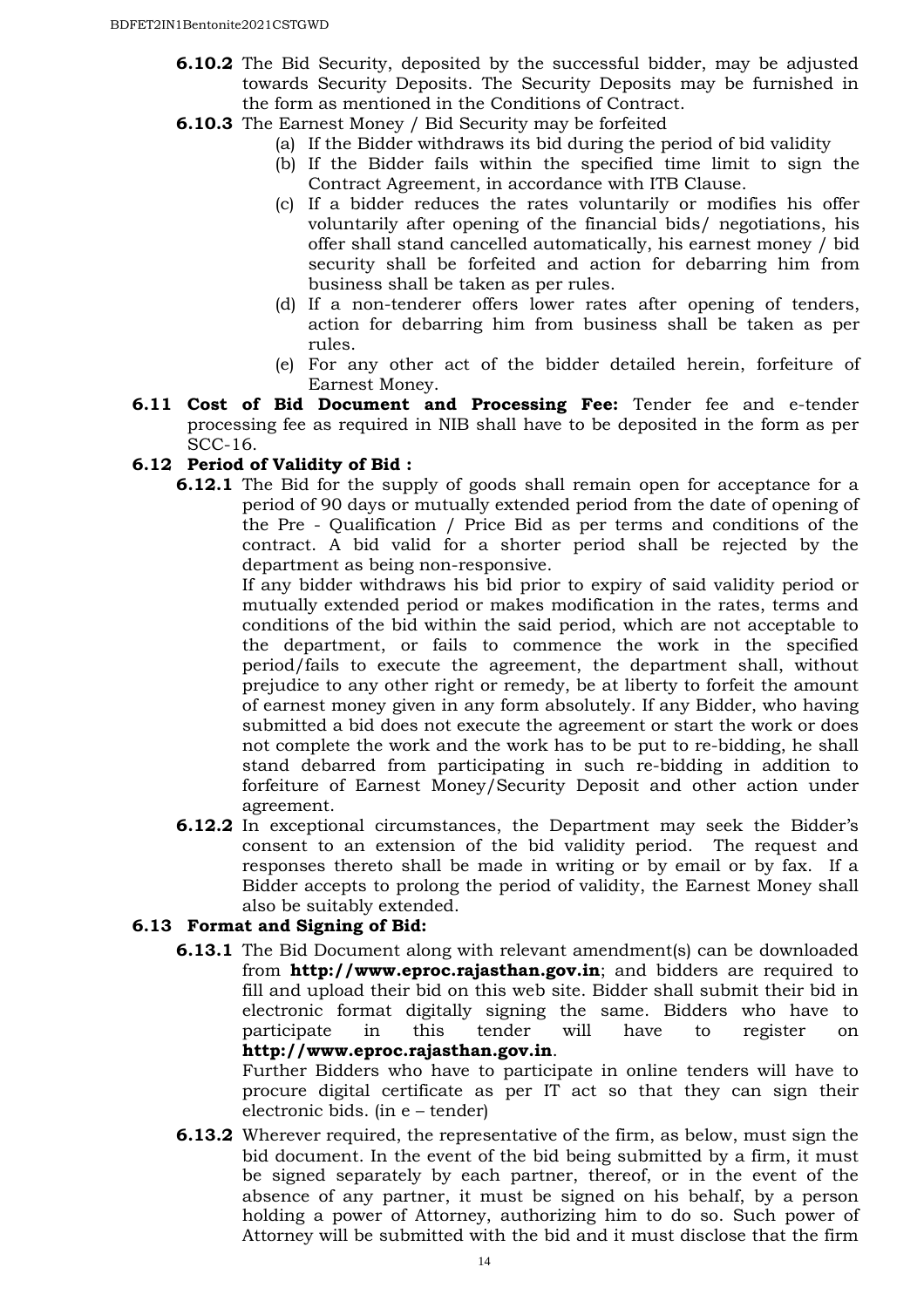is duly registered under the Indian Partnership Act, by submitting the copy of registration certificate. In case of a Company, the duly authorized representative of the company holding a valid power of attorney on the date of respective correspondence shall sign the tender.

- **6.13.3** The documents listed in ITB clause, along with addendum's issued till the date of bid submission, shall be filled by the bidder to bind the bidder to contract. All pages of the bid shall be signed and stamped.
- **6.13.4** The uploaded document of the bid shall contain no alterations, or additions, unless notified. In case the bidder makes any addition or correction, the provisions written in the original document, read with the addendum or corrigendum issued, shall prevail.
- **6.13.5** All omissions in the Schedule of price must be serially numbered and digitally attested by the officer opening the bids, so as to make further dispute impossible on this score.
- **6.13.6** All tenders, in which any of the prescribed conditions are not fulfilled or which have been vitiated by errors in calculations, totaling or other discrepancies or which contain over writing in figures or words or corrections not initialed and dated, may be liable to rejection.
- **6.13.7** The tender to the work shall not be witnessed by a tenderer or tenderers who himself / themselves has / have not bided or who may not and has / have not bided for the same work.

#### **7.0 Sealing and Marking of Bids :**

**7.1** Bidder shall submit their offer online in electronic format on **http://www.eproc.rajasthan.gov.in** website (for e- tender) / Physically (for non e- tender) up to time and date in the manner described below. The complete bid shall be uploaded in Two covers on website http://www.eproc. rajasthan.gov.in. (for e –tender)

First cover (Pre-Qualification and Technical Bid) shall contain the prequalification documents and related documents and Second Cover (Financial Bid) shall contain Price bid as detailed in conditions.

#### **7.2 Contents of First Cover/ Envelop - 1(Requirement for Pre - Qualification of Firm and other requirements):**

#### **Pre-qualification and Technical bid**

This shall contain SCANNED COPIES of pre - qualification documents and related documents as detailed below exclusively in "pdf" format (to be uploaded in case of e – tender) and to be sealed in first cover duly marked as "TECHNICAL BID" in case of non – electronic tender:

- (a) Proof of depositing Tender Fee, Processing Fee and Earnest Money.
- (b) Copy of the GST Registration Certificate.
- (c) The name and designation of person signing shall be clearly indicated. In case of partnership firm/ limited Co./group of companies, Power of Attorney (As per format enclosed at **Appendix - 1**) issued on non - judicial stamp of Rs 100/- duly notarized in favor of person signing the documents/schedules shall accompany the bid. Such power of attorney for the authorized person should be issued by the partner(s) or authorized signatory.
- (d) Tender letter "**Appendix 2**".
- (e) An undertaking confirming that 'for modifications/ deviations to conditions of contract / technical specifications no price information is indicated in First cover envelope shall be enclosed. Tenders not containing such under taking will not be considered for further evaluation. "**Appendix – 3**".
- (f) Declaration in **Appendix 4**"
- (g) A declaration under the official secrets Act for maintaining secrecy of the tender documents, drawing or other records connected with the work given to him as per ITB 1.5 (**Appendix - 5**).
- (h) Declaration by the Bidder(**Appendix 6**)
- (i) Undertakings and deviations for tender specification as per **schedule 3**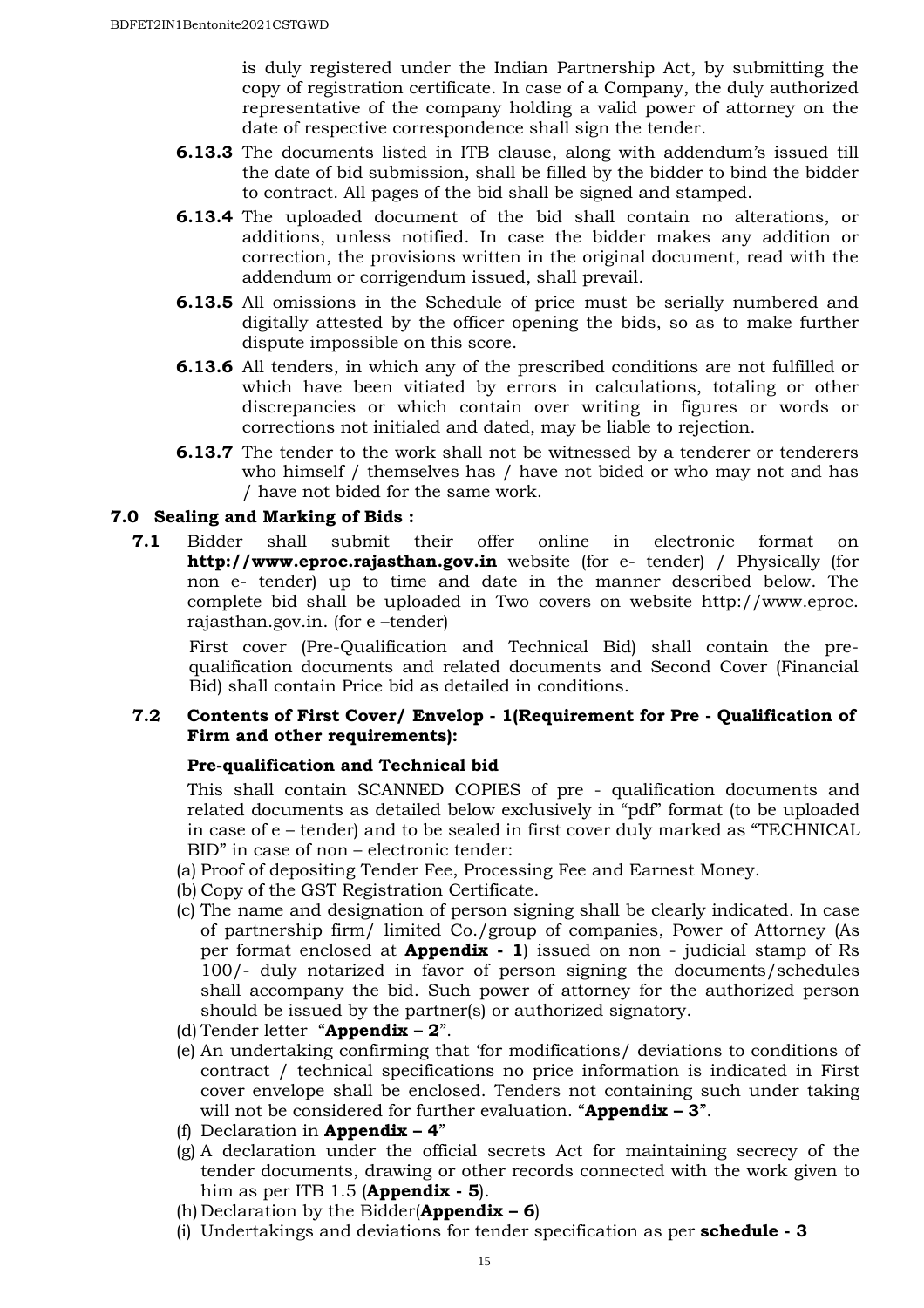- (j) All the documents contains in bidding documents including ITB, GCC, SCC, Technical Specifications etc.
- (k) All addendums issued till the date of submission of bid.
- (l) Pre-Qualification schedules as required along with supporting documents consisting of **Schedule-2**.
- **7.3 Contents of Second Cover/ Envelop- " 2 " :** This shall contain the price bid only as per BOQ template in case of e - tender and in case of offline tender only price bid shall have to be submitted separately in the second cover duly marked as "PRICE BID" **.**
- **7.4 Deadline for Bid Submission:** The online tender shall be submitted in the time stamped electronic tender box separately for the Technical and Pre-qualification Bid and Financial Bid duly signed digitally by the Authorized signatory holding on **http://www.eproc.rajasthan.gov.in** before the scheduled date and time for submission prescribed by department or extended date thereof for online submission. However for Physical Tender (non – electronic tenders) Both technical and financial envelopes are to be submitted physically before the scheduled date and time for submission prescribed by department or extended date thereof for offline submission in the office of the Superintending Engineer (Central Store), GWD, Jodhpur.
- **7.5 Late Bids:** The bid submitted after the closing date and time of submission of bids will not be accepted and will be returned back unopened.

# **8.0 Bid Opening:**

- **8.1 Opening of Bids by Department:** The **Superintending Engineer (Central Store) G.W.D. Jodhpur** or other duly authorized Committee will open the bids online / offline in the presence of Bidder(s) or their authorized representative(s) who may choose to be present at the time of bid opening at the address indicated in BDS. The bids shall be opened in two stages. In first stage the technical part of the bid shall be opened and evaluated. The financial part shall be opened in respect of responsive bidders at a later date, which will be informed to all responsive bidders.
- **8.2** In first stage, Envelope 1 (Pre Qualification and Technical Bids) of the bids, as per clause will be opened. The bidders' names, the presence (or absence) of Tender fee, Processing fee, Earnest Money, and other details etc. will be announced by the Tender Opening Committee at the time of opening.

The submission shall be downloaded for further examination. Submissions of only those Bidders shall be opened online, who have uploaded the proof of depositing Tender Fee, Processing Fee and Earnest Money in satisfactory manner i.e. scanned copy of the CIN receipt, alongwith bid documents. (for e – tender).

# **9.0 Evaluation:**

#### **9.1 Preliminary Examination of (Uploaded CIN) Tenders:-**

- **9.1.1** The contents of the Envelope 1 of the individual tenders will be examined summarily in order to assess their formal conformity and agreement with the instructions and guidance to the Tenderers and the completeness. Any tender not conforming to any of these requirements may be disqualified forthwith at the discretion of Department.
- **9.1.2 Substantial Tender:** Notwithstanding the preliminary examination, the Department will determine the substantial tenderer. Substantial tenders are those which meet the following requirements.
	- (i) Properly signed/digitally signed/uploaded.
	- (ii) Earnest money/Processing fee/Tender fee in the required format as mentioned in SCC-16.
	- (iii) Responsive to all requirements of the tender documents and the instructions to bidders.
	- (iv) Clarification and substantiation required to assess the quality of the offer.
	- (v) If a tender is not substantially responsive it will be rejected by the Department and will not be used for further evaluation. The financial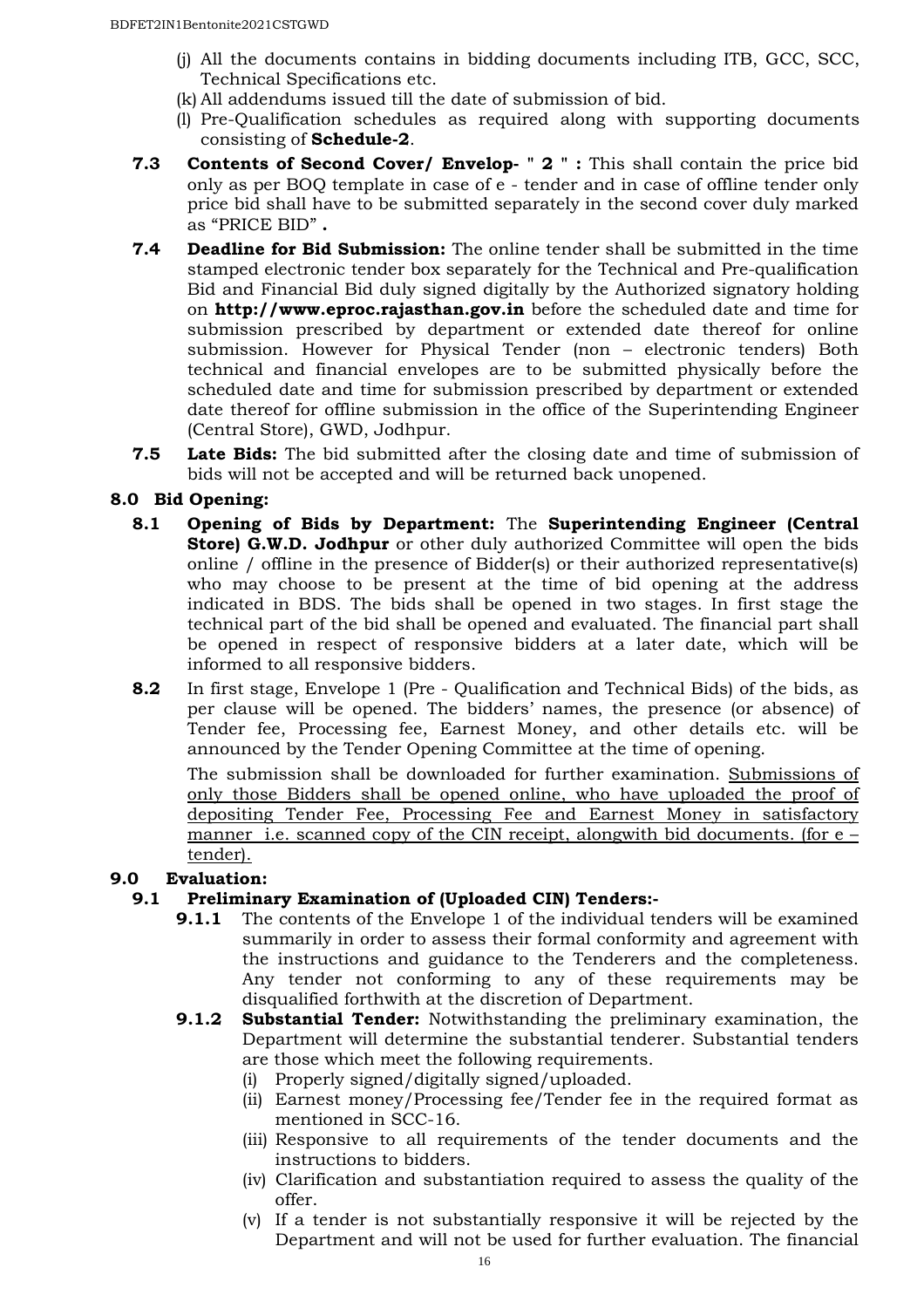offers of insubstantial tenderer will not be opened/downloaded. The Department's determination of a tender's responsiveness is to be based on the contents of the tender itself without recourse to extrinsic evidence.

(vi) It is expressly stated that the information contained in the Envelope 1 of the tender will be used to define whether a tender is substantial or not. The Tenderers are, therefore, advised to submit/upload complete tenders only.

## **9.1.3 Evaluation for Pre-Qualification:-**

- The Department will carry out a detailed evaluation of the tenders previously determined to be substantially responsive in order to determine whether the firm is qualified in accordance with the requirements set forth in the tender documents. In order to reach such a determination, the Department will examine the information provided in the schedules and the submitted supporting documents, on the basis of the information supplied by the tenderers.
- (ii) The firms Qualified will be informed by the Department in due course of time.
- (iii) In an effort to satisfy that all bids are sufficient to meet the Department's requirement, evaluation of the pre -qualification bid shall be made. The information for such details has been asked in the formats given with ITB of the bid document.
- (iv) The Purchaser shall evaluate the technical aspects of the Bid submitted in accordance with Bid document, to confirm that all requirements specified in technical specifications and in qualification criteria have been met without any material deviation or reservation.
- (v) The Department reserves the right not to consider any deviation.

#### **9.2 Financial Evaluation:-**

- (i) The financial offer of all qualified bidders determined responsive will be opened online at a date notified to all qualified bidders.
- (ii) The Superintending Engineer (Central Store), GWD, Jodhpur or other duly authorized Committee will online open the bids in the presence of any Bidder(s) or their authorized representatives who choose to be present at the time of opening of financial bids, and will enter the rate/amount of all bids in the register of Opening of Bids. The comparative statement by default generated by web site shall also form part of opening of bids.

In case of offline tender The Superintending Engineer or other duly authorized Committee will open the tenders in the presence of any Tenderer(s) or their authorized representatives who choose to be present at the time of opening of financial tenders, and will enter the rate/amount of all tenders in the register of Opening of Tenders. The tenderer has to quote the rates in the respective schedules of execution part. The tenders shall be ranked on increasing order of the tender price.

**9.3 Domestic Preference:** Domestic price preference is not applicable, however purchase preference is applicable as clarified in section qualification and evaluation criteria.

#### **10.0 Award of Contract:**

- **10.1 Award Criteria:-The Department will award the contract normally to the lowest** evaluated offer of the bidder.
- **10.1.1 DDO(s):** It is proposed to conclude an annual rate contract (ARC) for the supply of tendered items and the rate contract will be operated by the DDO(s) – Direct Demanding Officers as mentioned in the Bid Document.
- **10.2 Purchaser's right to vary quantity:** The Purchasers reserves the right to increase or decrease the quantity of goods provided this does not exceed the percentage specified in the BDS. However RTPP rule 73 with latest amendment will be applicable in this regard.
	- **10.2.1** If the Purchaser does not procure any subject matter of procurement or procure less than the quantity specified in the bidding documents due to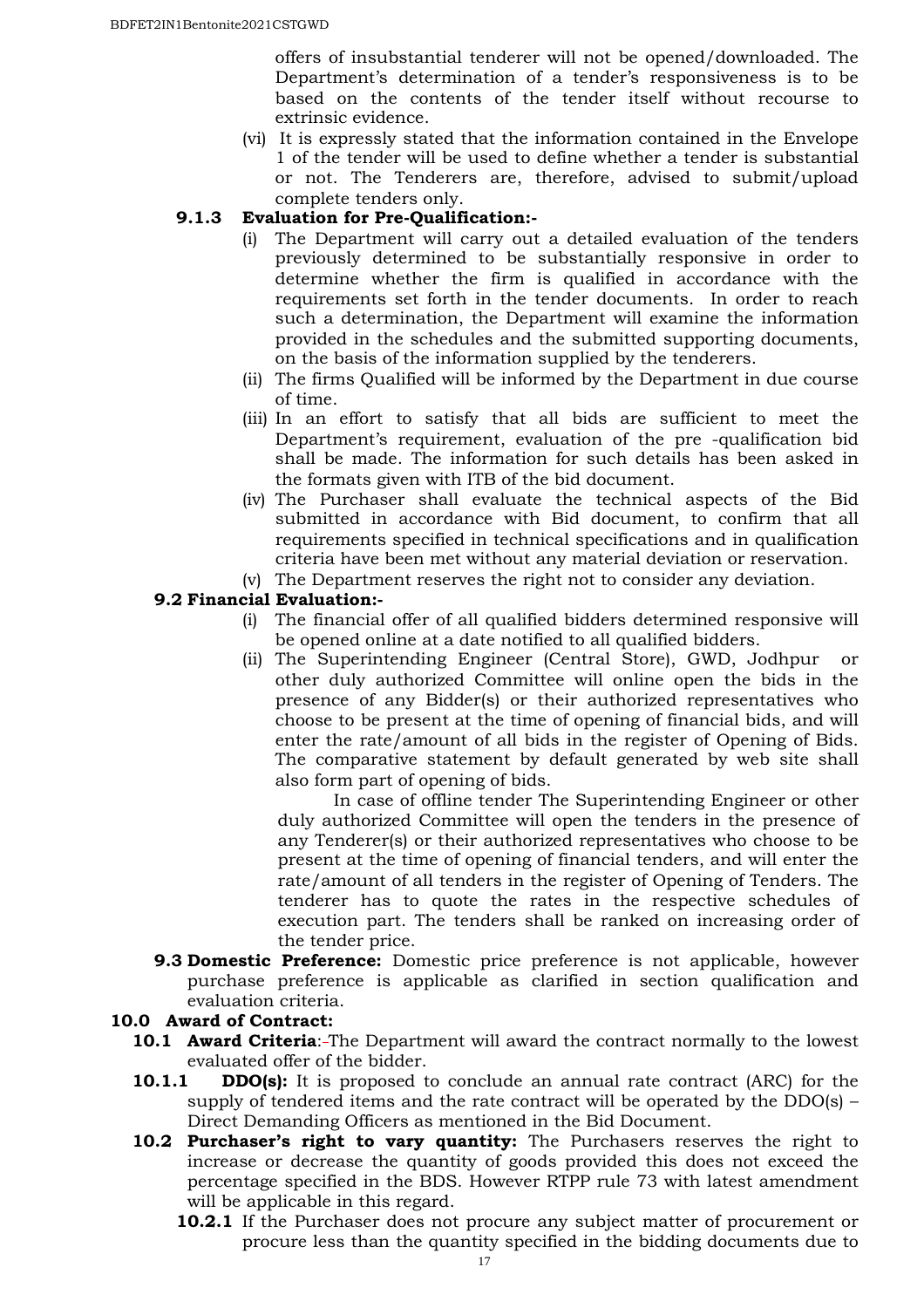change in circumstances, the bidder shall not entitled for any claim or compensation.

**10.2.2** Repeat orders for additional quantities upto 50% of the value of goods of the original contracts may be placed on the rates and conditions given in the contract and delivery period/period of contract may also be increased proportionately.

#### **10.3 Department's Right to Accept Any Bid and to Reject Any or All Bids:**

- **10.3.1** The acceptance of the bid will rest with the Department who does not bind itself to accept the lowest bid and reserves to itself the authority to reject any or all of bids received without assigning any reason.
- **10.3.2** The Department's right to accept or reject any or all bids at any time prior to award of contract, will not incur any liability, to the affected Bidder(s) or any obligation to inform the affected Bidder(s), on the grounds for the Department's action.
- **10.4 Notification of Award:** Prior to the expiry of the period of bid validity, the Department will notify the successful Bidder in writing by registered letter or by fax or by e-mail, that its bid has been accepted. The notification of award will constitute the formation of the contract, for all legal purposes.
- **10.5 Signing the Contract Agreement:** Within fifteen (15) days of department's notification of award, the successful bidder shall submit the contract agreement (format enclosed) duly filled and signed. The following will be the part of the contract agreement.
	- a) Agreement (format enclosed)
	- b) Letter of award and any pre-award correspondence between department and the Tenderer
	- c) Complete Bid documents with all addenda contained in including, ITB, GCC, SCC, Technical Specifications, and Price Schedule etc.

#### **10.6 Pre – award Formalities:**

- **10.6.1** On acceptance of the bid, the name of the accredited representative(s) of the Bidder (with a photograph and signature attested), who would be responsible for taking instructions from the Department, shall be communicated to the Department.
- **10.6.2** After acceptance of the bid, the Bidder or all partners (in the case of partnership firm) or the authorized representative of the firm with a valid power of attorney will append photographs and signatures duly attested, at the time of execution of Agreement.
- **10.6.3** If any Bidder, who having submitted a bid does not execute the agreement or start the work or does not complete the work and the work has to be put to re-bidding, he shall stand debarred from participating in such re-bidding in addition to forfeiture of Earnest Money/Security Deposit and other action under various clauses of agreement.

# **10.7 Corrupt or Fraudulent Practices:**

- **10.7.1** The Department defines, for the purposes of this provision, the terms set forth below as follows:
	- i) "Corrupt practice" means the offering, giving, receiving or soliciting of anything of value to influence the action of a public official in the procurement process or in contract execution; and
	- ii) "Fraudulent practice" means a misrepresentation of facts in order to influence a procurement process or the execution of a contract to the detriment of the Department, and includes collusive practice among bidders (prior to or after bid submission) designed to establish bid prices at artificial non-competitive levels and to deprive the benefits of free and open competition.
- **10.7.2** Any effort by a Bidder to influence the Department in the Department's bid evaluation, bid comparison or contract award decisions may result in rejection of the Bidder's bid.
- **10.7.3** The Department will reject a proposal for award if it determines that the Bidder recommended for award has engaged in corrupt or fraudulent practices in competing for the contract in question.

**Signature of authorized representative** ……………………………………………………..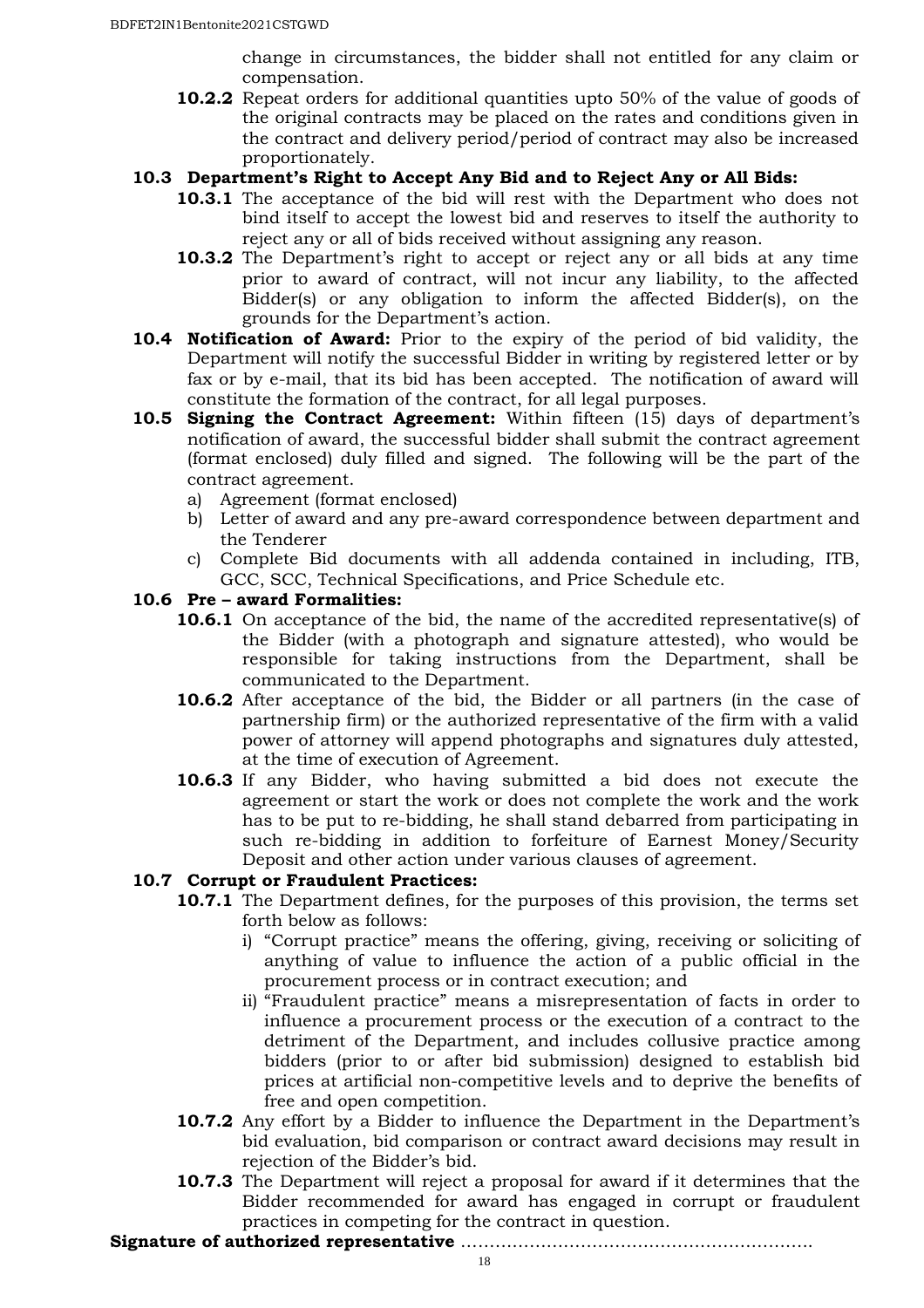**Section – (c)** 

**Bid Data Sheet (BDS)**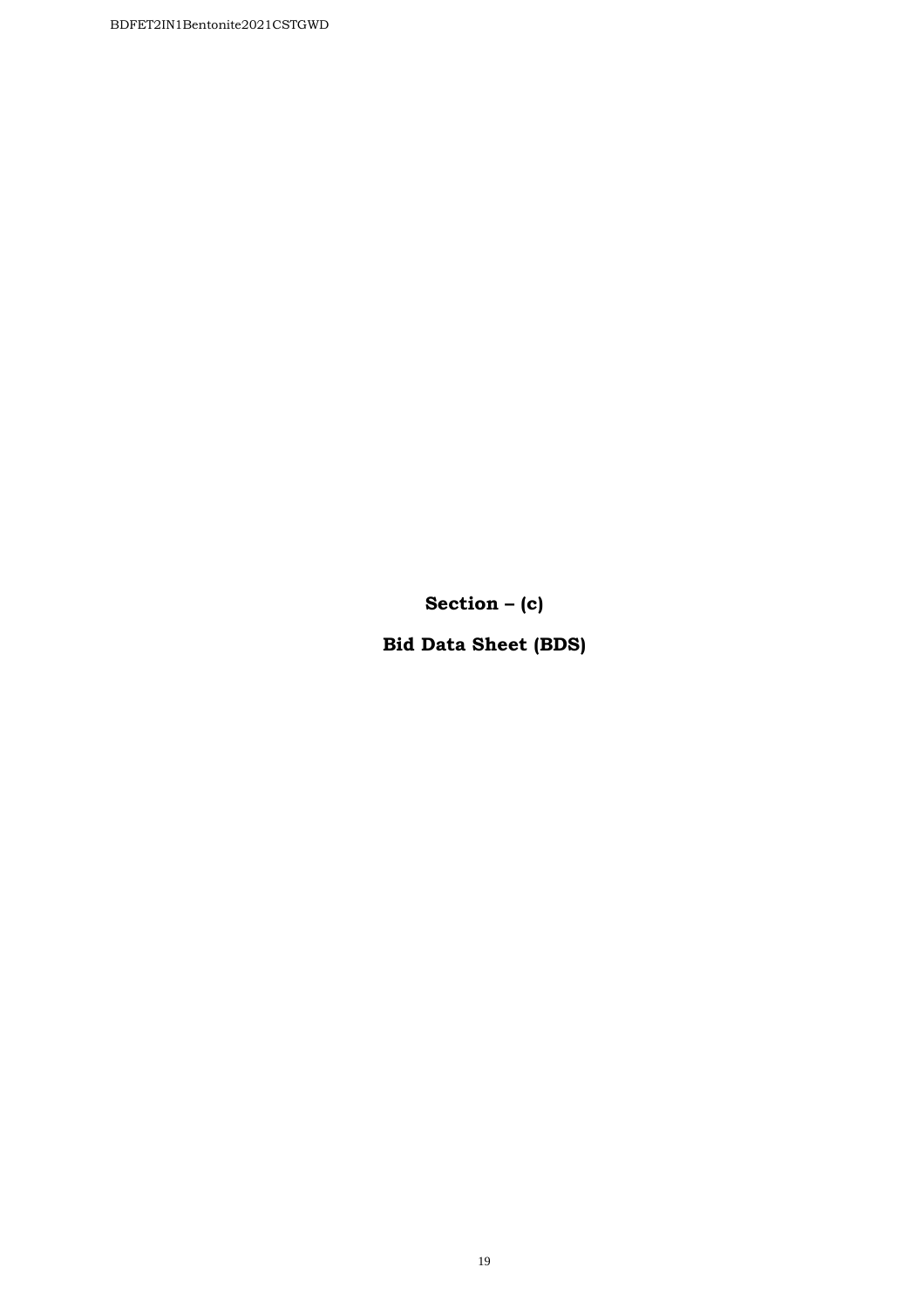#### **Section II. Bid Data Sheet (BDS)**

The following specific data for the goods to be procured shall complement, supplement, or amend the provisions in the Instructions to Bidders (ITB). Whenever there is a conflict, the provisions herein shall prevail over those in ITB.

| <b>ITB</b><br><b>Clause</b> | 1. General Information                                                                                                                                                                                                                                                                                                          |  |
|-----------------------------|---------------------------------------------------------------------------------------------------------------------------------------------------------------------------------------------------------------------------------------------------------------------------------------------------------------------------------|--|
| Reference<br><b>ITB 1.1</b> |                                                                                                                                                                                                                                                                                                                                 |  |
|                             | The Purchaser is: Superintending Engineer, (Central Store), Ground Water Department,<br>Jodhpur, Rajasthan (India)& DDOs. Declared in the tender or any other agency as declared<br>by the Govt                                                                                                                                 |  |
| <b>ITB 1.2</b>              | The name and identification number of the Bids are: Rate Contract for supply of Bentonite<br>Powder at various destinations. Ref no . $ET - 2/2020 - 21$ Item No. 1 Dtd. 21.09.2020                                                                                                                                             |  |
| <b>ITB 1.10</b>             | It is essential for a tenderer firm to be registered in GST a self-attested copy of the                                                                                                                                                                                                                                         |  |
|                             | document about GST registration indicating GST Registration No. is to be submitted with                                                                                                                                                                                                                                         |  |
|                             | technical offer.                                                                                                                                                                                                                                                                                                                |  |
|                             | 2. Address for Communication                                                                                                                                                                                                                                                                                                    |  |
| ITB <sub>2</sub>            | Superintending Engineer (Central Store), New Power House Road, Heavy Industrial Area<br>Opposite Hindustan Radiator, Ground Water Department, Jodhpur - 342 001, Rajasthan<br>(India) Telephone: 91-0291 - 2431942 Facsimile number: 91-0291 - 2631295, 2431942<br>e mail address: secsqwdjdpr@gmail.com / secsqw-jod-rj@gov.in |  |
|                             | 3. Period of Rate Contract                                                                                                                                                                                                                                                                                                      |  |
| <b>ITB 3.1</b>              | The supply work is proposed to be done through Annual Rate Contract, it is therefore                                                                                                                                                                                                                                            |  |
|                             | proposed to conclude annual rate contract for a period of 12 months for the execution of                                                                                                                                                                                                                                        |  |
|                             | supply of tendered goods as per requirement and conditions of the contract.                                                                                                                                                                                                                                                     |  |
|                             | 4. Eligibility and Pre-Qualification Criteria                                                                                                                                                                                                                                                                                   |  |
| <b>ITB</b>                  | <b>Work Experience:</b> The Tenderer should have experience of supplying the tendered<br>ı.                                                                                                                                                                                                                                     |  |
| 4.1(A)(1)                   | item i.e. Bentonite Powder. The tenderer will have to submit the copies of the                                                                                                                                                                                                                                                  |  |
|                             | documents indicating experience of supplying at least a minimum Quantity of 1000                                                                                                                                                                                                                                                |  |
|                             | MT Bentonite Powder in at least one year from last 5 financial years.<br>Ownership of Manufacturing Unit / Mill and Mines:<br>2.                                                                                                                                                                                                |  |
|                             | It is not necessary for a tenderer to have manufacturing unit / mill. It is<br>(i)                                                                                                                                                                                                                                              |  |
|                             | preferable for a tenderer to have manufacturing unit for the tendered item,                                                                                                                                                                                                                                                     |  |
|                             | however if the tenderer is not having manufacturing unit he will furnish an                                                                                                                                                                                                                                                     |  |
|                             | undertaking from the manufacturer about the supply of material in required                                                                                                                                                                                                                                                      |  |
|                             | quantity and quality.                                                                                                                                                                                                                                                                                                           |  |
|                             | It is not necessary for a tenderer to have mine(s) for raw material of tendered<br>(ii)                                                                                                                                                                                                                                         |  |
|                             | item. If tenderer is also mines owner he shall have to furnish copy of certificate                                                                                                                                                                                                                                              |  |
|                             | from mining deptt in support of this. If tenderer will procure raw material from<br>other mines he will furnish undertaking from mines owner about supply of raw                                                                                                                                                                |  |
|                             | material of required quantity. The tenderer shall have to furnish the details of                                                                                                                                                                                                                                                |  |
|                             | mines from where the raw material will be procured.                                                                                                                                                                                                                                                                             |  |
|                             | <b>Qualification to the sample test :</b> It is essential for a tenderer to submit a test<br>(iii)                                                                                                                                                                                                                              |  |
|                             | certificate of the offered product duly tested through government recognized                                                                                                                                                                                                                                                    |  |
|                             | laboratory or through DMG Laboratory for parameters of tender specifications.                                                                                                                                                                                                                                                   |  |
|                             | A test certificate issued by such lab indicating that the offered product qualified                                                                                                                                                                                                                                             |  |
|                             | in each parameter of depttl. tender specification will only be considered as                                                                                                                                                                                                                                                    |  |
|                             | qualified for opening of financial offer along with fulfillment of other criteria,<br>failing which the offer will be disqualified from opening of their Financial Bid.                                                                                                                                                         |  |
|                             | 5. Bid Document                                                                                                                                                                                                                                                                                                                 |  |
| <b>ITB 5.5</b>              | Amendment of Bidding Documents will be notified on the website http://www.                                                                                                                                                                                                                                                      |  |
|                             | eproc.rajasthan.gov.in.                                                                                                                                                                                                                                                                                                         |  |
|                             | 6. Preparation of Bids                                                                                                                                                                                                                                                                                                          |  |
| <b>ITB 6.1</b>              | The language of the bid is: Hindi or English                                                                                                                                                                                                                                                                                    |  |
| ITB 6.3.2                   | Manufacturer's authorization is: Required to be submitted in prescribed format only                                                                                                                                                                                                                                             |  |
|                             | [Schedule 2 (2.3)] if the bidder is other than the manufacturer (Owner of Processing Unit                                                                                                                                                                                                                                       |  |
|                             | or Mill Owner).                                                                                                                                                                                                                                                                                                                 |  |
| <b>ITB 6.5</b>              | The prices quoted by the Bidder shall be firm and fix no price variation during the course of                                                                                                                                                                                                                                   |  |
| ITB 6.5.2                   | contract will be applicable.<br>The Bidder will have to quote rate inclusive of applicable GST.                                                                                                                                                                                                                                 |  |
| ITB 6.5.5                   | GST or any other taxes / Levies will be deducted at source as per applicable ruling by the                                                                                                                                                                                                                                      |  |
|                             | DDO from the payment against the invoice for the supply of material subject to price fall                                                                                                                                                                                                                                       |  |
|                             | clause.                                                                                                                                                                                                                                                                                                                         |  |
| <b>ITB 6.6</b>              | The Bidder is required to quote the price in Indian Rupees only.                                                                                                                                                                                                                                                                |  |
| <b>ITB 6.9</b>              | Joint Venture : Not accepted                                                                                                                                                                                                                                                                                                    |  |
| <b>ITB 6.10</b>             | Bid shall include a Bid Security for an amount of Indian Rs. 28000/- and is required to be                                                                                                                                                                                                                                      |  |
|                             | 20                                                                                                                                                                                                                                                                                                                              |  |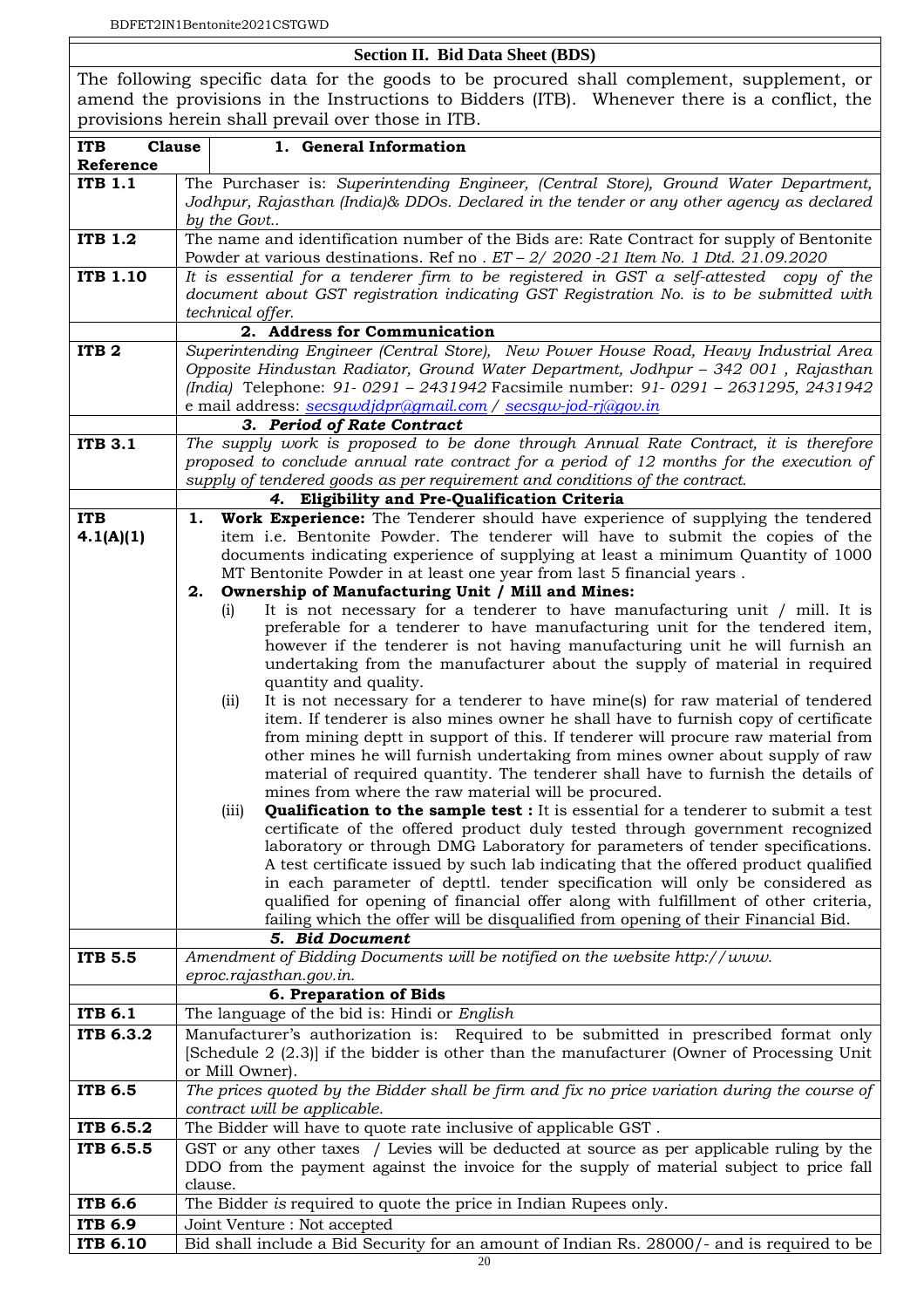|                 | deposited as per SCC-16, Bid Security for the Micro, Small and Medium enterprises of the<br>State of Rajasthan shall be Indian Rs. 7000/- before schedule date and time for |
|-----------------|-----------------------------------------------------------------------------------------------------------------------------------------------------------------------------|
|                 | submission of bid electronically.                                                                                                                                           |
| ITB 6.11        | Cost of Bid Document and Processing Fee:                                                                                                                                    |
|                 | <b>The Bid Document Fee:</b> Indian Rs.500/- is required to be deposited. The bidding                                                                                       |
|                 | document shall be provided to the micro, small and medium enterprises of Rajasthan State                                                                                    |
|                 | at 50% of the prescribed bid document fee i.e. Indian $Rs.250/$ -The Bid Processing Fee :                                                                                   |
|                 | Indian Rs.500/- Both the fee are to be deposited as per SCC-16 before schedule date and                                                                                     |
|                 | time for submission of bid electronically.                                                                                                                                  |
| ITB 6.12        | The bid validity period shall be 90 days.                                                                                                                                   |
|                 | 7. Sealing and Marking of Bids                                                                                                                                              |
| <b>ITB 7.1</b>  | Bidders have the option of submitting their bids electronically : Yes                                                                                                       |
| <b>ITB 7.2</b>  | The First cover (Envelope - 1) shall be marked as "TECHNICAL BID" and the $2nd$ cover                                                                                       |
|                 | (Envelope $-2$ ) shall be marked as "PRICE BID" alongwith additional identification marks:                                                                                  |
|                 | " Rate Contract for supply of Bentonite Powder at various destinations" $ET - 1/2020-$                                                                                      |
|                 | 21Item No. 1dtd. 30.07.2020.                                                                                                                                                |
| <b>ITB 8.1</b>  | <b>Bid Opening and Evaluation</b><br>8.<br>The bid opening shall take place at: Superintending Engineer (Central Store), Ground                                             |
|                 | Water Department, New Power House Road, Heavy Industrial Area, Opposite Hindustan                                                                                           |
|                 | Radiator, Jodhpur 342 001 - Rajasthan (India) Date. 22.12.2020 Time: 15:30 (IST) (Online                                                                                    |
|                 | opening of those bidders who had deposited requisite Bid Security, Bid Document                                                                                             |
|                 | Fee & Bid Processing Fee in the prescribed form alongwith uploading of scanned                                                                                              |
|                 | copy of the CIN receipt and submission of required sample within the prescribed                                                                                             |
|                 | date and time)                                                                                                                                                              |
|                 | <b>Evaluation and Comparison of Bids</b><br>9.                                                                                                                              |
| <b>ITB 9.3</b>  | Domestic price preference in evaluation comparison of bids is not applicable.                                                                                               |
| ITB 9.1.3       | In addition to the qualification criteria mentioned in the Section - Evaluation and                                                                                         |
|                 | Qualification Criteria and also in ITB 4 following criteria will also considered for                                                                                        |
|                 | deciding the qualification of bidder.                                                                                                                                       |
|                 | (a) Deviation in Delivery schedule: No deviation will be accepted                                                                                                           |
|                 | (b) Deviation in payment schedule: No deviation will be accepted                                                                                                            |
|                 | (c) the availability in the Purchaser's Country of spare parts and after-sales services<br>for the goods offered in the bid: NA                                             |
|                 | (d) the guarantee/warranty of the goods offered; No deviation will be accepted                                                                                              |
|                 | 10. Award of Contract                                                                                                                                                       |
| <b>ITB 10.1</b> | (a) DDO(s): The Superintending Engineer (Central Store), GWD, Jodhpur will be the DDO                                                                                       |
|                 | to operate the Rate Contract as per terms and conditions of the tender and the $R/C$ letter.                                                                                |
|                 | P.O. will be placed by the DDO. Payments will be made by the consignee concerned                                                                                            |
|                 | accordingly the invoices are to be raised in favour of them.                                                                                                                |
|                 | (b) Purchase Order: P.O. against the requirement will be issued by the SE (C/S), GWD,                                                                                       |
|                 | Jodhpur                                                                                                                                                                     |
|                 | (c) Paying Officer: The concerned consignee of the particular ordered material will be the                                                                                  |
|                 | paying officer. Accordingly Invoices of the material is required to be raised and submitted                                                                                 |
|                 | to the particular consignee.<br><b>Note</b> : Paying officer shall ensure all deductions as per prevailing rules and tender                                                 |
|                 | conditions, similarly guarantee warranty coverage will also be looked by them as a                                                                                          |
|                 | consignee also. Payment will be made only after getting sanction of payment from their                                                                                      |
|                 | concerned SE, otherwise Paying Officer will be held responsible for any over                                                                                                |
|                 | /excess/wrong/irregular payments.                                                                                                                                           |
|                 | (d) Consignee: Will be among the i) Ex. En., GWD, Jodhpur, ii) Ex. En., GWD, Barmer, iii)                                                                                   |
|                 | A. En., GWD, Jalore, iv) Ex. En., GWD, Jaipur, v) Ex. En., GWD, Bikaner, vi) Ex. En.                                                                                        |
|                 | ,GWD, Alwar                                                                                                                                                                 |
|                 | (e) Inspection, defect under guarantee period: Inspection will be carried away by the                                                                                       |
|                 | consignee, defect under guarantee period will be dealt by the consignee themselves for                                                                                      |
|                 | their supply.                                                                                                                                                               |
| <b>ITB 10.2</b> | The maximum percentage by which quantities may be increased is: 50%                                                                                                         |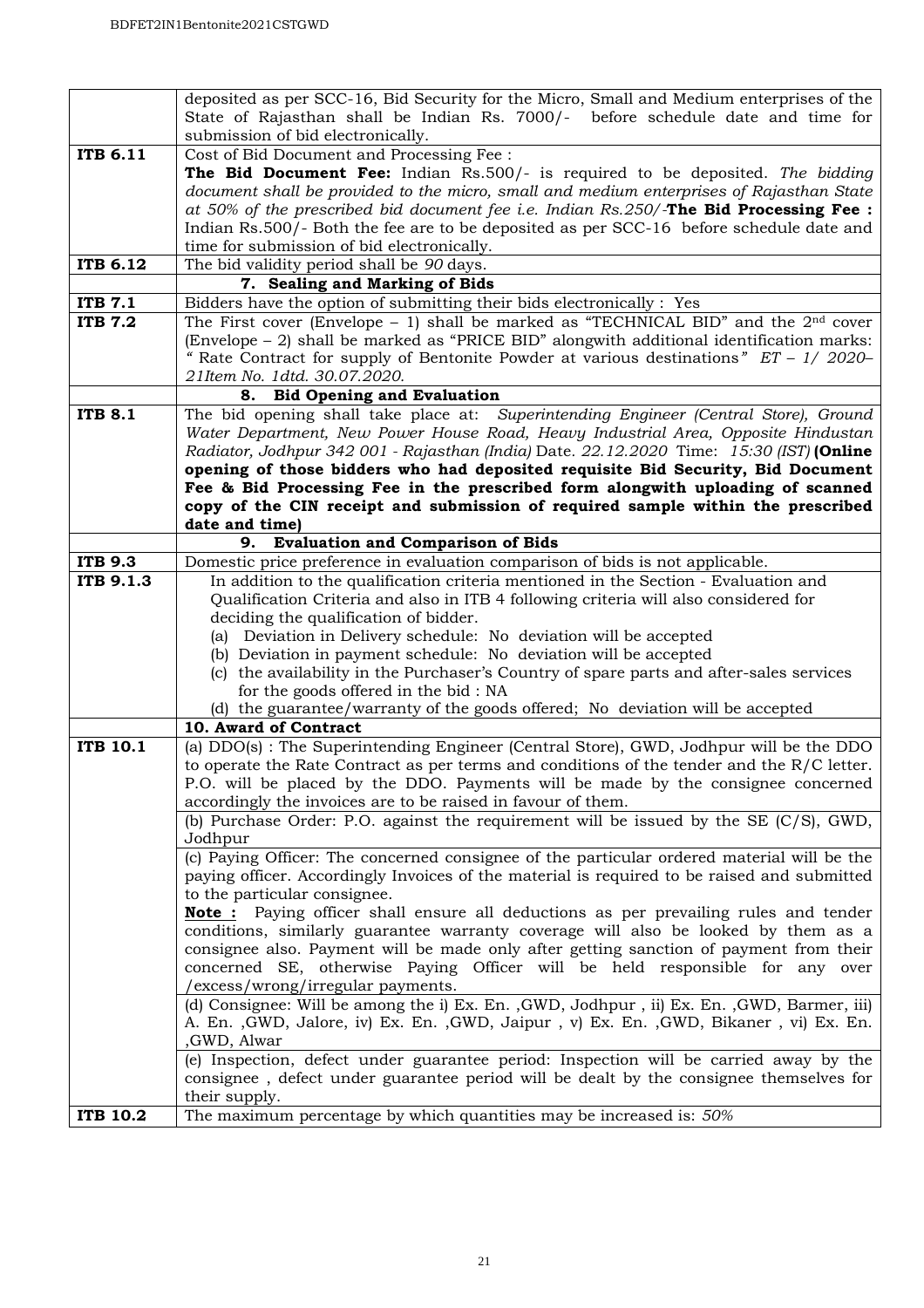**Section – (d)**

# **Qualification and Evaluation Criteria**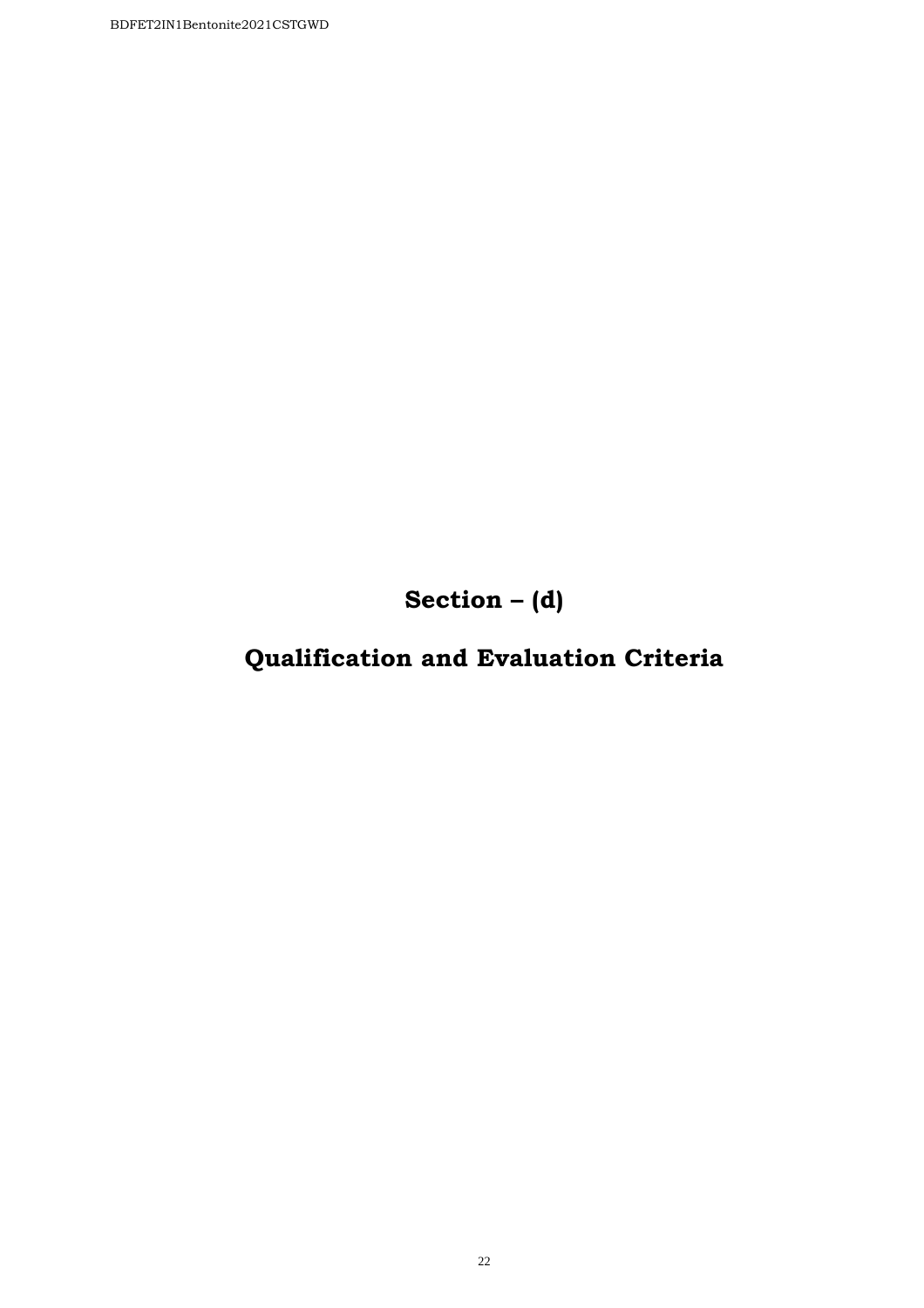## **Qualification and Evaluation Criteria**

*This Section complements the Instructions to Bidders. It contains the criteria that the Purchaser may use to evaluate a bid and determine whether a Bidder has the required qualifications. No other criteria shall be used.* 

#### **1. Domestic Preference**

#### **1.1 Preference To State Units and Placement Of Supply Orders**

- (I) In case the bidding enterprise from outside the state is adjudged lowest, then purchase preference to local enterprises shall be given in the following manner, subject to fulfilment of all required specifications and conditions of the bid :-
	- (a) Opportunity shall be given to local enterprises to supply 80% of the Bid quantity.
	- (b) Order for 20% quantity shall be given to the original lowest bid outside enterprises. However, where State enterprises are not available on parallel contract, entire purchase shall be made from lowest outside unit.
	- (c) Out of this 80% , minimum of 60% would be required to be purchased from the local micro & small enterprises , in case they have also bid, and within this 60% , 4% shall be earmarked for procurement from local micro and small enterprises owned by member of Schedule Caste or Schedule Tribe.
	- (d) The remaining quantity, out of the above mentioned 80% and to the maximum limit of 20%, shall be procured from the local medium enterprises in case they have also bid.
	- (e) To exercise this option of purchase preference for 80% of the bid quantity, in such a situation, a counter offer would be given to the local enterprise, which has quoted the minimum rate among the local bidder enterprises, to match the overall lowest (L1) rate received .
	- (f) In case, the lowest local enterprises does not agree to the counter offer or does not have the capacity to provide the entire bid quantity, the same counter offer shall be made to the next lowest bidder of the eligible local bidder enterprises, in that order till the quantity to be supplied is met. The contract for the supply of goods to the Micro, Small and Medium enterprises of the Rajasthan State may be given to the extent of their capacity by breaking the order in part for procurement of goods , in the manner provided in rule 74 of the RTPP Rules, 2013.
- 1.2 Price Preference to SSI Units of Rajasthan : Deleted
- 1.3 In case a bidder offering to supply the goods through a dealer located in Rajasthan and the bid price are equal to the rates offered by local enterprises of Rajasthan and the quality and specifications of the goods are the same, the local enterprises shall be given purchase preference over such dealer.

#### **2. Evaluation Criteria**

.

The Purchaser's evaluation of a bid may take into account, in addition to the Bid Price quoted and other criteria mentioned in the ITB and BDS **,** using the following criteria and methodologies.

- (a) Delivery schedule: The Goods specified in the List of Goods are required to be delivered within the acceptable time range (after the earliest and before the final date, both dates inclusive) specified in the conditions related to Delivery Schedule. No credit will be given to deliveries before the earliest date, and bids offering delivery after the final date shall be treated as non-responsive. (No deviation will be accepted.)
- (b) Deviation in payment schedule. No *Deviation to the payment schedule acceptable.*
- (c) the availability in the Purchaser's Country of spare parts and after-sales services for the goods offered in the bid : ----NA----
- (d) the guarantee / warranty of the goods offered : Should be as defined in the Technical specifications , no deviation will be accepted.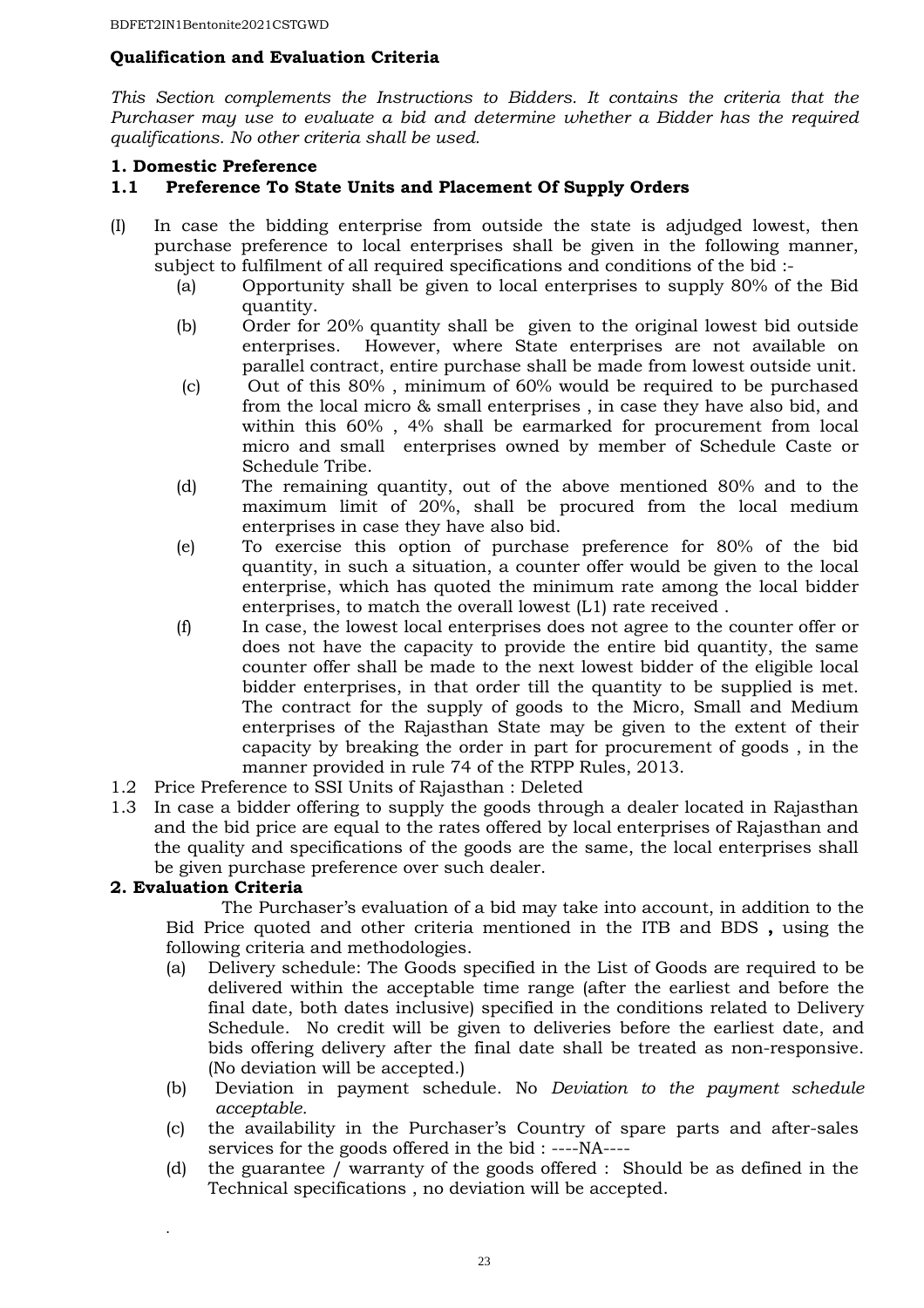**Section – (e)** 

**General Conditions of the Contract (GCC) & Special Conditions of the Contract (SCC)**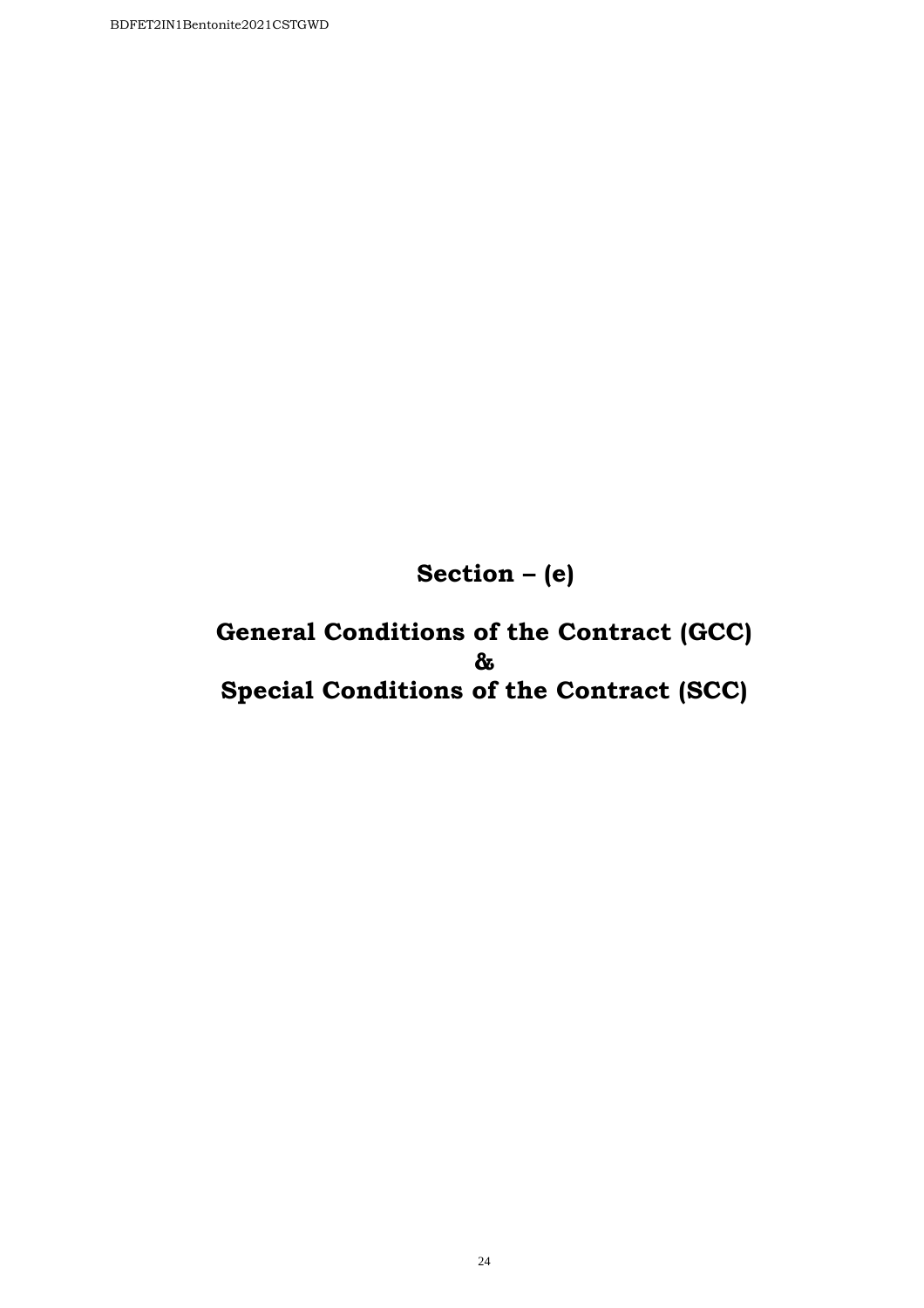PHONE: - (0291)2431942website http://phedwater.rajasthan.gov.inE-Mail:secsgwdjdpr@gmail.com/ secsgw-jod-rj@gov.in **GOVERNMENT OF RAJASTHAN** 

## **OFFICE OF THE SUPERINTENDING ENGINEER (CENTRAL STORE), G.W.D, JODHPUR**

#### **CONDITIONS OF TENDER AND CONTRACT FOR OPEN TENDER (GENERAL CONDITIONS OF THE CONTRACT - GCC)**

(Including Form SR-11 , Tender Form SR -15 and clarification/Guidelines for submission of tender)

No. ET- 2/2020-21/Item No. 1 dated 21.09.2020.

- **NOTE**: Tenderers should read these conditions carefully and comply strictly while sending their tenders.
- 1. Tenders must be enclosed in a properly sealed envelope according to the directions given in the tender notice. (See Amendment Sheet)
	- **a.** The bidders who are interested in bidding can download the tender documents from**http://eproc.rajasthan.gov.in**
	- b. The bidders who wish to participate in the tenders will have to register on **http://eproc.rajasthan.gov.in**Further, bidders who wish to participate will have to procure Digital Certificate as per Information Technology Act-2000 using which they can sign their electronic bids.
	- c. Bidder shall submit their offer on-line in Electronic format on above mentioned web site and the date mentioned here in above.
	- d. **The tenders will not be accepted in physical forms.**
- 2. "Tenders by bonafide dealers" : Tenders shall be given only by bonafide dealers in the goods. They shall, therefore, furnish a declaration in the SR FORM-11 (copy enclosed).
- 3. (i) Any change in the constitution of the firm, etc. shall be notified forthwith by the contractor in writing to the Purchase Officer and such change shall not relive any former member of the firm, etc., from any liability under the contract.
	- (ii) No new partner/partners shall be accepted in the firm by the contractor in respect of the contract unless he/they agree to abide by all its terms, conditions & deposit with the Purchase Officer a written agreement to this effect. The contractors receipt for acknowledgement or that of any partners subsequently accepted as above shall bind all of the them and will be sufficient discharge for any of the purpose of the contract.
- **4. GST** : No Tenderer who is not registered under the GST Act prevalent in the State where his business is located shall tender.

# 5. **Income Tax Clearance Certificate** :- **(DELETED)**

6. Tender forms shall be filled in ink or types. No tender filled in pencil shall be considered. The tenderer shall sign the tender form at each page and at the end in token of acceptance of all the terms and conditions of the tender. As the tender is e – tender hence before electronically submitting the tenders, it

should be ensured that all the tender papers including the conditions of the contract are digitally signed by the tenderer

- 7. Rate shall be written both in words and figures: There should not be errors and/or over-writings. Corrections if any, should be made clearly and initialed with dates. For e – tender : Rates are to be filled through online submission of tender in prescribed BOQ.
- 8. All rates quoted must be FOR destination and should include all incidental charges, levies, GST etc.. No cartage or transportation charges will be paid by the Government and the delivery of the goods shall be given at the premises of Purchase Officer / consignee(s).
- 9. (i) Comparison of Rates : No Price preference to the local enterprises (MSME of Rajasthan State)
- 10. Purchase Preference: Purchase preference in procurement from micro, small and medium enterprises situated in Rajasthan will be given as per Notification No. F.1(8)FD/GF&AR/201, dt. 19.11.2015 - Published in Gazette Extraordinary, Pt.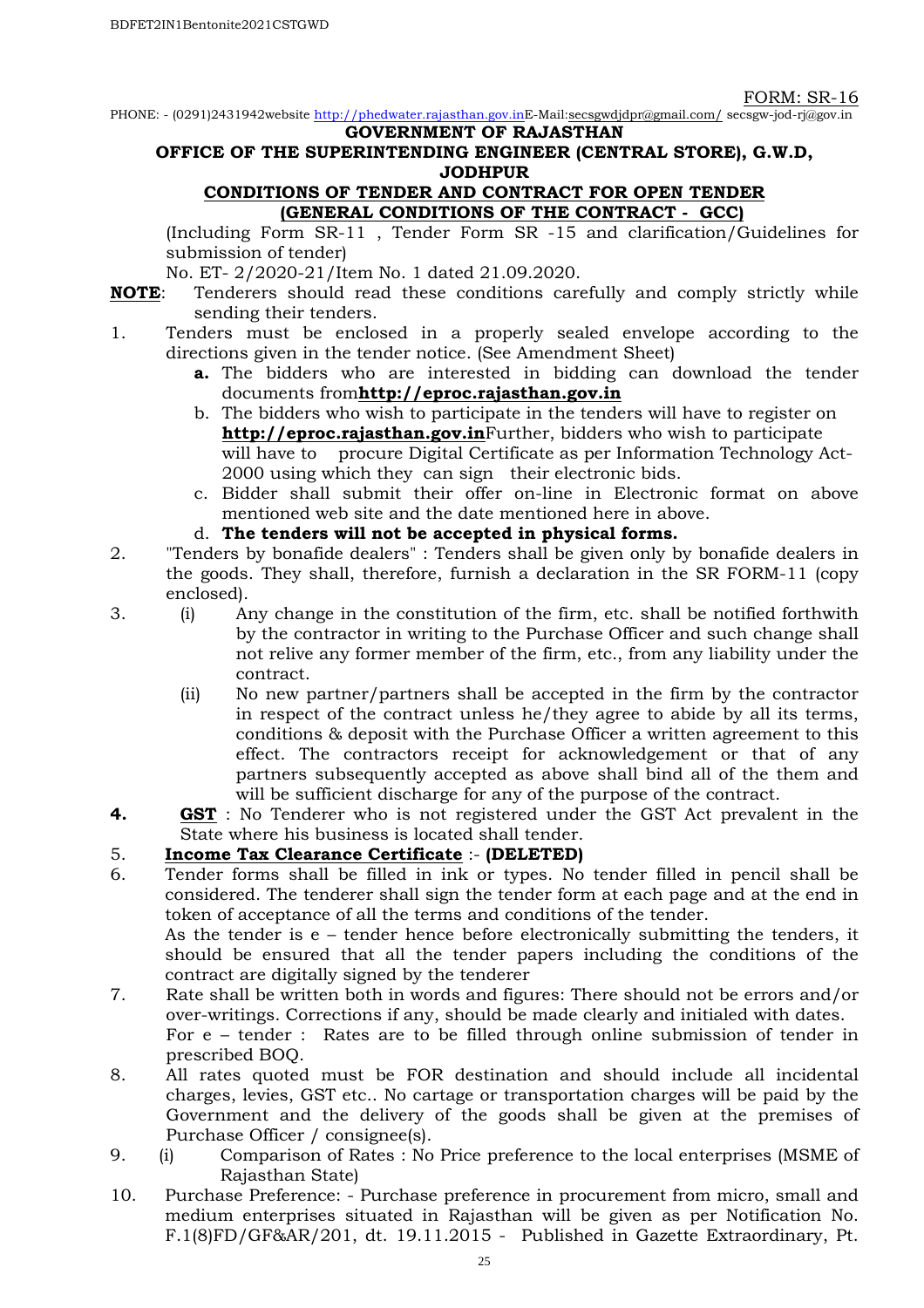IV(C)(II), dt. 14.07.2016 and amendment made vide notification F.2(1)/FD/SPFC /2017 dtd. 29.08.2018.

- 11. **Validity** :- Tenders shall be valid for a period of 90 days from the date of opening of tender.
- **12.** The approved supplier shall be deemed to have carefully examined the conditions, specifications, size, make & drawings etc. of the goods to be supplied. If he has any doubts as to the meaning of any portion of these conditions or of the specification, drawing etc., he shall, before signing the contract, refer the same to the Purchase Officer and get clarifications.
- **13.** The contractor shall not assign or sub-let his contract or any substantial part thereof to any other agency.

#### **14. Specification**

(i) All article supplied shall strictly conform to the specifications, trade mark laid down in the tender form and where-ever articles have been required according to ISI Specifications, those articles should conform strictly to those specifications and should bear such marks.

- (ii) The supply of articles marked with asterisk/at serial number\_\_\_\_\_, shall in addition, conform strictly to the approved samples and in case of other material where there are no standard or approved samples, the supply shall be of the very best quality and description. The decision of the Purchase Officer/Purchase Committee whether the articles supplied conform to the specifications and are in accordance with the samples, if any shall be final and binding on the tenderers.
- (iii) **Warranty/Guarantee clause** :- The tenderer would give guarantee that the goods/stores/articles would continue to conform to the description and quality as specified for a period of **(As per SCC)** from the date of delivery of the said goods/stores/articles to be purchased that notwithstanding the fact that the purchaser may have inspected and/or approved the goods/stores/articles, if during the aforesaid period of \_\_\_\_days/months, the said goods/stores articles be discovered not to conform to the description & quality aforesaid or have determined (and the decision of the Purchase Officer in that behalf will be final & conclusive), the purchaser will be entitled to reject the said goods/stores/articles or such portion thereof as may be discovered not to conform to the said description & quality, on such rejection the goods/articles/stores will be at the seller's risk and all the provisions relating to rejection of goods etc., shall apply. The tenderer shall if so called upon to do, replace the goods etc. or such portion thereof as is rejection by the Purchase Officer, otherwise the tenderer shall pay such damage as may arise by reason of the breach of the condition herein contained. Nothing herein contained shall prejudice any other right of the Purchase Officer in that behalf under this contract or otherwise.
- (iv) In case of machinery and equipment also, guarantee will be given as mentioned in clause (iii) above and the tenderer shall during the guarantee period replace the parts if any and remove any manufacturing defect if found during the above period so as to make machinery and equipment operative. The tenderer shall also replace machinery and equipment in case it is found defective which cannot be put to operation due to manufacturing defect etc.
- (v) In case of machinery and equipment specified by the Purchase Officer the tenderer shall be responsible for carrying-out annual maintenance and repairs on the terms & conditions as may be agreed. The tenderer shall also be responsible to ensure adequate regular supply of spare parts needed for a specific type of machinery and equipment whether under their annual maintenance and repairs rate contract or otherwise. In case of change of model he will give sufficient notice to the Purchase Officer who may like to purchase spare parts from them to maintain the machinery and equipment in perfect condition.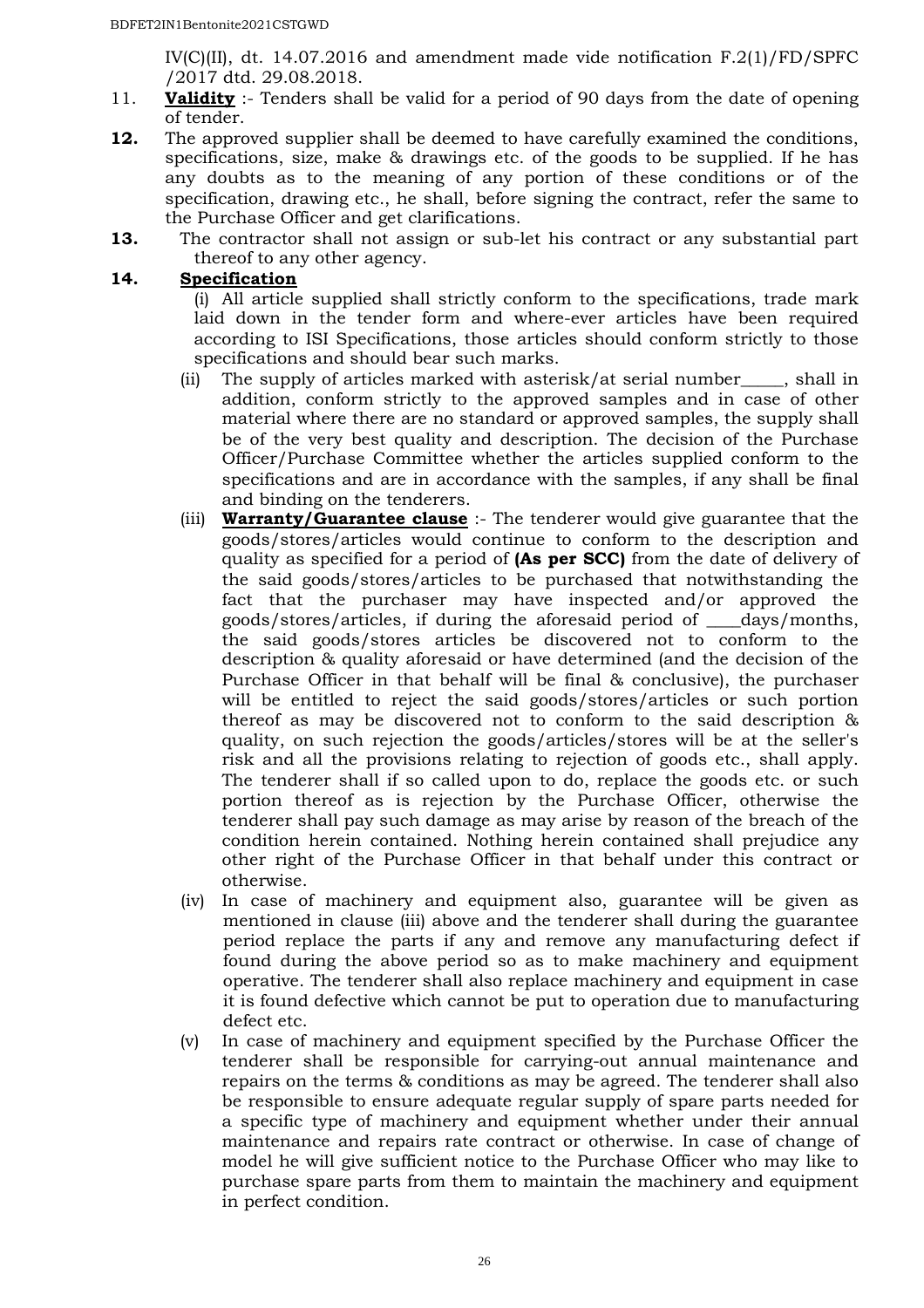# 15. **Inspection** :-

- (a) The Purchase Officer or his duly authorised representative shall at all reasonable time have access to the suppliers premises & shall have the power at all reasonable time to inspect & examine the material & workmanship of the goods/equipment/machineries during manufacturing process or after-wards as may be decided.
- (b) The tenderer shall furnish complete address of the premises of his office, godown and workshop where inspection can be made together with name and address of the person who is to be contacted for the purpose. In case of those dealers who have newly entered in business, a letter of introduction from their bankers will be necessary.
- 16. **Samples: -** Tenders for articles marked within the schedule shall be accompanied by two set of samples of the articles tendered properly packed. Such samples if submitted personally will be received in the office. A receipt will be given for each samples by the officer receiving the samples. Samples if sent by train etc. should be dispatched freight paid & the RR or GR should be sent under a separate registered cover. Samples for catering/food items should be given in a plastic box or in polythene bags at the cost of the tenderer.
- 17. Each samples shall be marked suitably either by written on the sample or on a slip or durable paper securely fastened to the sample the name of the tenderer and serial number of the item, of which it is a sample in the schedule.
- 18. Approved a samples would be retained free of cost up to the period of six months after the expiry of the contract. The Government shall not be responsible for any damage, wear and tear or loss during testing, examination etc. during the period these samples are retained.

Each sample shall be collected by the tenderer on the expiry of stipulated period. The Government shall in no way make arrangements to return the samples. The samples uncollected within 9 months after expiry of contract shall be forfeited by the Government and no claim for their cost etc. shall be entertained.

- 19. Samples not approved shall be collected by the unsuccessful tenderers. The Government will not be responsible for any damage, wear and tear, or loss during testing, examination etc. during the period these samples are retained. The uncollected samples shall be forfeited and no claim for their cost etc. shall be entertained.
- 20. Supplies when received shall be subject to inspection to ensure whether they conform to the Specifications or with the approved samples. Where necessary or prescribed or practical, tests shall be carried out in Government Laboratories, reputed testing house like Shri Ram testing House, New Delhi and the like and the supplies will be accepted only where the articles conform to the standard of prescribed specifications as a result of such tests.
- 21. **Drawl of Samples** :- In case of tests, samples shall be drawn in four sets in the presence of tenderer or his authorized representative and properly sealed in their presence. One such set shall be given to them, one or two will be sent to the laboratories and/or testing house and the third or fourth will be retained in the office for reference and record.
- 22. **Testing Charges** :- Testing charges shall be borne by the Government. In case urgent testing is desired to be arranged by the tendered or in case of test results showing that supplies are not up to the prescribed standards or specifications, the testing charges shall be payable by the tenderer.
- 23. **Rejection** :-
	- (i) Articles not approved during inspection or testing shall be rejected and will have to be replaced by the tenderer at his own cost within the time fixed by the Purchase Officer.
	- (ii) If, however, due to exigencies of Government work such as replacement either in whole or in part, is not considered feasible, the Purchase Officer after giving an opportunity to the tenderer of being heard, shall for reasons to be recorded, deduct a suitable amount from the approved rates. The deduction so made shall be final.
- 24. The rejected articles shall be removed by the tenderer within 15 days of intimation or rejection, after which Purchase Officer shall not be responsible for any less,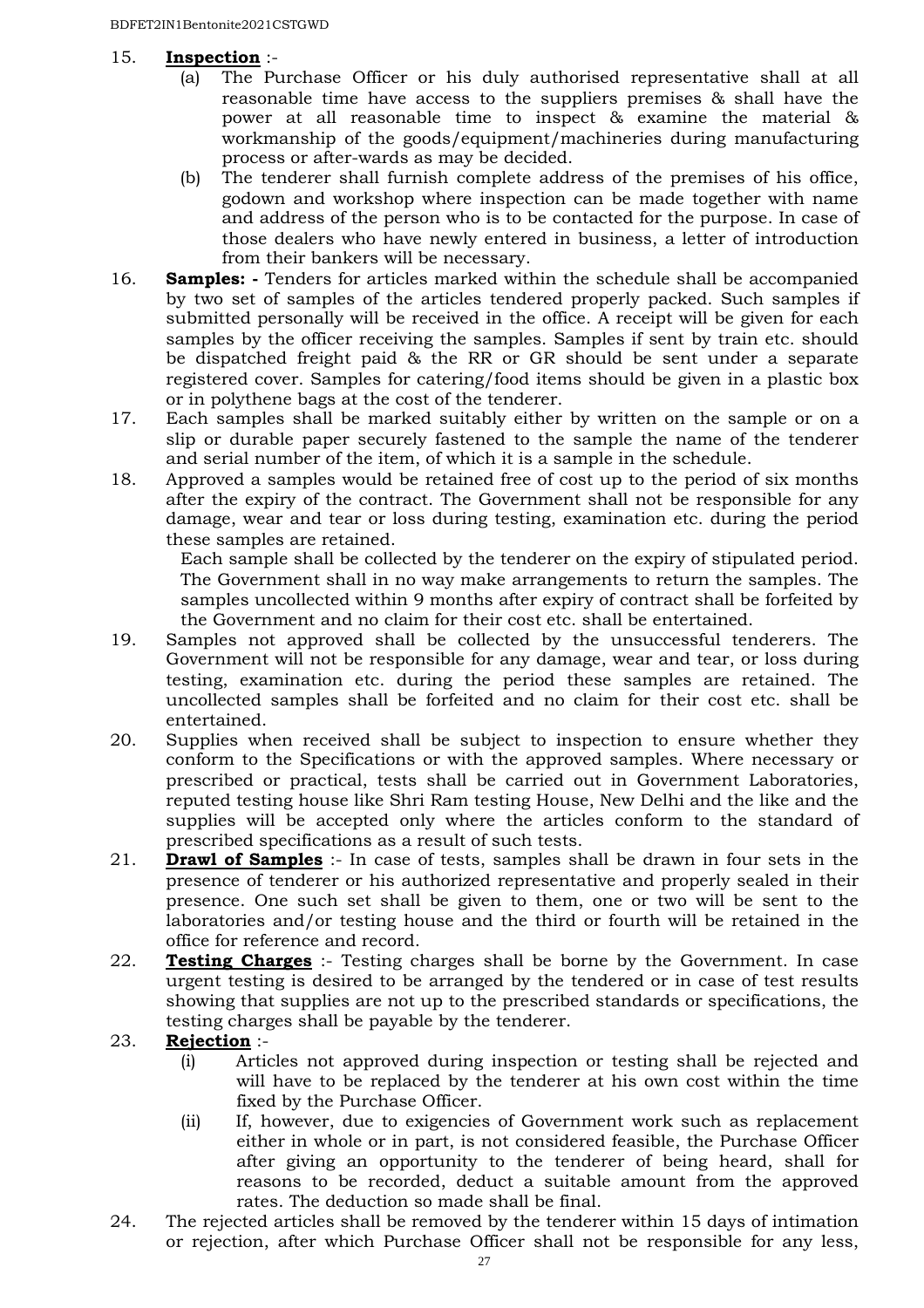shortage or damage and shall have the right to dispose of such articles as he thinks fit, at the tenderer's risk and on his account.

- 25. The tenderer shall be responsible for the proper packing so as to avoid damage under normal conditions of transport by sea, rail & road or air and delivery of the material in good condition to the consignee at destination. In the event of any loss, damage, breakage or leakage or any shortage the tenderer shall be liable to make good such loss & shortage found at the checking/inspection of the materials by the consignee. No extra cost on such account shall be admissible.
- 26. The contract for the supply, can be repudiated at any time by the Purchase Officer, if the supplies are not made to his satisfaction after giving an opportunity to the tenderer of being heard and recording of the reasons for repudiation.
- 27. Direct or indirect canvassing on the part of the tenderer or his representative will be disqualification.
- 28. (i) **Delivery Period** :- The tenderer whose tender is accepted shall arrange supplies within a period of \_\_\_\_\_\_ from the date of supply order/by \_\_\_\_\_\_ as under :- **(As per SCC)**

|--|

- (ii) Extent of quantity: Repeat Orders: If the orders are placed in excess of the quantities shown in tender notice, the tenderer shall be bound to meet the required supply, Repeat Orders may also be placed on the rate and conditions given in the tender provided that the repeat orders are up to 25% of the quantity originally purchased and the period is not more than one month from the date of expiry of last supply. If the tenderer fails to do for the balance supply by limited tender or otherwise and the extra cost incurred shall be recoverable from the tenderer.
- (iii) If the Purchase Officer does not purchase any or the tendered articles or purchases less than the quantity indicated in the tender form, the tenderer shall not be entitled to claim any compensation.

#### **29. \*Earnest Money** :-

i) Bidders are requested to deposit requisite amount against bid security, bid document fee and bid processing fee (for RISL) in consolidation through eGRAS portal through single challan (through online payment gateway system), in respective budget head & office code, to be generated online on web portal http://egras.raj.nic.in/ following the procedure as detailed at point No. 16 of Special Conditions of Contract. Budget head and office code are as under:

| 40 – Ground Water Department (Chief Engineer, Jodhpur) |                                       |              |             |  |
|--------------------------------------------------------|---------------------------------------|--------------|-------------|--|
| Particulars of items                                   | <b>Budget Head</b>                    | Amount in Rs | Office Code |  |
| <b>Bid Security</b>                                    | 8443-00-103 (सिविल विभाग)-00-00       | 28000/-      | 20287       |  |
| <b>Bid Document Fee</b>                                | 0075-00-800-52-01                     | $500/-$      | 20287       |  |
| Bid Processing Fee (For RISL)                          | $8658-00-102-(16)-(02)$ (सिविल विभाग) | $500/-$      | 20287       |  |

ii) Bidders are required to register as registered user on e-grass web portal.

- iii) After successful payment of all above fee through single challan, CIN Receipt will be generated. Scanned copy of the same (CIN receipt) is required to be uploaded along with technical bid at e-proc portal www.eproc.rajasthan.gov.in. The bid uploaded without CIN receipt will be rejected.
- iv) For more details, bidders are requested to go through Finance (G&T) Deptt., Govt. of Rajasthan circular no. F6(5)FD/GF&AR/2018 dated 27/04/2020 & F6(5)FD/GF&AR/2018 dated 09/07/2020.
	- **1. Refund of earnest money: -** The earnest money of unsuccessful tenderer shall be refunded soon after final acceptance of tender.
	- **2. Partial exemption from Earnest Money:-**
		- (a) The Micro, Small and Medium Enterprises situated in Rajasthan registered with the Director of Industries, Rajasthan, Jaipur shall make payment of bid security  $\omega$  0.25% of the value of stores intended to be offered in respect of items for which they are registered. Such units are required to furnish a certificate from Director of Industries Rajasthan and an attested copy of acknowledgement of EM II with an affidavit in the format mentioned in appendix 'B' at Sr. No.7(iv). If the affidavit is furnished in another format, the same shall be required to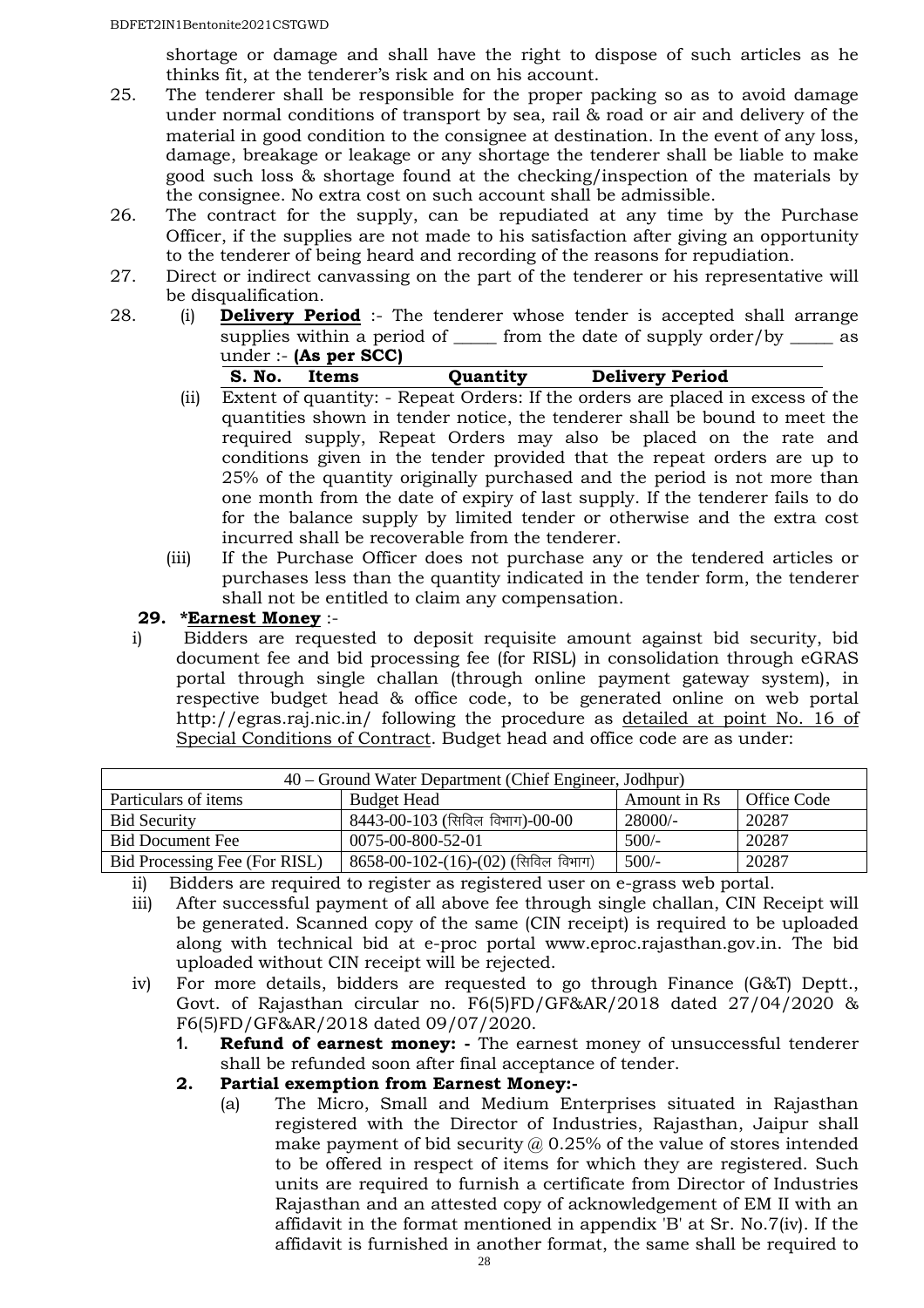be furnished in proper format before opening of price bid otherwise price bid shall charge not be opened.

- (b) In case of Micro, Small and Medium Enterprises situated in Rajasthan, the Bidder shall submit an undertaking in respect of the production capacity of the items to be supplied or any other such evidence along with the Bid.
- (c) The registration certificate as per GCC 29(2)(a) above should be for manufacturing of Bided Item.
- (d) The 0.25% bid security of successful Bidders (Micro, Small and Medium Enterprises situated in Rajasthan) may be adjusted towards performance security.
- 1. The Central Government & Government of Rajasthan Undertakings need not furnish any amount of earnest money, but they have to submit bid securing declaration in prescribed form Appendix - D.
- 2. The earnest money/security deposit lying with the Department/Office in respect of other tenders awaiting approval or rejected or on account of contracts being completed will not be adjusted towards earnest money/security money for the fresh tenders. The earnest money may however, be taken into consideration in case tenders are re-invited.
- **30. Forfeiture of earnest money** : The earnest money will be forfeited in the following cases :
	- (i) When tenderer withdraws or modifies the offer after opening of tender but before acceptance of tender.
	- (ii) When tenderer does not execute the agreement if any, prescribed within the specified time.
	- (iii) When the tenderer does not deposit the security money after the supply order is given.
	- (iv) When he fails to commence the supply of the items as per supply order within the time prescribed.

# 31. (1) **Agreement and Security Deposit / Performance Security** :-

- (i) Successful tenderer will have to execute an agreement in the Form 17 within a period of 15 days of receipt of order & deposit security equal to 2.5% of the value of the stores for which tenders are accepted within 15 days from the date of dispatch on which the acceptance of the tender is communicated to him.
- (ii) No interest will be paid by the department on the security deposit money.
- (iii) The earnest money deposited at the time of tender may be adjusted towards security amount. The security amount shall in no case be less than the earnest money.
- (iv) The form of security money shall be as below :-
- 1. Cash/Bank Draft/Bankers Cheque/Receipted copy of Challan.
- 2. Post Office Saving Bank Pass Book duly pledged.
- 3. National Saving Certificate, Defence Savings Certificates, KisanVikasPatras or any other script/instrument under National Savings Scheme for promotion of small savings, if the same can be pledged. These certificates shall be accepted at surrender value.
- (v) The security money shall be refunded within one month of the final supply of the items as per purchases order in case of one time purchase and two months in case delivery is staggered, after the expiry of contract on satisfactory completion of the same or after the expiry of the period of guarantee if any, whichever is later and after satisfied there are no dues outstanding against the tenderer.
- 31. (2) i) Performance Security for the micro, small and medium enterprises of Rajasthan State shall be @0.5 % of the amount of the quantity ordered for supply of goods.
	- ii) Central Government & Government of Rajasthan's Undertaking will be exempted from furnishing security amount.
- 31 (3) **Forfeiture of Security Deposit** : Security amount in full or part may be forfeited in the following cases :-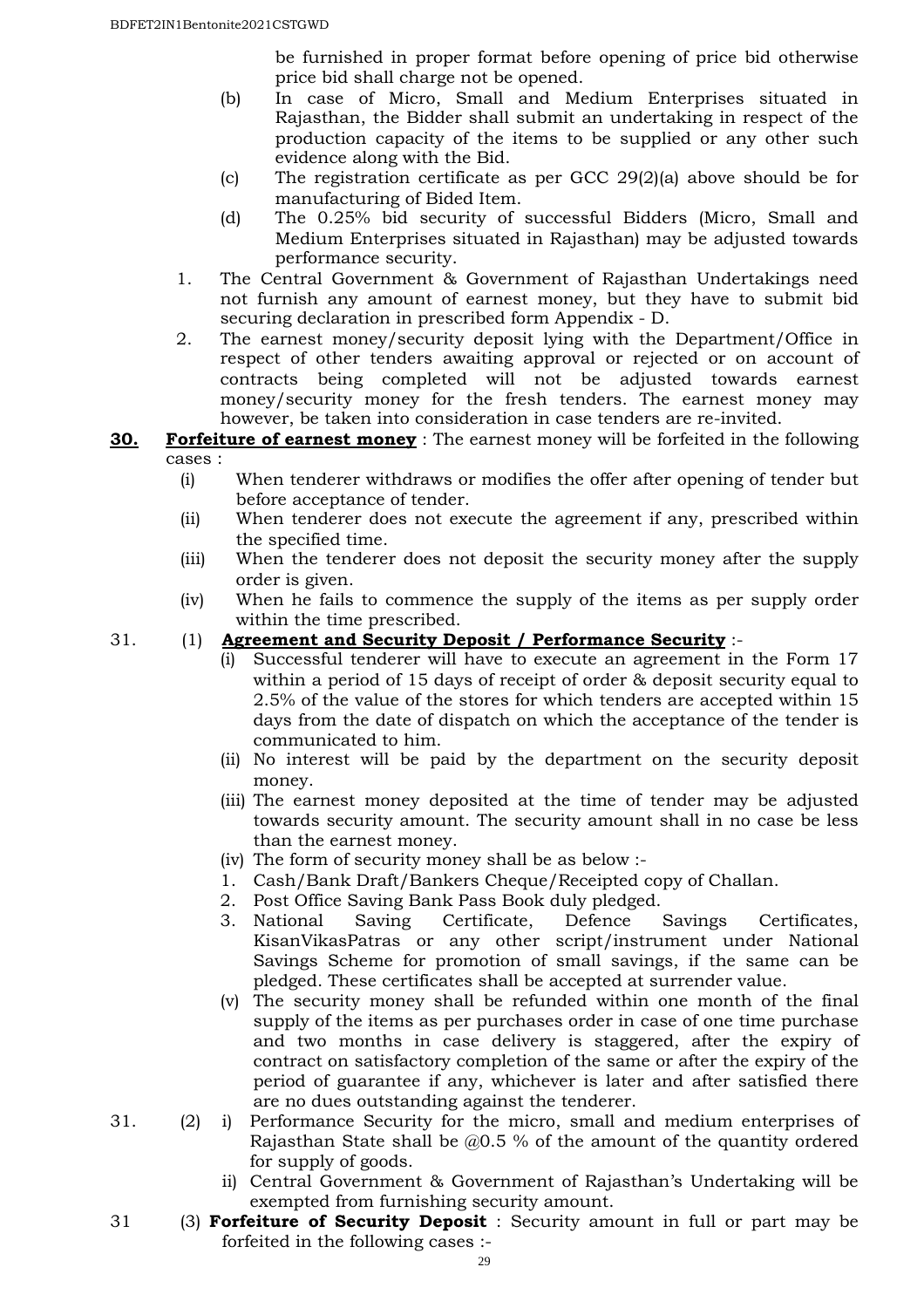- a) When any terms and conditions of the contract is breached.
- b) When the tenderer fails to make complete supply satisfactorily.
- c) Notice of reasonable time will be given in case of forfeiture of security deposit. The decision of the Purchase Officer in this regard shall be final.
- 31. (4) The expenses of completing and stamping the agreement shall be paid by the tenderer and the department shall be furnished free of charge with one executed stamped counter part of the agreement.
- 32. i) All goods must be sent freight paid through Railway or goods transport. If goods are sent freight to-pay the freight together with departmental charges 5% of the freight will be recovered from the supplier's bill.
	- ii) RR should be sent under Registered cover through Bank only.
	- iii) In case supply is desired to be sent by the Purchase Officer by passenger train, the entire railway freight will be borne by the Department.
	- iv) Remittance charges on payment made shall be borne by the tenderer.

#### 33. **Insurance**:-

- (i) The goods will be delivered at the destination godown in perfect condition. The supplier, if he so desires, may be insure the valuable goods against loss by theft, destruction or damage, by fire, flood, under exposure to whether or otherwise viz. (war, rebellion, riot etc.). The insurance charges will be borne by the supplier and State will not be required to pay such charges, if incurred.
- (ii) The articles may also be got insured at the cost of the Purchaser, if so desired by the Purchaser. In such cases, the insurance should invariably be with Life Insurance Corp. of India or its subsidiaries.

#### 34. **Payments** :-

- (i) Advance payment will not be made except in rare & special cases. In case of advance payment being made, it will be against proof of dispatch & to the extent, as prescribed in financial powers by rail/reputed goods transport companies etc., and prior inspection, if any. The balance if any will be paid on receipt of the consignment in good condition with the certificate to that effect endorsed on the inspection note given to the tenderer.
- (ii) Unless otherwise agreed between the parties payment for the delivery of the stores will be made on submission of bill in proper form by the tenderer to the Purchase Officer in accordance with GF&AR all remittance charges will be borne by the tenderer.
- (iii) In case of disputed items, 10 to 25% of the amount shall be withheld and will be paid on settlement of the dispute.
- (iv) Payment in case of those goods which need testing shall be made only when such tests have been carried out, test results received conforming to the prescribed specifications.

35.

- i) The time specified for delivery in the tender form shall be deemed to be essence of the contract and the successful tenderer shall arrange supplies within the period on receipt of the firm order from the Purchase Officer.
- ii) **Liquidated Damages: -** In case of extension in the delivery period with liquidated damages the recovery shall be made on the basis of following percentages of value of stores which the tenderer has failed to supply;
	- 1) (a) Delay up to one-fourth period of the prescribed delivery period.  $2\frac{1}{2}\%$ 
		- (b) Delay exceeding one fourth but not exceeding betay executing one fourth but not executing  $5\%$ <br>half of the prescribed period.
		- (c) Delay exceeding half but not exceeding three  $\frac{1}{2}$  fourth of the prescribed period.  $\frac{7\frac{1}{2}\%}{2}$
		- (d) Delay exceeding three fourth of the prescribed  $10\%$ <br>period.
	- 2) Fraction of a day in reckoning period of delay in supplies shall be eliminated if it is less than half a day.
	- 3) The maximum amount of liquidated damages shall be 10%.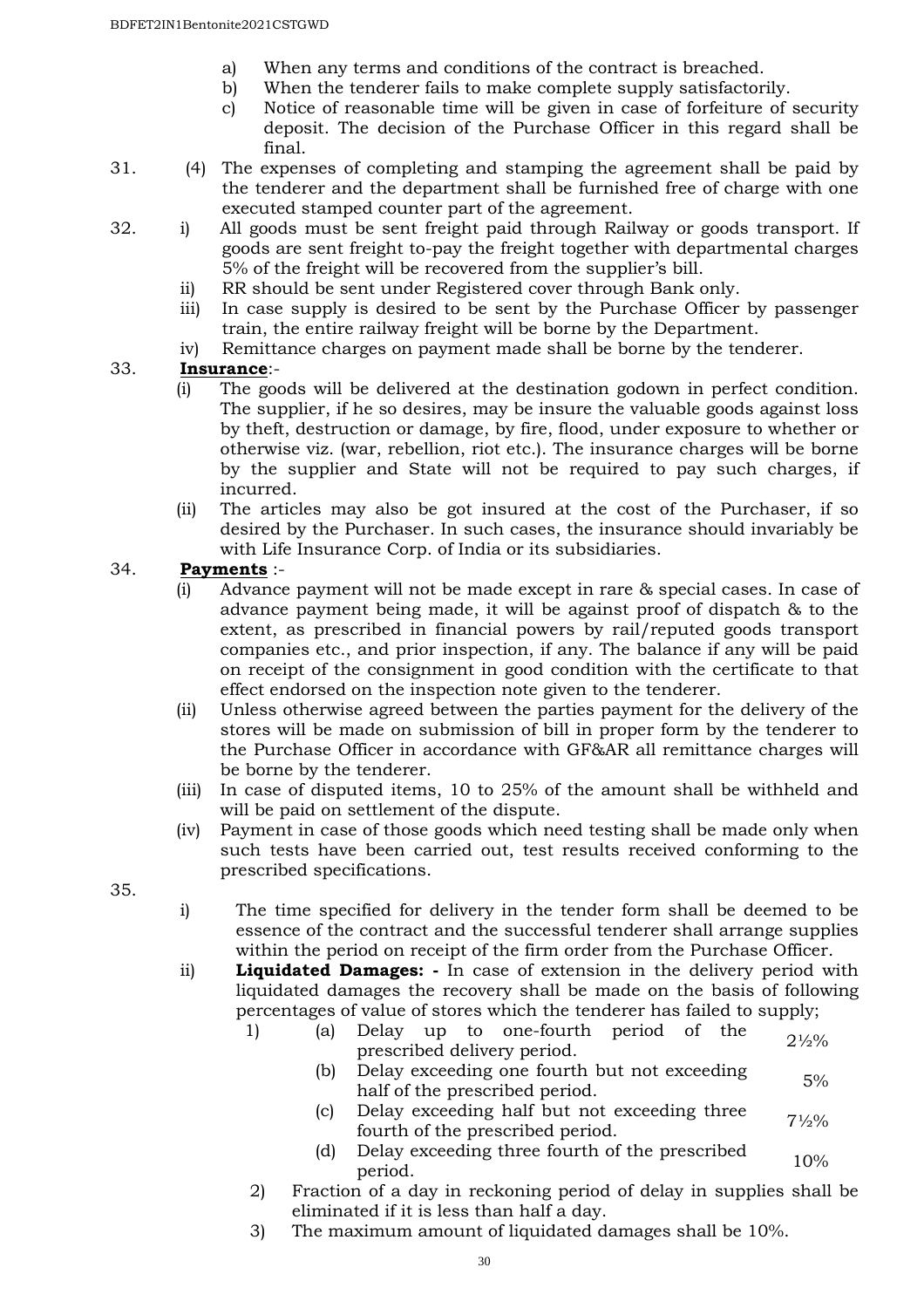- 4) If the supplier requires an extension of time in completion of contractual supply on account of occurrence of any hindrance, he shall apply in writing to the authority, which has placed the supply order, for the same immediately on occurrence of the hindrance but not after the stipulated date of completion of supply.
- 5) Delivery period may be extended with or without liquidated damages if the delay in the supply of goods is on account of hindrances beyond the control of the tenderer.
- 36. **Recoveries** :- Recoveries of liquidated damages, short supply, breakage, rejected articles shall ordinary be made from bills. Amount may also be withheld to the extent of short supply, breakages, rejected articles & in case of failure in satisfactory replacement by the supplier alongwith amount of liquidated damages shall be recovered from his dues and security deposit available with the department. In case recovery is not possible recourse will be taken under Rajasthan PDR Act or any other law in force.
- 37. Tenderer's must made their own arrangements to obtain import license, if necessary.
- 38. If a tenderer imposes conditions, which are in addition to or in conflict with the conditions mentioned herein, his tender is liable to summary rejection. In any case none of such conditions will be deemed to have been accepted unless specifically mentioned in the letter of acceptance of tender issued by the Purchase Officer.
- 39. The Purchase Officer reserves the right to accept any tender not necessarily the lowest, reject any tender without assigning any reasons & accept tender for all or any one or more of the articles for which tenderer has been given or distribute items of stores to more than one firm/supplier.
- 40. The tenderer shall furnish the following documents at the time of execution of agreement:
	- i) Attested copy of Partnership Deed in case of Partnership Firms.
	- ii) Registration Number & year of registration in case of partnership firm is registered with Registrar of Firms.
	- iii) Address of residence and office, telephone number in case of sole proprietorship.
	- iv) Registration issued by Registrar of Companies in case of Company.
	- v) Original copies of affidavit, power of attorney etc. uploaded online.
- 41. If any dispute arises out of the contract with regard to the interpretation, meaning and breach of the terms of the contract, the matter shall be referred to by the parties to the Head of the Department who will appoint his senior most deputy as the Sole Arbitrator of the dispute who will not be related to this contract and whose decision shall be final.
- 42. All legal proceedings, if necessary arises to the institute may be any of the parties (Government or Contractor) shall have to be lodged in courts situated in Rajasthan and not elsewhere.

#### **SIGNATURE OF TENDERER SR FORM : 11**

#### **GOVERNMENT OF RAJASTHAN GROUND WATER DEPARTMENT, JODHPUR DECLARATION OF TENDERERS**

 I/We declare that I am/we are bonafide Bentonite Powder Processing Unit holder / Mill Owner OR Mine(s)/Quarry(s) Owner OR / Mine(s)/Quarry(s) Owner as well as Bentonite Powder Processing Unit holder / Mill Owner.

 If this declaration is found to be incorrect then without prejudice to any other action that may be taken, my/our security may be forfeited in full and the tender if any to the extent accepted may be cancelled.

#### **SIGNATURE OF TENDERER**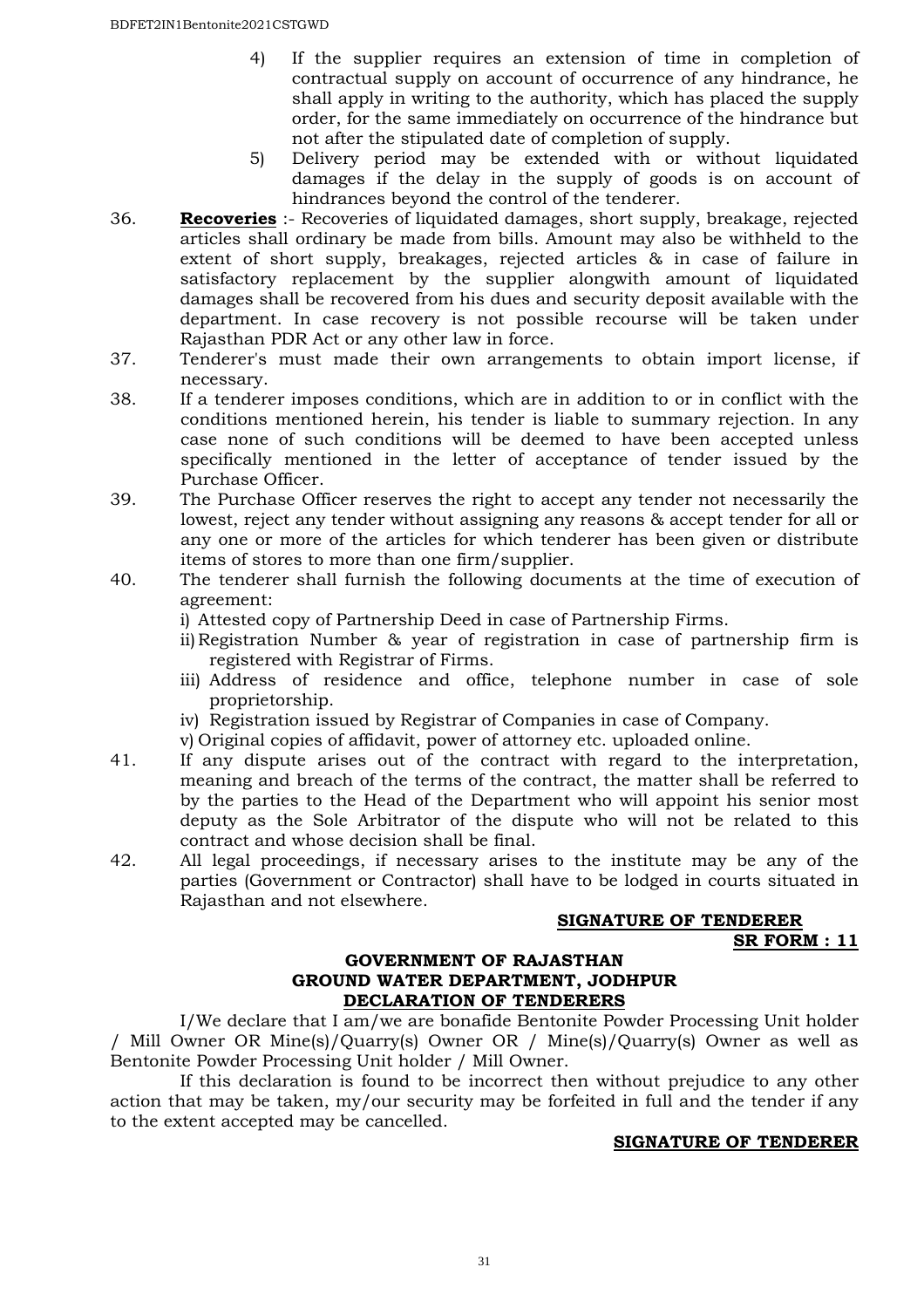# **Special Terms and Conditions**

**Or Special Conditions of Contract** 

**(SCC)**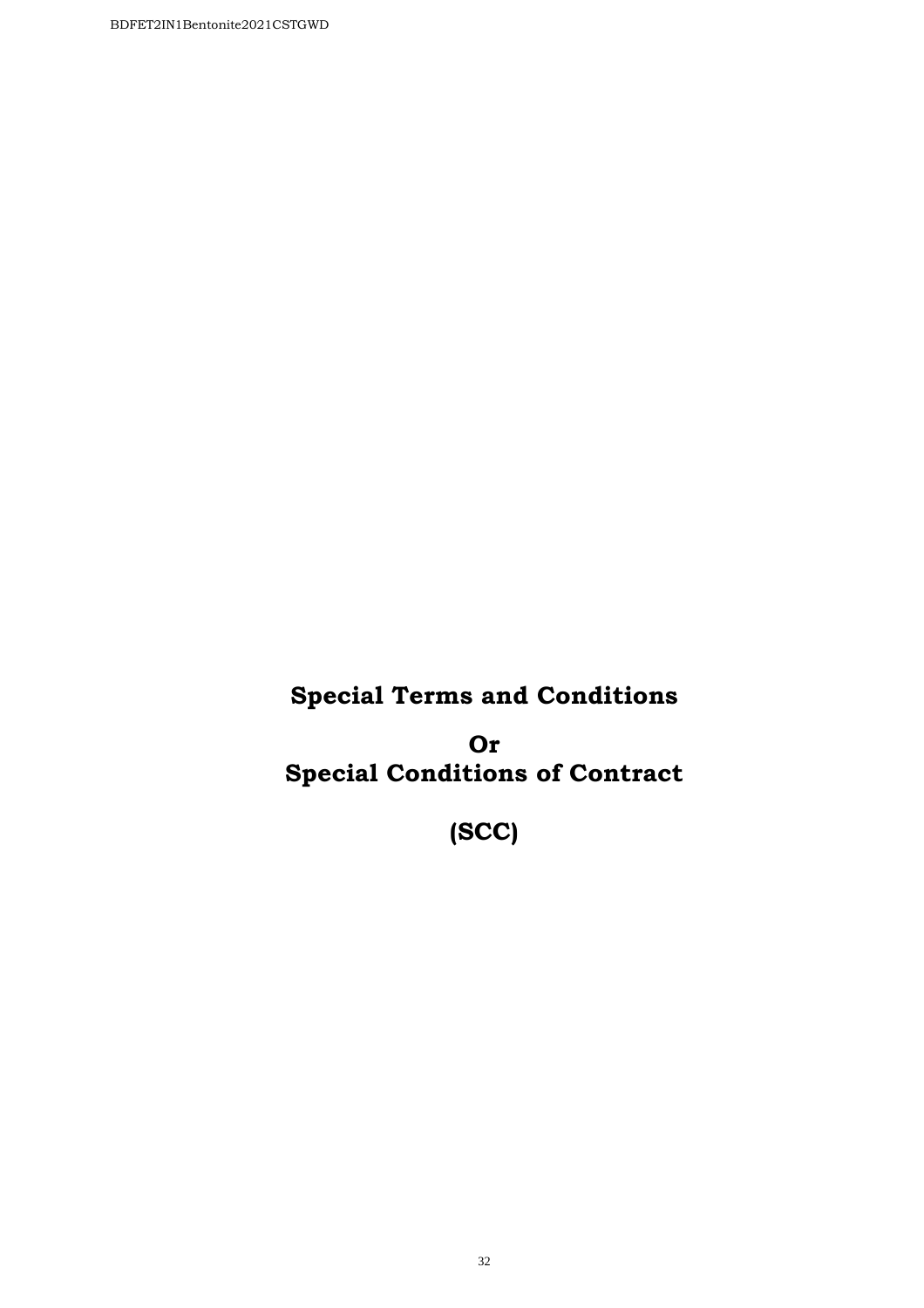### **1. RATES:**

#### **SPECIAL TERMS AND CONDITIONS**

- i The rates should be quoted separately for each consignee destination and delivery by Road Transportation.
- ii The rates should be quoted FOR delivery at destination store including GST, Royalty, Packing & Forwarding, Loading, Unloading, transportation, insurance, stacking etc. in the prescribed format in xls sheet
- iii Please note that elements of GST should be included in the quoted price in prescribed cell of BoQ xls sheet.
- iv Rates once quoted shall remain firm and fixed.
- **1.1 GST :** GST Registration is mandatory for bidder and tenderer has to submit copy of the GST Registration Certificate alongwith technical offer.
	- **2. PERIOD OF RATE CONTRACT:** The rate contract will be concluded for ONE YEAR from the date of execution of contract agreement.
	- **3. TEST CERTIFICATE AND SAMPLE:** All offers should be accompanied by test certificate from a Government recognized Laboratory or from the Laboratory of deptt. of Mines and Geology (DMG), clearly indicating analysis report as indicated in technical specification Appendix  $-$  C. No payment of the sample will be made and it will not be returnable.

The test certificate as desired above is mandatory and the certificate indicating qualification in each parameter will be considered as qualified and financial bids of such bidders alongwith fulfillment if other eligibility and qualification criteria will be opened.

- **4. EXTENSION OF RATE CONTRACT:** The period of rate contract may be extended for a period of 3 months with mutual acceptance.
- **5. VALIDITY OF TENDER: The** tender shall be valid for a period of 90 days from the date of opening of tender .
- **6. DIRECT DEMANDING OFFICERS (D.D.O's) :**
	- a) The superintending Engineer, Central Store, GWD, Jodhpur shall be the D.D.O.'s to operate the ARC.
	- b) The D.D.O. shall issue Purchase Order (P.O.) for minimum 9 MT (one truck load) and in multiple of 9 MT beyond one truck load requirement in case the material is to be delivered ex-consignee store.
	- c) P.O. against the requirement will be issued by the DDO as per the terms and conditions of the tender and as per the R/C and DDO will ensure the receipt of the PO by the supplier on the date of issuance of PO by any means i.e. through email / fax and same will be sent through speed post.
	- d) Any type of discrepancy or defect in the P.O. the same shall be reported to the DDO within 7 days from the date of issuance of the PO.
	- e) The Executive Engineer, GWD, Jodhpur, Jaipur, Barmer, Bikaner, Alwar and Assistant Engineer, GWD, Jalore are declared as consignee for the ordered material. The material will have to be accordingly delivered in the office of the consignee as declared in the P.O.
	- f) All the formalities related to receipt and inspection of material will be done by the consignee and they themselves ( concerned divisional officer i.e. Ex. En. In case consignee is A.En.) will be the paying officer and will make payment as per terms. The concerned Ex. En. will also ensure that goods will be used in skilled manner and any defect under guarantee period will be directly dealt by the concerned Ex. En. as per terms and conditions.
- **7. PLACE OF DELIVERY & CONSIGNEE:** The consignee will be among office of the The Executive Engineer(s), G.W.D., Jodhpur/ Barmer /Jaipur/Bikaner/ Alwar/ A.En. Jalore and will be defined in the PO issued by the DDO.
- **8. DELIVERY PERIOD:** Delivery to commence within 15 days from the date of issue of P.O. by supplying one truck load (9 MT) & to complete within 45 days. The tenderer will have to meet the monthly requirement for various destinations as indicated in Tender Specification.

# **9. SAMPLE TESTING AT THE TIME OF DELIVERY OR AFTER DELIVERY :**

If any consignee at the time of delivery of material or after delivery of material or after use of some quantity of material feels the quality of the supplied material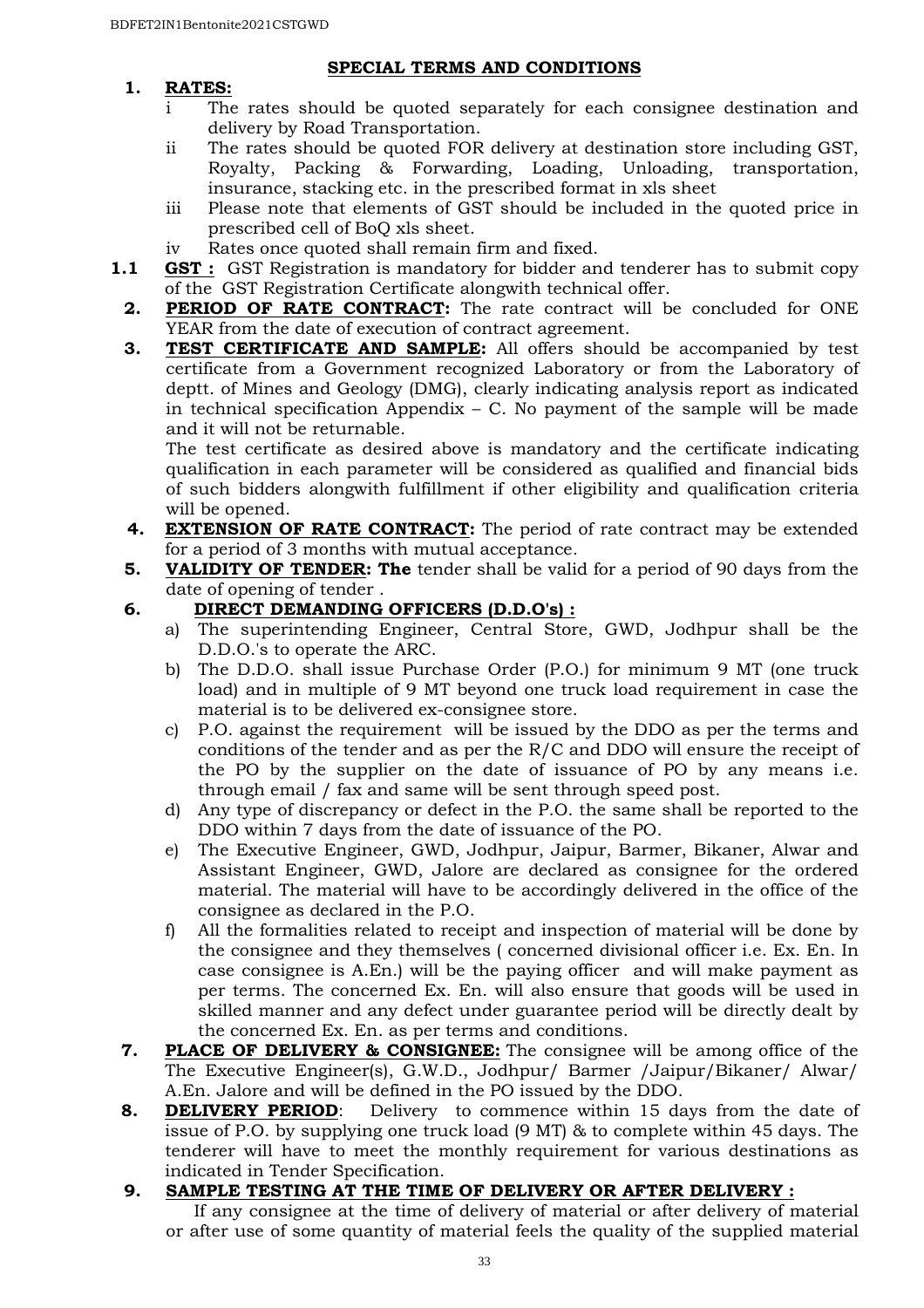is not upto the standard specifications, the consignee may get the sample test. For such sample test following procedure will be adopted:

- i) First the consignee will inform the supplier about defective supply on fax and the supplier has to reply within three days and if he feels the supply is defective he will have to replace all the defective material by fresh one on his cost.
- ii) If suppliers reply that the material is upto the standard specifications or did not reply, the consignee will draw three sample of said defective supply each of 2kg. duly sealed and signed by consignee and storekeeper of consignee. Consignee will send one each sample to the S.E. (C/S) and to the supplier and one sample will be kept in custody of consignee. S.E.(C/S) will arrange the sample testing from Deptt. of Mines and Geology or any other govt. recognized lab underwritten intimation to the supplier firm.
- iii) The consignee will hold the payment of said defective supplied material and will use the material as per requirement.
- iv) After sample testing of the material if the test report indicate that the supply is not upto the standard specifications 25% payment will be deducted from the supplied and used material and remaining qty. has to be replaced within a week time from the date of intimation and charges for testing in such cases will be recovered from the payment of the supplier.

# **10. EXTENT OF QUANTITY: REPEAT ORDER**:

- i) This shall be in accordance with Quantity can be increased up to 50% of quantity originally purchased.
- ii) The Consignee's destination wise total qty. has been indicated in the bid document. However, the qty. can be increased or decreased depending upon actual requirement.
- **11. SUPPLY ON TRIAL BASIS** :Department may initially place supply order on trial basis for the reduced quantity but not less than 9 MT in case of delivery at consignee store.
- **12. INSPECTION:** a. It will be in accordance with clause 15 of GCC.
	- b. The inspection will also be carried out at the consignee premises by the consignee.
	- c. The consignee may also get testing of material supplied, in laboratory, for final acceptance.
	- d. The tenderer will have to replace the material which is rejected during inspection.
- **13. PAYMENT TERM & PAYING OFFICER:** 100% value of stores will normally be paid by the paying officer (concerned Executive Engineer) within 30 days from the date of receipt of material in good condition and after acceptance of the same by the consignee(s) . The Payment will be subject to availability of budget.
	- **14. ACCEPTANCE OF SUPPLY**: The supply will be accepted only on the working days and during the office working hours.
	- **15. DIVIDING QUANTITIES AMONG MORE THAN ONE BIDDER AT THE TIME OF AWARD (PARALLEL RATE CONTRACT)** : As a general rule all the quantities of the subject matter of procurement shall be procured from the bidder whose bid is accepted. However, when it is considered that the quantity of the subject matter of procurement to be procured is very large and it may not be in the capacity of the bidder, whose bid is accepted, to deliver the entire quantity or when it is considered that the subject matter of procurement to be procured is of critical and vital nature, in such cases, the quantity may be divided between the bidder, whose bid is accepted and the second lowest bidder or even more bidders in that order, in a fair, transparent and equitable manner at the rates of the bidder. Counter offer to first lowest bidder (L1), in order to arrive at an acceptable price, shall amount to negotiation. However, any counter offer thereafter to second lowest bidder (L2), third lowest bidder (L3) etc. , (at the rates accepted by L1) in case of splitting of quantities, as pre - disclosed in the bidding documents, shall not be deemed to be negotiation. In case of purchase preference to state enterprises parallel rate contract will be concluded as per GC Clause 10 & as per point no. 1 of Qualification and Evaluation criteria mentioned in Section (d) of the bid document.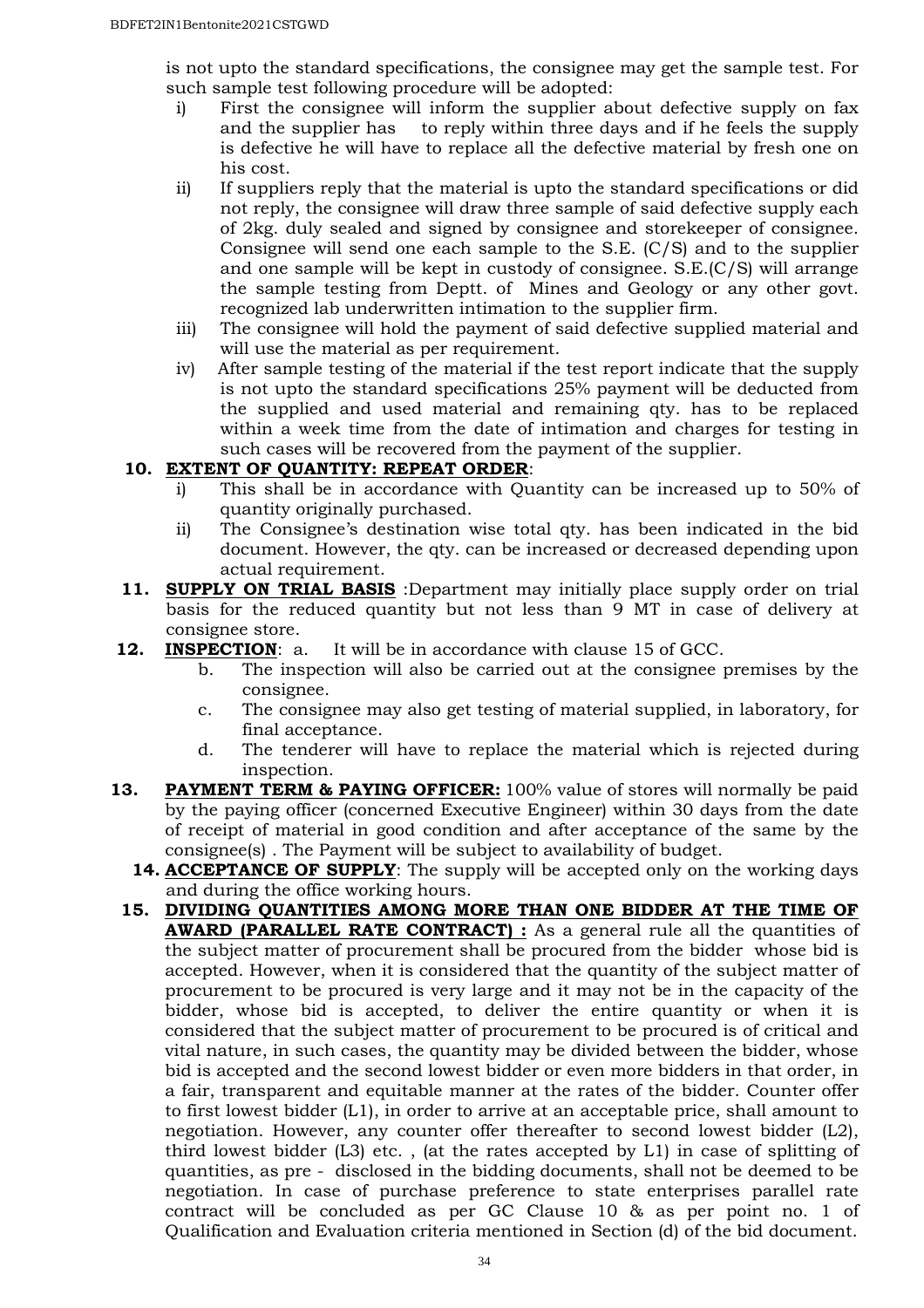**16. EARNEST MONEY/ BID SECURITY, BID DOCUMENT FEE AND BID PROCESSING FEE:** Bidders are requested to deposit sum of requisite amount against bid security, bid document fee and bid processing fee (for RISL) in consolidation on eGRAS through single challan to be generated online on web portal http://egras.raj.nic.in/ following the procedure as mentioned in FD (G&T), Govt. of Rajasthan circular dated 27.04.2020 & 09.07.2020, briefed below:

| 40 – Ground Water Department (Chief Engineer, Jodhpur) |                                       |              |             |  |
|--------------------------------------------------------|---------------------------------------|--------------|-------------|--|
| Particulars of items                                   | <b>Budget Head</b>                    | Amount in Rs | Office Code |  |
| <b>Bid Security</b>                                    | 8443-00-103 (सिविल विभाग)-00-00       | 28000/-      | 20287       |  |
| <b>Bid Document Fee</b>                                | 0075-00-800-52-01                     | $500/-$      | 20287       |  |
| Bid Processing Fee (For RISL)                          | $8658-00-102-(16)-(02)$ (सिविल विभाग) | $500/-$      | 20287       |  |

i) Bidders are required to be register as registered user on e-grass web portal.

- ii) After successful payment of all above fee through single challan, CIN Receipt will be generated. Scanned copy of the same (CIN receipt) is required to be uploaded along with technical bid at e-proc portal www.eproc.rajasthan.gov.in. The bid uploaded without CIN receipt will be rejected.
- iii) The bidders are requested to go through Finance (G&T) Deptt., Govt. of Rajasthan circular no. F6(5)FD/GF&AR/2018 dated 27/04/2020 & F6(5)FD/GF&AR/2018 dated 09/07/2020 for more details.
- **17. TENDERS BY BONAFIDE DEALER**: The tenders shall be given only by the bonafide tenderer in the goods. They shall therefore furnish a declaration in the SR Form – 11 as enclosed in GCC.

#### **18. FURNISHING DETAILS OF MANUFACTURER AND IT'S PRODUCTION CAPACITY**:

- a. The tenderer will furnish the detailed address along with Telephone No./Fax No. themselves as well as that of the manufacturer as per Appendix – B and also furnish the technical requirement required for qualification of technical offer as mentioned in ITB Clause 4.1(A).
- b. The tenderer shall have to mention the location of their manufacturer's works as well as the type and capacity of their Mill (s) and certificates from industries deptt should be submitted in support of above to assess the capability. The tenderer should also offer their total monthly capacity to supply Bentonite Powder for different destinations quoted for. The above information and other information shall be furnished as per Appendix - B and Schedule 2.
- c. If the tenderer is not having manufacturing unit he will furnish an undertaking from the manufacturer about the supply of material in required quantity and quality.
- a. The tenderer shall have to furnish the details of mines from where the raw material will be procured. If tenderer is also mines owner he shall have to furnish copy of certificate from mining deptt in support of this. If tenderer will procure raw material from other mines he will furnish undertaking from mines owner about supply of raw material of required quantity.
- **19. MAKE & DETAILED SPECIFICATION OF PRODUCT**: The tenderer will clearly mention the specific make along with detailed specification & technical literature/leaflets and also enclose the certified copies of such supplies made to the Govt. Deptts./Undertakings. No word "Equivalent make" will be mentioned by the tenderer.
- **20. GUARANTEE**: This will be for 3 months from the date of supply of each consignment and in accordance with clause 14(iii) of GCC. Guarantee document of Manufacturer will have to be provided.
- **21. AGREEMENT AND SECURITY DEPOSIT :** The successful tenderer will have to execute the contract agreement on Non-Judicial Stamp worth amounting to a value as per applicable rules at the time of execution of contract in the form SR-17, (copy enclosed) and furnish the requisite security deposit.

#### **22. RISK & COST PURCHASE**

22.1 In case firm is unable to complete the supplies within the specified period or extended period, the department shall be entitled to purchase from elsewhere without notice to firm but on its account and risk. Material or any part of it not supplied by firm resulting to cancellation of contract.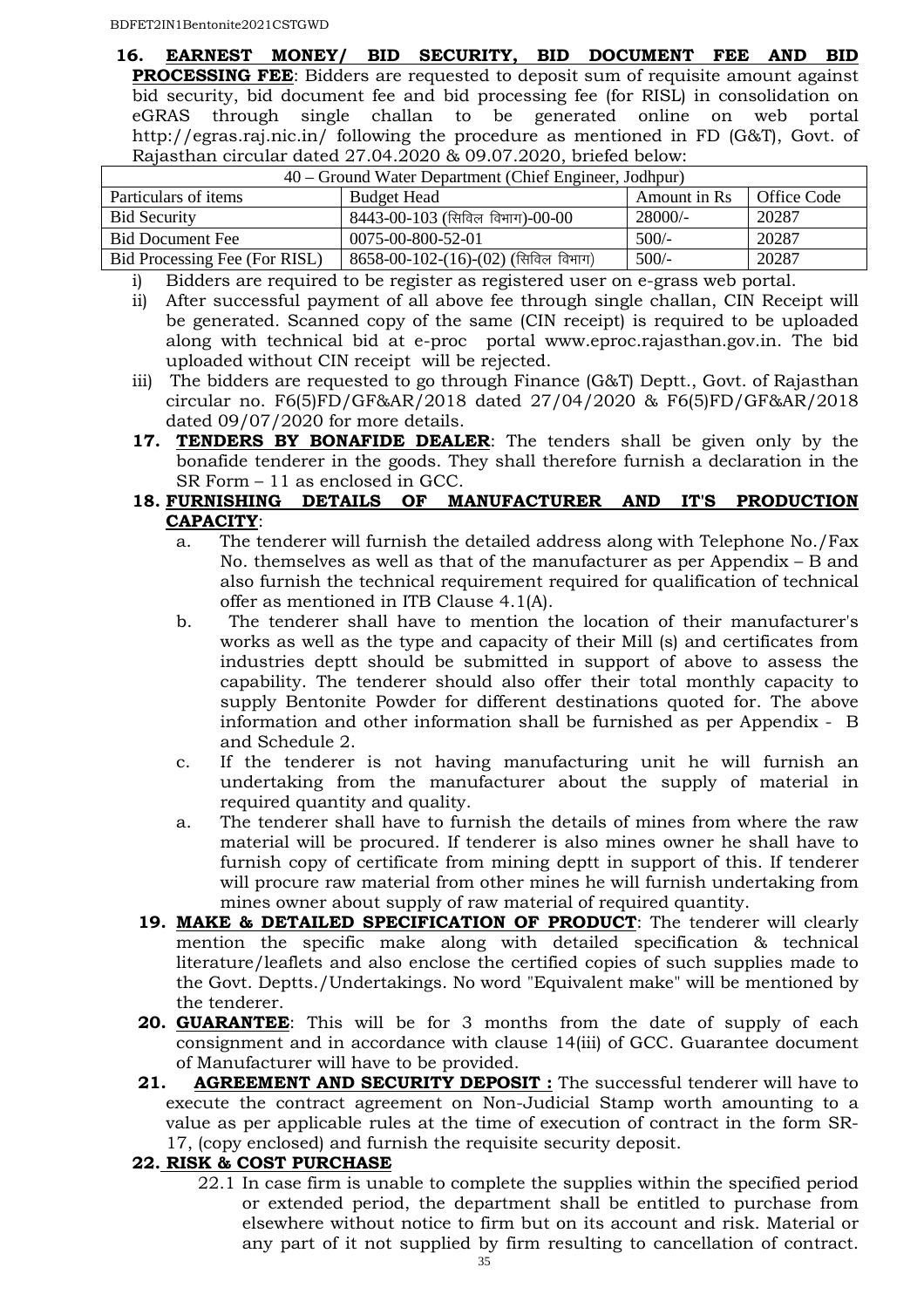The Firm will be liable for any loss or damage, which the department may sustain by reason of such failure on the contractor's part.

The recovery of such losses or damage shall be made from any sum lying with the government, if the recovery is not possible from the bills & contractor fails to pay loss or damages within a month or agreed period, recovery shall be made under the Rajasthan Public Demand Recovery act 1952 or any other law in force.

 While making the risk purchases the department may exercise its own discretion and if possible resort to limited Bid system issuing short terms notice irrespective of the valuation of the Bid. In all the cases where orders are cancelled due to non-supply of stores, it will be treated as a breach of contract and the department shall take action accordingly.

22.2 The risk and cost clause shall be operated by the authority concluding the rate contract.

 NOTE:- It is clarified that the department may resort to risk purchase without granting

any extension in delivery period.

- 22.3 In case firm fails to deliver goods within stipulated delivery period and department decides not to accept goods after stipulated delivery period, the firm shall be liable for L.D. as per clause 2.5. Besides this proportionate SD for unsupplied material may also be forfeited.
- 22.4 In case of purchase against risk and cost the Performance Security of the defaulter will be forfeited and action as per RTPP Act 2012 and thereto Rules, 2013 shall be taken.

#### **23. PRICE FALL**

- 1.0 The prices under a rate contract shall be subject to price fall clause.
- 2.0 The prices charged for the store supplied under rate contract by the contractor shall be in no event exceeded the lowest price at which the contractor sells or even offer the rates for the stores of identical description to any- one in the State during the currency of the rate contract.
- 3.0 If the rate contract holder reduces or sell or even offers the sale price of such stores at a price lower than the price chargeable under this rate contract to any- one in the State at any time during the currency of the rate contract, he shall forthwith notify such reduction or sales to the department and the price payable under the rate contract for the stores supplies after the date of coming in to force of such reduction, the rate contract price shall stand correspondingly reduced with effect from the date reducing or selling or offering lower price, for all delivery of the stores under the rate contract and the rate contract shall be amended accordingly. The firms holding parallel rate contracts shall also be given opportunity to reduce their price by notifying them the reduced price giving them fifteen days time to intimate their acceptance to the revised price. Similarly, if a parallel rate contract holding firm or his authorized agent reduces the sale price of such stores or sell or even offers the rates of such stores during currency of the rate contract, its reduced price shall be conveyed to other parallel rate contract holding firms and the original rate contract holding firm for corresponding reduction in their prices. If any rate contract holding firm does not agree to reduced price, further transaction with it, shall not be conducted.
- 4.0 The contractor shall necessarily furnish the following information/certificate to the department:

a) Within a month of the commencement of the contract a certificate for the lowest rates prevailing at the commencement of the rate contract.

b) Within a month of the expiry of every six months period a certificate for the lowest rates prevailing during the preceding six months and

c) Within a month of expiry of the rate contract a certificate in the following Performa:

"I/We certify that the stores of description identical to the stores supplied to the Govt. under the contract herein have not been sold by me/us to any- one in the State at the commencement of the rate contract,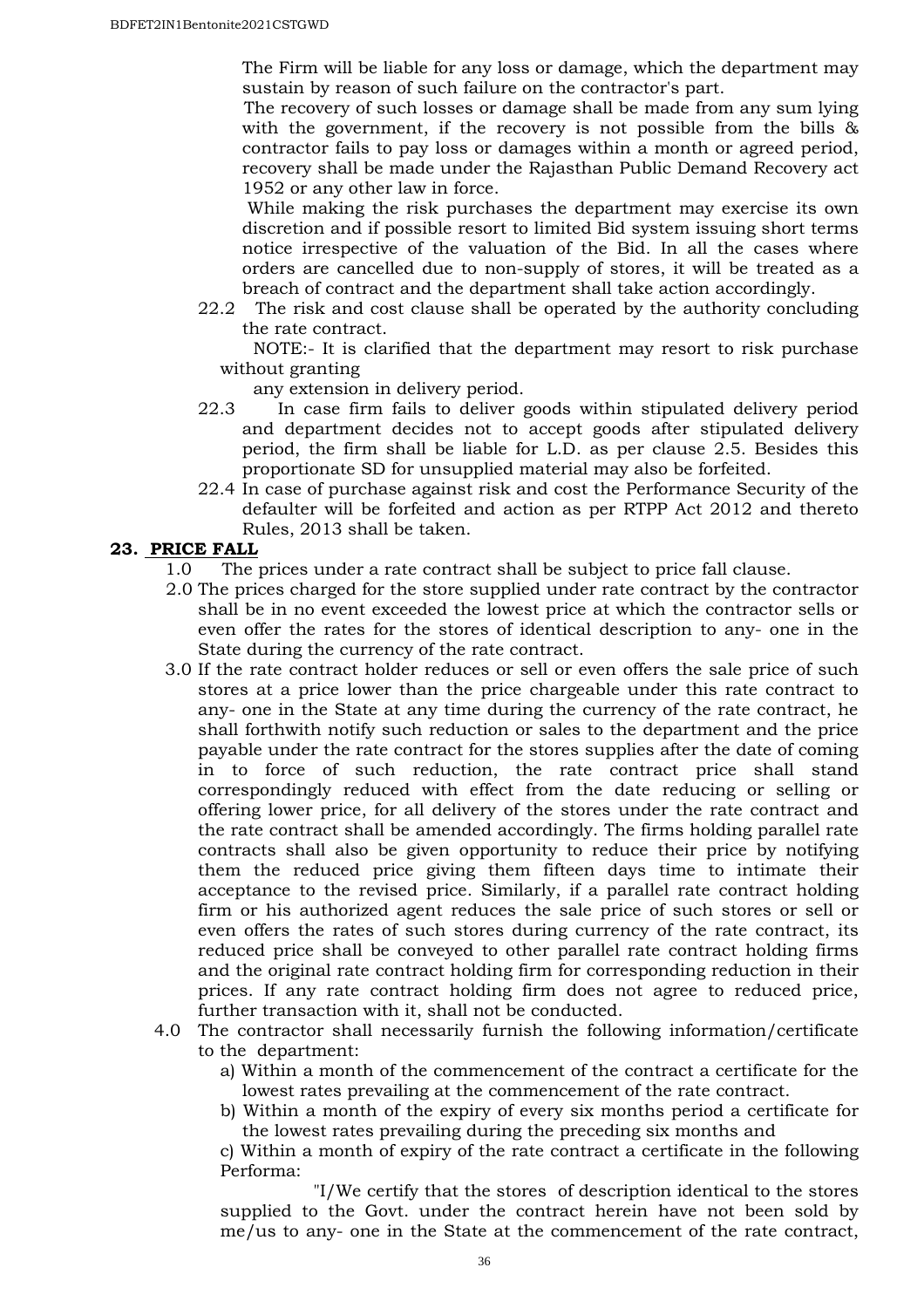during the period from ----to--- at a price lower than the price charged to the Govt. under the contract.

 It shall be responsibility of the rate contract holding firm to furnish the information/ certificate in schedule time period. If firm fails to furnish the information/certificate, further transaction with the firms shall not be conducted till receipt of information/certificate.

- **24. STRICT COMPLIANCE OF DEPARTMENTAL TENDER DOCUMENT CLAUSES AND INSTRUCTIONS**: The tenderer will strictly comply with all the instructions as given in the annexure (classification and guidelines for submission of tender) enclosed with the Tender Document (FORM SR-16).
- **25. DISPUTES:** If any dispute arises in the rate contract, it will be brought into the notice of Chief Engineer, Ground Water Department, Jodhpur whose decision will be final and binding.

#### **SUPERINTENDING ENGINEER (CENTRAL STORE)**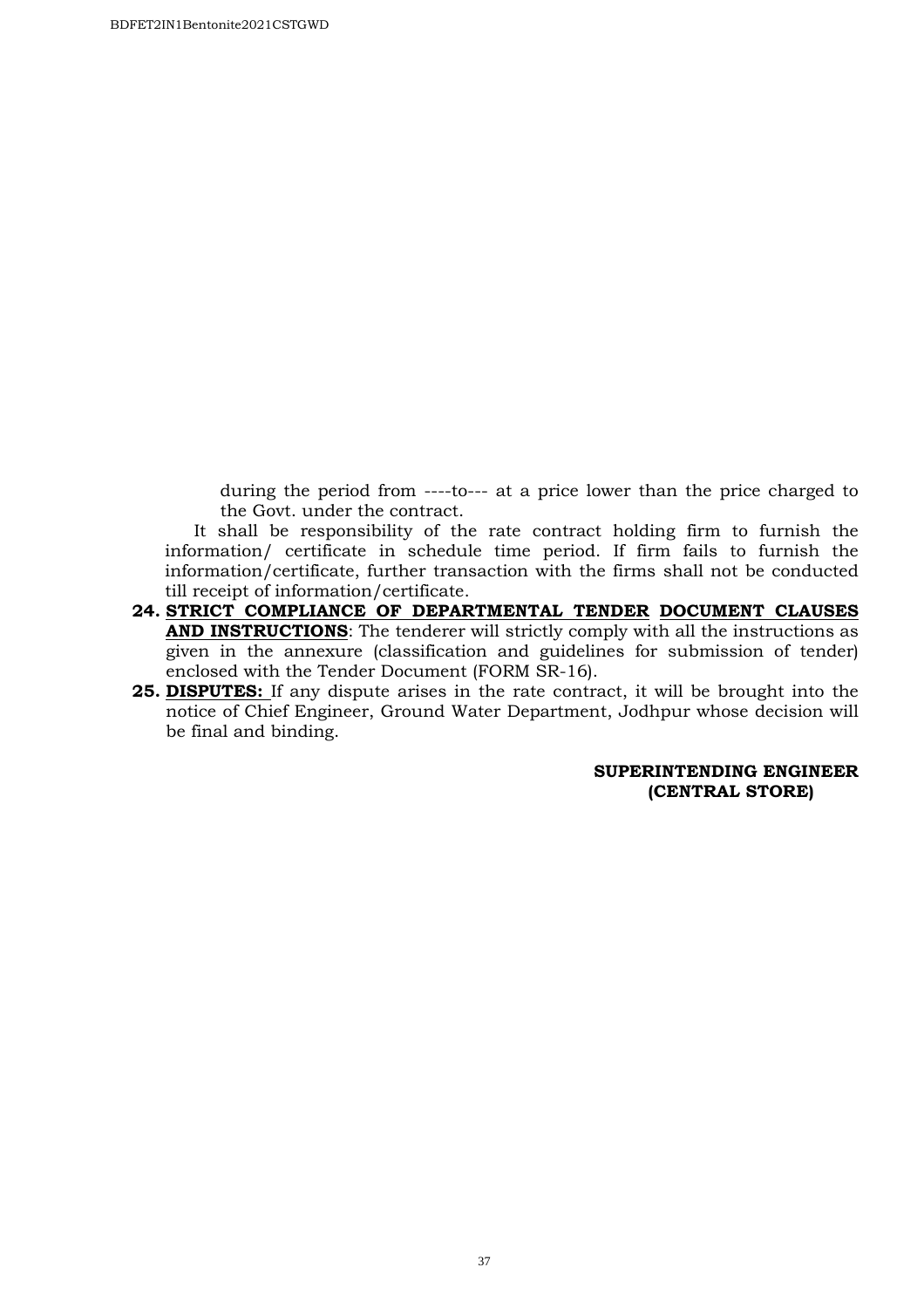# **Section – (f)**

# **Appendix, Annexure, Schedules, Forms including Technical Specifications and Drawings etc.**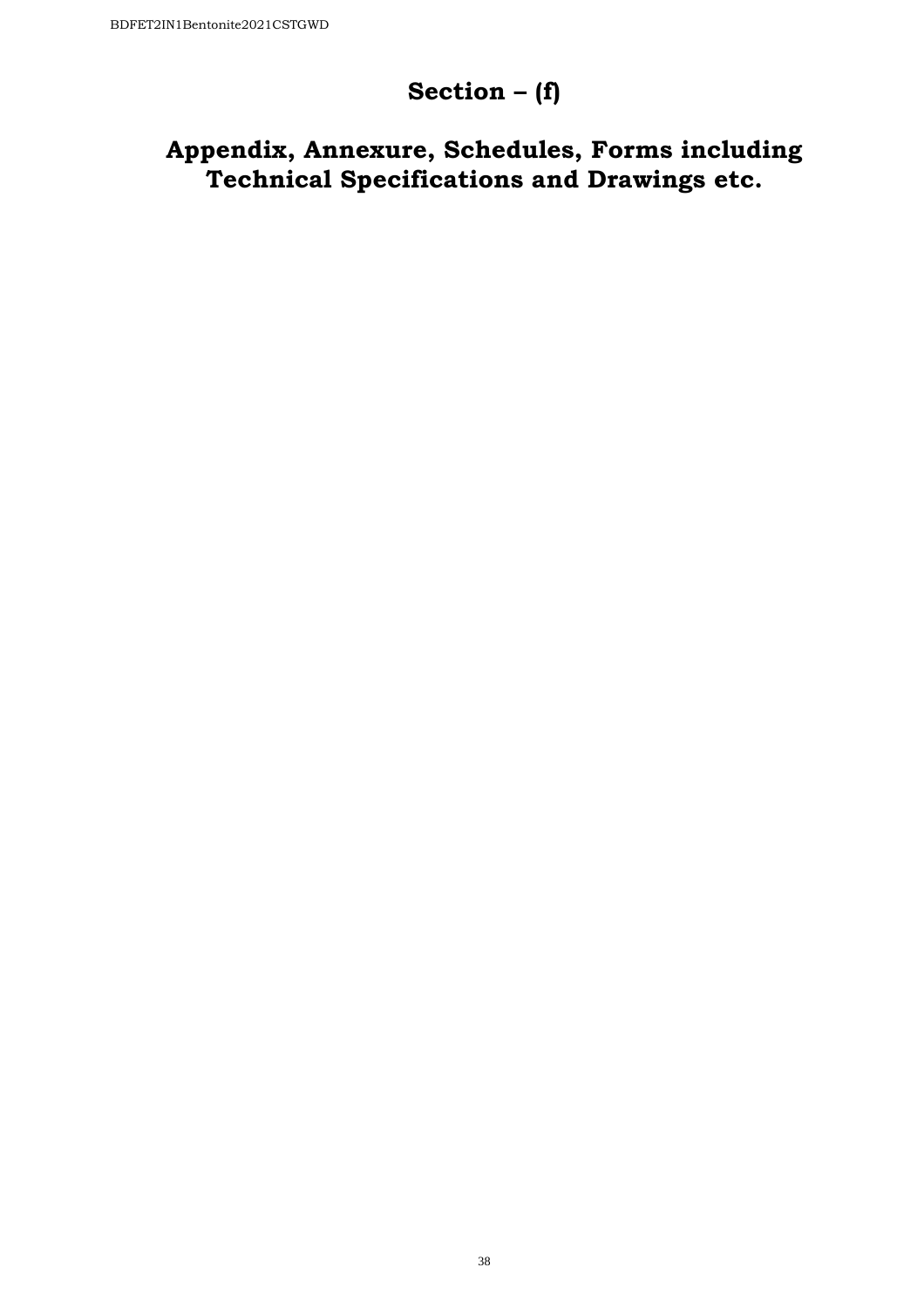#### **Format for Power of attorney of the representative of a firm**

The firm M/s………………………………..authorize the following Representative to sign and submit the tender document, negotiate terms and conditions for the contract, to sign the contract, to deal with the G.W.D. to issue and receive correspondence related to all matters of the tender for the "…………………………………………………………………………" against NIB No. ………………………of. Superintending Engineer (Central Store), GWD, Jodhpur. We / M/s \_\_\_\_\_\_\_\_\_\_\_\_\_\_\_\_\_\_\_\_\_\_ undertake the responsibility due to any act of the representative appointed hereby.

|  |  |  | For Partnership Firm's |
|--|--|--|------------------------|
|--|--|--|------------------------|

| S.<br>No.      | Name of the All Partner                                                | Signature of Partner with Seal |
|----------------|------------------------------------------------------------------------|--------------------------------|
| 1.             |                                                                        |                                |
| 2.             |                                                                        |                                |
| 3              |                                                                        |                                |
| $\overline{4}$ | Name, Designation<br>&<br>signature of the<br>person<br>Authorized     |                                |
| $5^{\circ}$    | Attestation of Signature of<br>Authorized Representative               |                                |
| 6              | of<br>Name and Designation<br>attesting<br>the<br>person<br>signatures |                                |

#### **For Limited Firm's**

| Name, Designation & signature of<br>the person Authorized                        |  |
|----------------------------------------------------------------------------------|--|
| Firm                                                                             |  |
| Address                                                                          |  |
| Telephone No.                                                                    |  |
| Fax No.                                                                          |  |
| Telex No.                                                                        |  |
| Authority By which the Powers is<br>delegated                                    |  |
| Attestation of<br><sub>of</sub><br>Signature<br><b>Authorized Representative</b> |  |
| Name and Designation of person<br>attesting the signatures                       |  |

• **To be Prepared on Stamp Paper of Rs.100/- duly attested by Notary**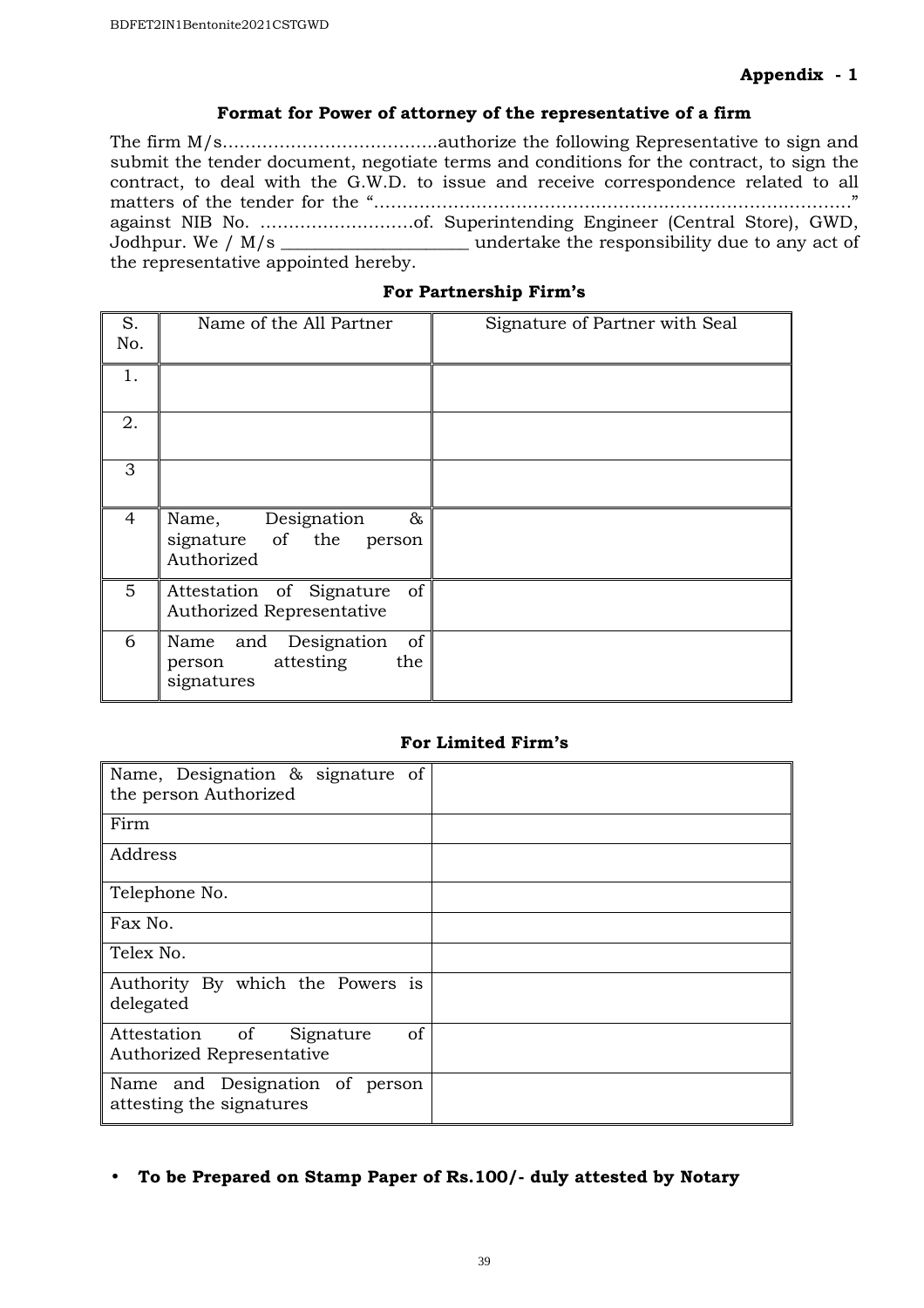#### **Bid submission Letter**

To,

 The Superintending Engineer, (Central Store) Ground Water Department, Jodhpur – 342 001

| Ground water Department, Joanpur – 342 001 |    |
|--------------------------------------------|----|
|                                            | 22 |
|                                            |    |
| Dear Sir,                                  |    |

- 1. Having carefully examined all the parts of the bid documents and the addenda (if any) for the execution of the above mentioned works / Supply of goods, having obtained all requisite information affecting this tender, having visited the site and being aware of all conditions and difficulties likely to affect the execution of the contract, we, the undersigned, hereby offer to execute the work as described in the Bid Documents and to hand over the whole of the said works in conformity with the drawings, conditions of contract, technical conditions and scope of work, for the sum indicated in the financial offer and such other sum as may be ascertained in accordance with the Contract.
- 2. We declare that we have read and understood and that we accept all clauses, conditions, descriptions, drawings of the bid documents, and subsequent addenda (if any) without any change, reservations and conditions. If any change, reservation or condition has been made in our tender we herewith withdraw it.
- 3. We undertake, if our tender is accepted, to commence the work and complete the work in the stipulated time as per period defined in the conditions of the bid documents.
- 4. If our tender is accepted we will provide a security deposit in the required form in the sums as stipulated in the bid documents.
- 5. We agree to abide by this tender for the period of 90 days from the date of opening of the bids and it shall remain binding upon us and may be accepted by you at any time before the expiry of that period, and not to make any modifications in its terms and conditions which are not acceptable to you.
- 6. Unless and until the formal agreement is prepared and signed, this tender, together with your written acceptance thereof shall constitute a binding contract between us.
- 7. Together with the tender we submit the earnest money of Rs ......................... as ..................

Dated this .............................. day .................. 2020**……………………….**

Name designation and signature of

Authorized representative of the firm

#### **Appendix– 3**

#### **Undertaking by Tenderer**

I/ We undertake and confirm that no price information is indicated in Envelope 1. I/ We understand that if this Undertaking is found to be incorrect, our tender may not be considered for Evaluation in future for financial evaluation, for which I/WE shall be liable for all consequences and / or damages.

Signature with seal

| Full Name | Designation |
|-----------|-------------|
| Address   |             |

(Authorized representative)

**Appendix – 4** 

I/ We \_\_\_\_\_\_\_\_\_\_\_\_\_\_\_\_\_\_\_\_\_\_\_\_\_\_\_\_\_\_the undersigned hereby certify that I / We have read, understood all the terms and conditions given in the tender document, including those in the addenda issued by the Department and the same are acceptable to us without any deviations.

If this declaration is found to be incorrect then without prejudice to any other action that may be taken , my / our security may be forfeited in full and the tender, if any to the extent accepted may be cancelled.

Signature with seal \_\_\_\_\_\_\_\_\_\_\_\_\_\_\_\_\_\_\_\_\_\_\_\_\_\_\_\_\_\_\_\_\_\_\_\_\_\_\_\_\_\_\_\_

Full Name \_\_\_\_\_\_\_\_\_\_\_\_\_\_\_\_\_\_\_\_\_\_\_\_Designation\_\_\_\_\_\_\_\_\_\_\_\_\_\_

Address \_\_\_\_\_\_\_\_\_\_\_\_\_\_\_\_\_\_\_\_\_\_\_\_\_\_\_\_\_\_\_\_\_\_\_\_\_\_\_\_\_\_\_\_\_\_\_\_\_\_\_\_\_\_\_\_\_

(Authorized representative)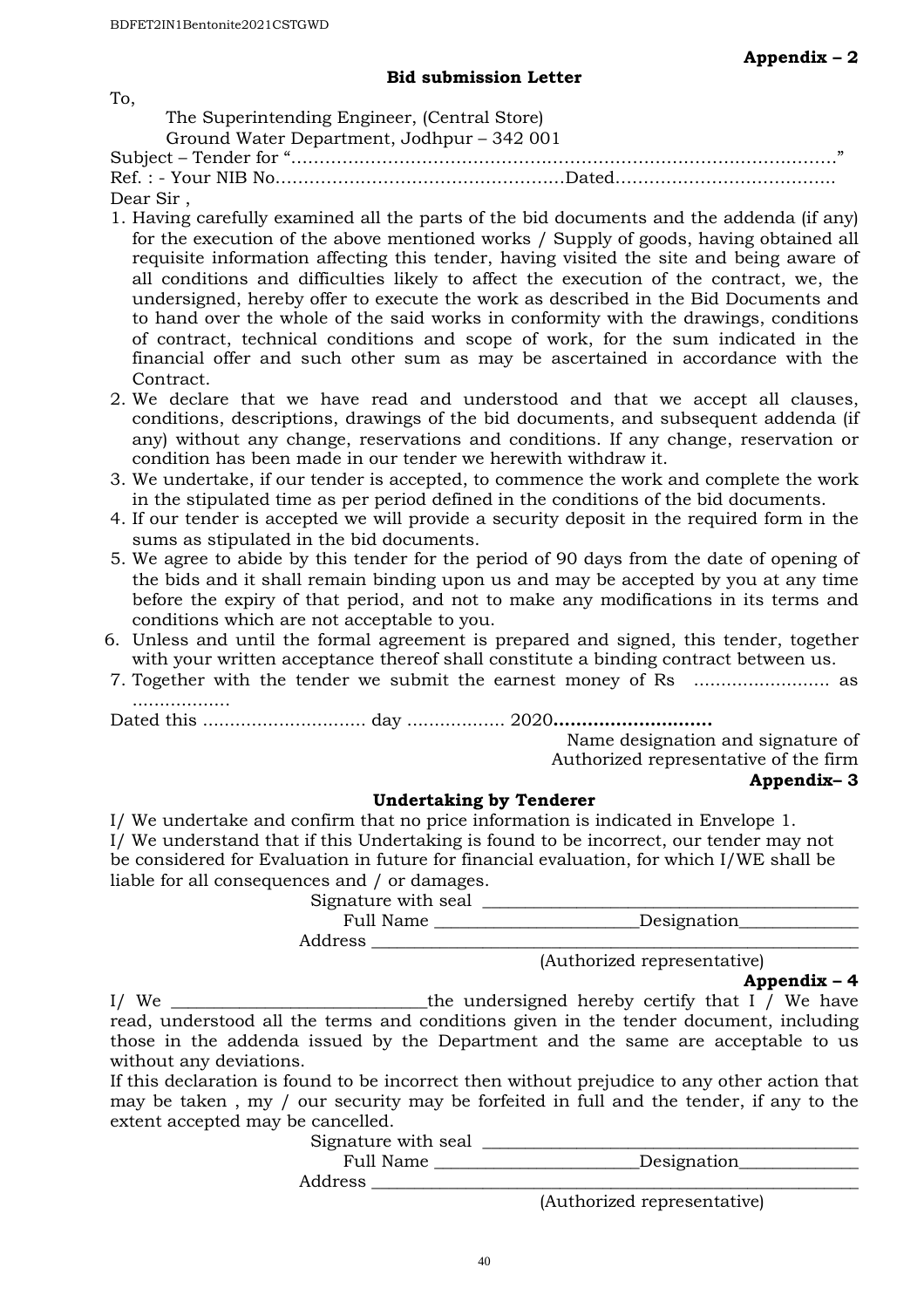#### **Declaration under the Official Secret**

I / We hereby declare that I / We shall treat the tender documents, drawings and other records, connected with the work, as secret confidential documents and shall not communicate information derived there from to any person other than a person to whom I / We am /are authorized to communicate the same or use the information in any manner prejudicial to the safety of the same.

I / We understand that failure to observe the secrecy of the tenders will render the tender, liable to summary rejection.

Signature with seal \_\_\_\_\_\_\_\_\_\_\_\_\_\_\_\_\_\_\_\_\_\_\_\_\_\_\_\_\_\_\_\_\_\_\_\_\_\_\_\_\_\_\_\_

Full Name \_\_\_\_\_\_\_\_\_\_\_\_\_\_\_\_\_\_\_\_\_\_\_\_Designation\_\_\_\_\_\_\_\_\_\_\_\_\_\_

Address \_\_\_\_\_\_\_\_\_\_\_\_\_\_\_\_\_\_\_\_\_\_\_\_\_\_\_\_\_\_\_\_\_\_\_\_\_\_\_\_\_\_\_\_\_\_\_\_\_\_\_\_\_\_\_\_\_

(Authorized representative)

#### **Declaration by the Bidder**

#### **Appendix -6**

In relation to my/our Bid submitted to …………… for procurement of …………………………………………………

I/we hereby declare under Section 7 of Rajasthan Transparency in Public Procurement Act, 2012, that:

- 1. I/we possess the necessary professional, technical, financial and managerial resources and competence required by the Bidding Document issued by the Procuring Entity;
- 2. I/we have fulfilled my/our obligation to pay such of the taxes payable to the Union and the State Government or any local authorities as specified in the Bidding Document;
- 3. I/we are not insolvent, in receivership, bankrupt or being wound up, not have my/our affairs administered by a court or a judicial officer, not have my/our business activities suspended and not the subject of legal proceedings for any of the foregoing reasons.
- 4. I/we do not have, and our directors and officers not have, been convicted of any criminal offence related to my/our professional conduct or the making of false statements or misrepresentations as to my/our qualifications to enter into a procurement contract within a period of three years preceding the commencement of this procurement process, or not have been otherwise disqualified pursuant to debarment proceedings;
- 5. I/we do not have a conflict of interest as specified in the Act, Rules and the Bidding Document, which materially affects fair competitions.

| Date: |                     |             | Place: |
|-------|---------------------|-------------|--------|
|       | Signature with seal |             |        |
|       | Full Name           | Designation |        |
|       | Address             |             |        |
|       |                     |             |        |

(Authorized representative)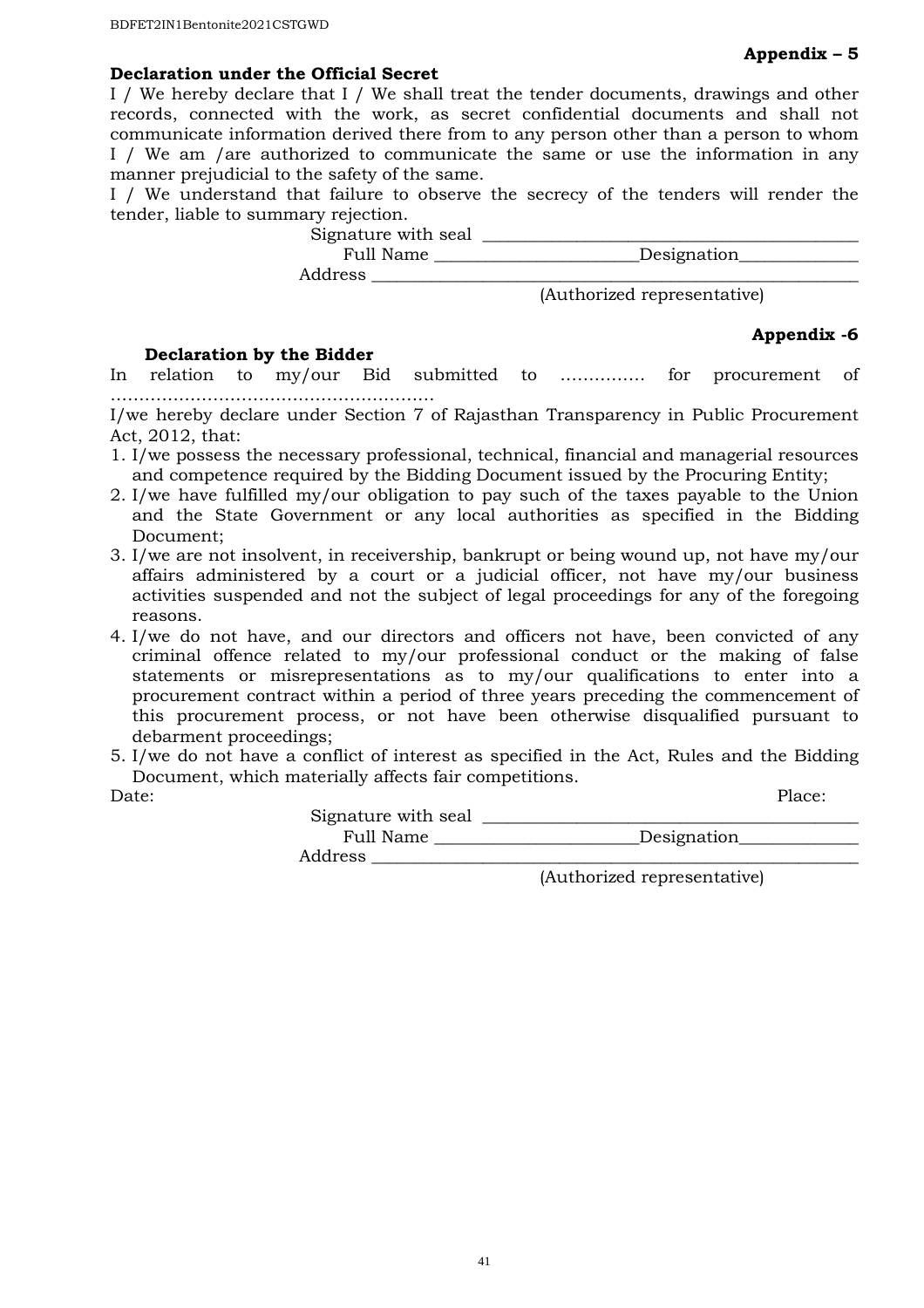**Appendix – A** 

#### **AFFIDAVAT**

|     |                                   | (Stamp Rs. $50/-$ ) |                                  |     |      |        |
|-----|-----------------------------------|---------------------|----------------------------------|-----|------|--------|
|     |                                   |                     |                                  |     | Age  |        |
|     | Years                             |                     | Resident Address is Proprietor / |     |      |        |
|     | Partner/Director of               |                     | do hereby solemnly affirm and    |     |      |        |
|     | declare that:                     |                     |                                  |     |      |        |
| (a) | My/Our above noted enterprise M/s |                     |                                  | has | been | issued |

acknowledgement of Entrepreneurial Memorandum Part – II by the District Industries Center Jodhpur. The acknowledgement No\_\_\_\_\_\_\_\_\_\_\_\_\_\_\_\_\_\_. is dated and has been issued for manufacture of following items:

#### Name of the Item **Annual Capacity**

# **Qty. Amount (Rs.)**

- i)
- ii)
- iii)
- iv)
- v)
- (b) My /our above noted acknowledgement of Entrepreneurial Memorandum Part II has not been cancelled or withdrawn by the Industries Department and that the Enterprise is regularly manufacturing the above item.
- (c) My/ our enterprise is having all the requisite plant and machinery and is fully equipped to manufacture the above noted items.

#### **Signature of Proprietor / Director VERIFICATION**

I \_\_\_\_\_\_\_\_\_\_\_\_\_\_\_\_\_\_\_\_\_\_\_\_\_\_\_\_\_\_\_\_\_\_\_\_\_\_\_\_\_\_\_\_\_\_\_\_\_\_\_\_\_\_\_\_\_\_ Proprietor of M/s

verify and confirm that the contents at (a), (b)  $\&$  (c) above are true and correct to the best of my knowledge and nothing has been concealed therein So help me God.

 **DEPONENT**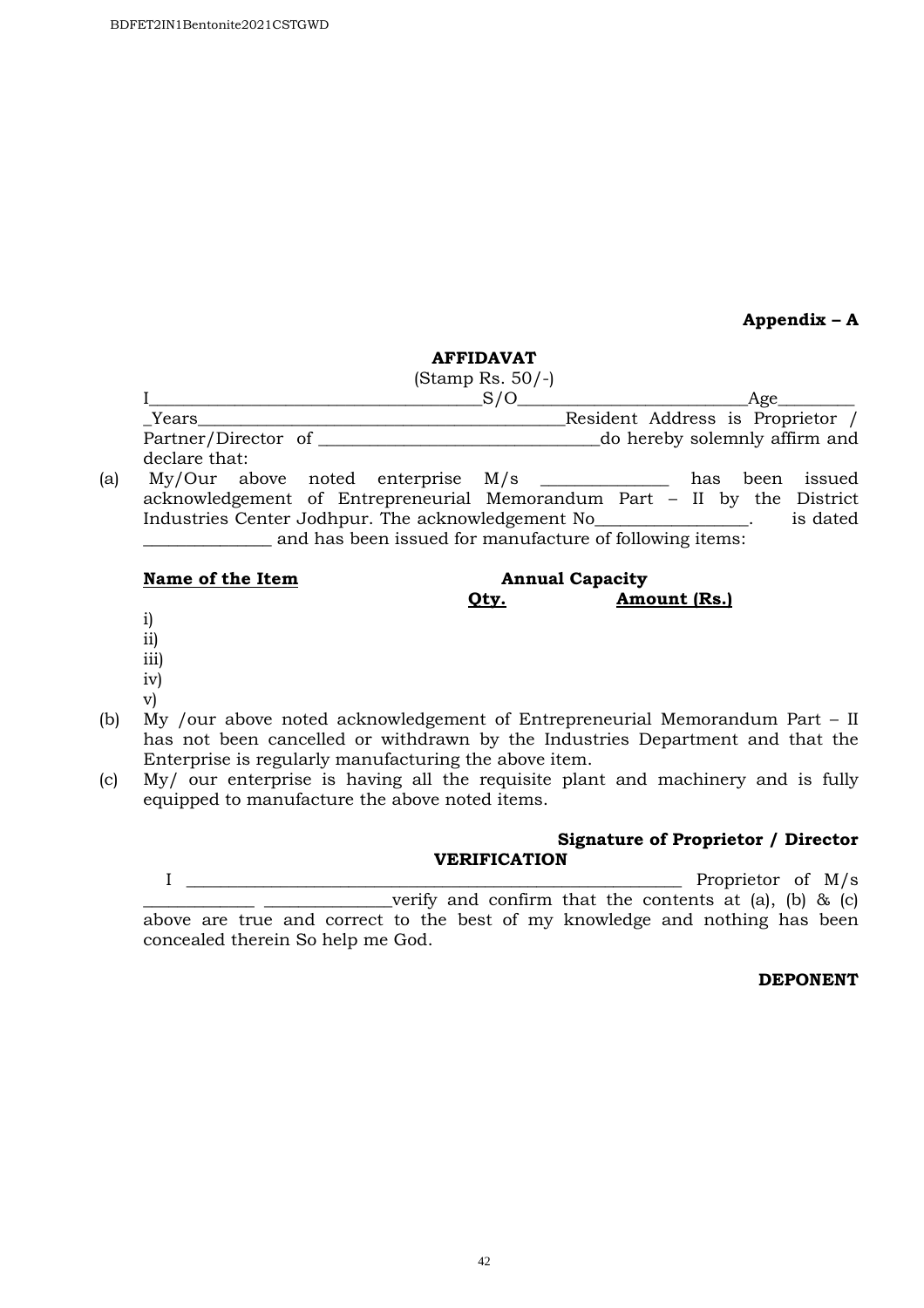APPENDIX - "B"

|                  |                         | INFORMATION TO BE SUPPLIED BY THE BIDDER                                                                                                                                                                      |                                                                      |                                                      |  |
|------------------|-------------------------|---------------------------------------------------------------------------------------------------------------------------------------------------------------------------------------------------------------|----------------------------------------------------------------------|------------------------------------------------------|--|
|                  | $\mathbf{i}$            | Name of Firm                                                                                                                                                                                                  |                                                                      |                                                      |  |
|                  | ii                      | Address                                                                                                                                                                                                       |                                                                      |                                                      |  |
|                  |                         |                                                                                                                                                                                                               |                                                                      |                                                      |  |
|                  |                         |                                                                                                                                                                                                               |                                                                      |                                                      |  |
|                  | iii                     | Telephone No / Fax / e-mail of office / Factory/ Residence                                                                                                                                                    |                                                                      |                                                      |  |
| 2                | a)                      | In case of Private Limited Co.                                                                                                                                                                                |                                                                      |                                                      |  |
|                  | $\mathbf{i}$            | Whether article of association and Memorandum enclosed or not.                                                                                                                                                |                                                                      | Enclosed at page NoNot enclosed/<br>Not applicable.  |  |
|                  | ii                      | List of present directors along with their current & permanent<br>address enclosed or not                                                                                                                     |                                                                      | Enclosed at page No. Not enclosed/<br>Not applicable |  |
|                  | b)                      | In case of Partnership firm<br>Whether copy of partnership deed in case of partnership firm along                                                                                                             |                                                                      | Enclosed at page No.                                 |  |
| 3                | i)                      | with their address enclosed or not<br>Name of authorised power of attorney holder                                                                                                                             |                                                                      | Not enclosed/ Not applicable                         |  |
|                  | $\overline{ii}$         | Address                                                                                                                                                                                                       |                                                                      |                                                      |  |
|                  |                         |                                                                                                                                                                                                               |                                                                      |                                                      |  |
| 4.               | $\overline{111}$<br>(a) | Telephone No. Residence / Office/ mobile no. / email<br>In case of Limited Company                                                                                                                            |                                                                      |                                                      |  |
| i)               |                         | Whether power of attorney duly attested by Public Notary on non-                                                                                                                                              |                                                                      | Enclosed at page No.                                 |  |
|                  |                         | judicial stamp paper authorizing the signatory to submit the Bid<br>and letters and to sign the contract and other document enclosed                                                                          |                                                                      | Not enclosed/ Not applicable                         |  |
|                  | $\overline{ii}$         | Resolution of Board of Directors in favour of power of attorney<br>enclosed or not.                                                                                                                           |                                                                      | Enclosed at page NoNot enclosed/<br>Not applicable   |  |
|                  | (b)                     | In case of partnership firm whether power of attorney duly signed<br>by all partners enclosed or not.                                                                                                         |                                                                      | Enclosed at page No.<br>Not enclosed/ Not applicable |  |
| 5.               |                         | Copy of Bid document duly digitally signed.                                                                                                                                                                   |                                                                      | Enclosed at page No. Not enclosed/<br>Not applicable |  |
| 6                |                         | <b>Bid security</b>                                                                                                                                                                                           |                                                                      |                                                      |  |
|                  |                         | Amount Deposited                                                                                                                                                                                              |                                                                      |                                                      |  |
|                  |                         | CIN Receipt No. & Date                                                                                                                                                                                        |                                                                      |                                                      |  |
| 7                | i)                      | Registration certificate<br>Whether manufacturing unit is outside Rajasthan/Inside Rajasthan                                                                                                                  |                                                                      | Out of State/ Within State                           |  |
|                  | $\overline{11}$         | Whether Micro, Small and Medium Enterprises situated in Rajasthan                                                                                                                                             |                                                                      | Micro, Small and Medium<br>Enterprises               |  |
| $\overline{111}$ |                         | or Large unit                                                                                                                                                                                                 |                                                                      | situated in Rajasthan / Large                        |  |
|                  |                         | If Micro, Small and Medium Enterprises situated in Rajasthan                                                                                                                                                  | Enclosed at page No.                                                 |                                                      |  |
|                  |                         | enclose notarized copy of registration certificate issued by Director of                                                                                                                                      |                                                                      | Not enclosed/ Not applicable                         |  |
|                  |                         | Industries, Rajasthan.                                                                                                                                                                                        |                                                                      |                                                      |  |
|                  | iv)                     | If Micro, Small and Medium Enterprises situated in Rajasthan. Please also<br>enclose an attested copy of acknowledgement of EM II with an affidavit as<br>per clause 3.2.(a) in the format as per Appendix A: |                                                                      | Enclosed at page No.<br>Not enclosed/ Not applicable |  |
|                  | V)                      | If Large or Medium, notarized copy of registration<br>Enclosed at page No.                                                                                                                                    |                                                                      |                                                      |  |
|                  |                         | under Factory act to be enclosed.<br>Not enclosed/ Not applicable                                                                                                                                             |                                                                      |                                                      |  |
|                  | vi)                     | (a) Whether micro, small enterprises situated in Rajasthan is owned by                                                                                                                                        |                                                                      | Yes / No                                             |  |
|                  |                         | the member of SC/ST:                                                                                                                                                                                          |                                                                      |                                                      |  |
|                  |                         | (b) If Answer of point no. (vi)(a) is yes please indicate caste category : SC<br>/ ST                                                                                                                         | Name of the owner, Caste certificate of<br>the Owner enclosed at Pg. |                                                      |  |
|                  |                         | (c) If Answer of point no. (vi)(a) is yes please submit the self-attested copy<br>of the caste certificate of the owner of such micro, small enterprises of the                                               | No                                                                   |                                                      |  |
|                  |                         | State issued by the competent authority. :                                                                                                                                                                    |                                                                      |                                                      |  |
| 8                | a)                      | Kindly indicate your monthly quantity (in terms of amount), which you can<br>deliver against this contract.                                                                                                   |                                                                      |                                                      |  |
|                  | b)                      | Total production capacity per month (for information only (please mention                                                                                                                                     |                                                                      |                                                      |  |
|                  |                         | amount in lacs).                                                                                                                                                                                              |                                                                      |                                                      |  |
| 9                |                         | Please mention:                                                                                                                                                                                               |                                                                      |                                                      |  |
|                  | a)                      | Your GST Registration Number for location of manufacturing place.<br>Registration No.                                                                                                                         |                                                                      | Copy enclosed at page No. /<br>Not enclosed          |  |
| 10               | a)                      | ISI marking license and its validity. Please enclose notarized copy of the                                                                                                                                    |                                                                      |                                                      |  |
|                  |                         | same. (If Applicable and required in conditions of the tender)                                                                                                                                                |                                                                      |                                                      |  |
|                  | b)                      | Mention location where material shall be inspected. (This should be as per                                                                                                                                    |                                                                      |                                                      |  |
|                  |                         | location mentioned in valid BIS license) <b>Note:</b> 10 (a) & (b)                                                                                                                                            | will be                                                              |                                                      |  |
|                  |                         | applicable if there is such conditions in the tender.                                                                                                                                                         |                                                                      |                                                      |  |
| 11               |                         | State whether all tests shall be carried out at the factory. If not, name the place<br>or laboratory where such tests shall be arranged by the Bidder. <i>(applicable if</i>                                  |                                                                      |                                                      |  |
|                  |                         | there is such conditions in the tender)                                                                                                                                                                       |                                                                      |                                                      |  |
|                  | 12.                     | Date of establishment of unit/factory/mill:<br>(i)                                                                                                                                                            |                                                                      |                                                      |  |
|                  |                         | Type of Unit: Micro/Small/Medium/Large Scale Unit: _______<br>(ii)                                                                                                                                            |                                                                      |                                                      |  |
|                  |                         | Details of Mines owned or mines owner whose undertaking is submitted<br>(iii)                                                                                                                                 |                                                                      |                                                      |  |
|                  |                         | Registration No.: _<br>(iv)                                                                                                                                                                                   |                                                                      |                                                      |  |
|                  |                         | Registering Authority: Industries Deptt., Rajasthan/Other State/NSIC.<br>(v)                                                                                                                                  |                                                                      |                                                      |  |
|                  |                         | Item for which registered:<br>(vi)<br>of works (Address)/Telephone No./Fax No.<br>(vii)                                                                                                                       |                                                                      |                                                      |  |
|                  |                         | (viii)                                                                                                                                                                                                        |                                                                      |                                                      |  |
|                  |                         | (ix)                                                                                                                                                                                                          |                                                                      |                                                      |  |
|                  |                         | (x)                                                                                                                                                                                                           |                                                                      |                                                      |  |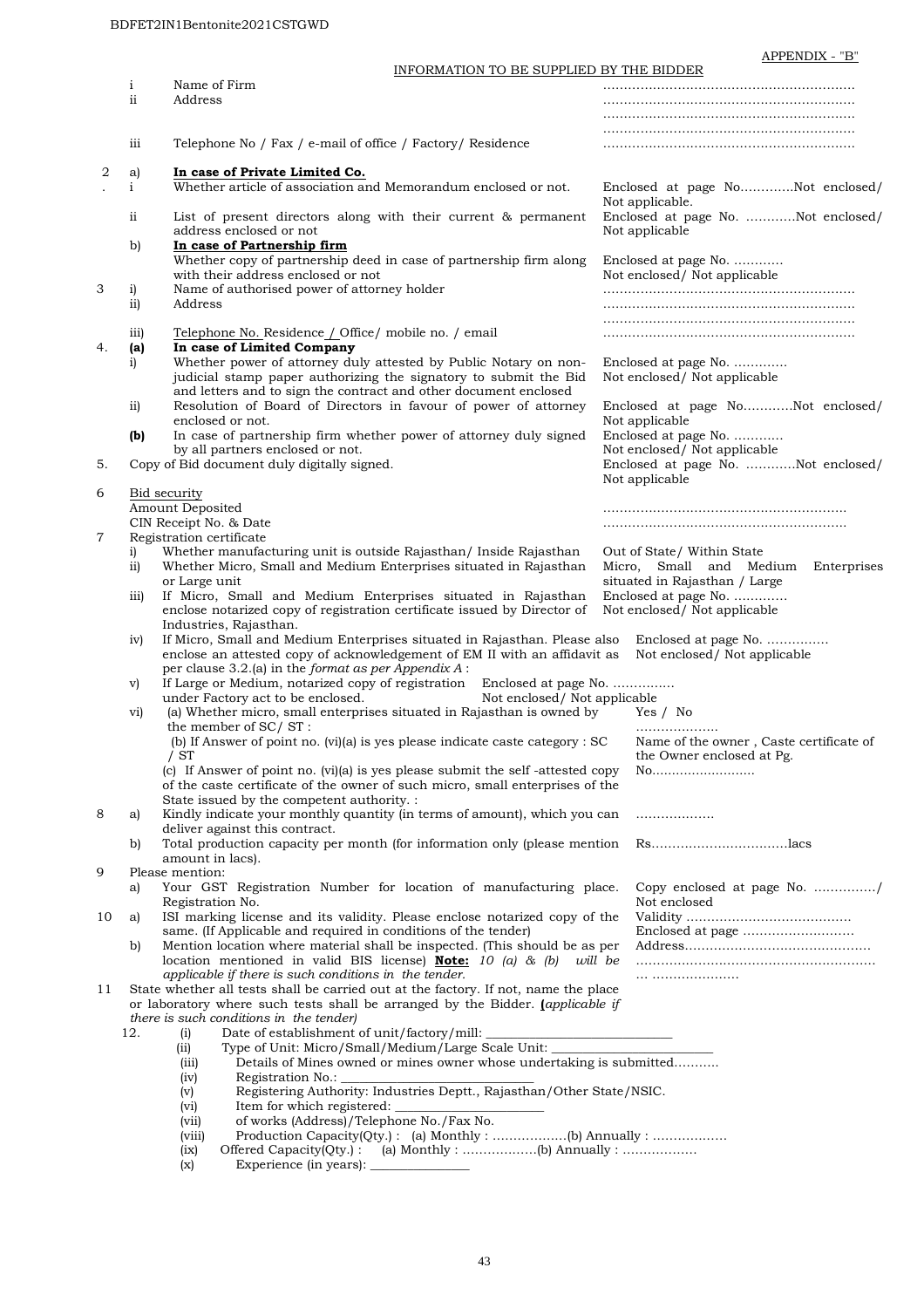#### **ANNUAL REQUIREMENT & TECHNICAL SPECFICATIONS OF BENTONITE POWDER (DTC dtd. 09.10.2020)**

#### **GOVERNMENT OF RAJASTHAN GROUND WATER DEPARTMENT, JODHPUR.**

#### **TENDER SPECIFICATION OF THE BENTNITE POWDER**

#### 1. **APPLICATION**:-

 The Bentonite Powder is required for use with water in tubewell drilling by Direct Circulation Rotary Drilling Rigs in various areas of Rajasthan State.

# **2. QUANTITY REQUIRED:-**

The destination wise requirements are indicated as under:-

| S.<br>No. | <b>Divisional</b><br><b>Store</b> | Total App. Qty. (MT)<br>for One Year            | <b>Estimated</b><br>monthly<br>requirement (MT) | <b>Remarks</b>                 |
|-----------|-----------------------------------|-------------------------------------------------|-------------------------------------------------|--------------------------------|
| 1.        | Jodhpur                           | 330                                             | 27                                              | in<br>monthly<br>Qty.          |
| 2.        | Jalore                            | 83                                              | 9                                               | requirement has<br>been        |
| 3.        | Barmer                            | 257                                             | 18                                              | in<br>taken<br>full<br>nearest |
| 4.        | Jaipur                            | 66                                              | $\mathbf Q$                                     | truck load Qty.                |
| 5.        | Bikaner                           | 198                                             | 27                                              |                                |
| 6.        | Alwar                             | 66                                              | 9                                               |                                |
| $\sim$    | <b>TOTAL</b>                      | 1000<br><b><i>MRAILLEALL ARRAIRALMIANIA</i></b> |                                                 |                                |

#### 3. **TECHNICAL SPECIFCATIONS :**

| S.N. |                                                                                    |                                        | <b>Characteristics</b>                                     |                                                                                               | Requirement                                                |            |  |    |  |
|------|------------------------------------------------------------------------------------|----------------------------------------|------------------------------------------------------------|-----------------------------------------------------------------------------------------------|------------------------------------------------------------|------------|--|----|--|
|      |                                                                                    |                                        |                                                            | Sodium based water drilling grade bentonite powder for use with water in tubewell drilling by |                                                            |            |  |    |  |
|      | Direct Circulation Rotary Drilling Rigs according to the following specifications: |                                        |                                                            |                                                                                               |                                                            |            |  |    |  |
| 1.   |                                                                                    | Loss on drying. Percent by weight Max. |                                                            |                                                                                               | 12                                                         |            |  |    |  |
| 2.   | Ph                                                                                 |                                        |                                                            |                                                                                               |                                                            | $8.5 - 10$ |  |    |  |
|      |                                                                                    |                                        | mass Min.                                                  | To pass through 150 micron IS sieve percent by                                                |                                                            | 98         |  |    |  |
| З.   | Fineness                                                                           | a) Dry                                 | To pass through 75 micron IS sieve percent by<br>mass Min. |                                                                                               |                                                            | 90         |  |    |  |
|      |                                                                                    |                                        |                                                            | b) Wet                                                                                        | To pass through 45 micron IS sieve percent by<br>mass Min. |            |  | 98 |  |
|      |                                                                                    |                                        | Apparent                                                   |                                                                                               | 15                                                         |            |  |    |  |
| 4.   | Viscosity at 30°C centipoises, Min.                                                |                                        |                                                            | Plastic                                                                                       |                                                            | 6          |  |    |  |
| 5.   | Fluid / Filtration loss ml. Max.                                                   |                                        |                                                            | 15 to 20 ml.                                                                                  |                                                            |            |  |    |  |
| 6    | Sand Content, percent by mass, Max.                                                |                                        | $2\%$ by mass                                              |                                                                                               |                                                            |            |  |    |  |
| 7.   | The Bentonite Powder should be packed in good quality strong HDPE bags The         |                                        |                                                            |                                                                                               |                                                            |            |  |    |  |
|      |                                                                                    |                                        |                                                            | capacity of each bag should be 40 or 50 kg. and these packing should be duly marked           |                                                            |            |  |    |  |
|      |                                                                                    |                                        |                                                            | as "Govt. of Raj., GWD" and also month/year of manufacturing.                                 |                                                            |            |  |    |  |

**NOTE: -** The tenderer has to submit test certificate about their submitted sample issued by government recognized laboratory or from the laboratory of the Deptt. of Mines and Geology (DMG) indicating results of test for all the above mentioned. The certificate qualifying in all the parameters will be considered for opening of financial offer if all other eligibility and qualification criteria are fulfilled by such bidders.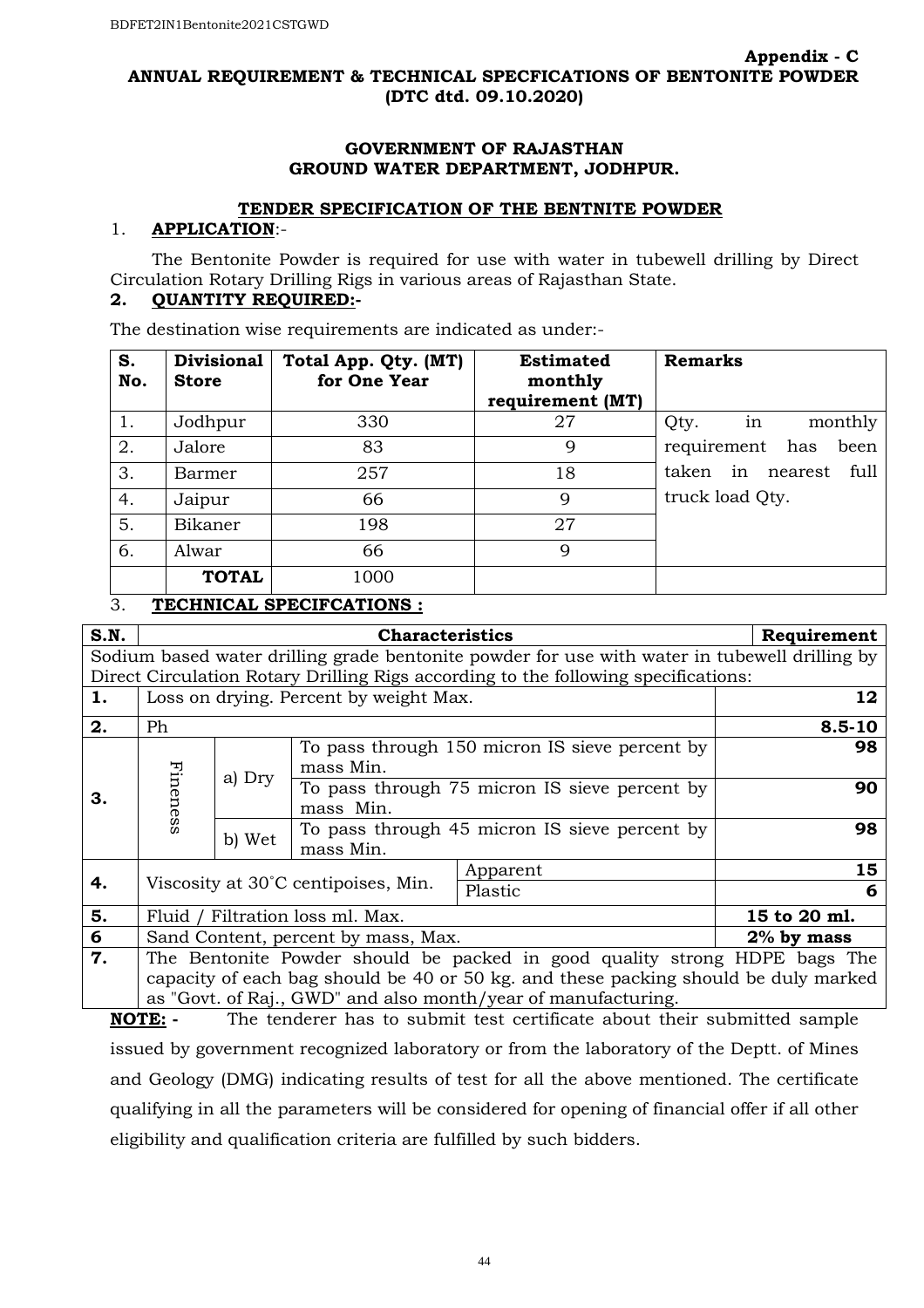**Appendix - D** 

#### **Form of Bid Securing Declaration**

To,

 The Chief Engineer, Ground Water Department, Jodhpur

We, the undersigned, declare that:

We understand that, according to your conditions, bids must be supported by a Bid-Securing Declaration. We accept that we will automatically be suspended from being eligible for bidding in any contract with you, **Chief Engineer, GWD, Jodhpur** for the period of time of **1 year** starting on **......................, (from the date of approval letter)** if we are in breach of our obligation(s) under the bid conditions, more specifically, if we:

- a. withdraw or modify our bid after deadline for submission of bids, during the period of bid validity specified in the Bid Data Sheet (hereinafter "the BDS"); or
- b. having been notified during the period of bid validity specified in the BDS, about the acceptance of our bid by you,
	- i. fail or refuse to execute the Contract Agreement within the time period specified in the BDS,
	- ii. fail or refuse to furnish the performance security, in accordance with the Instructions to bidders (hereinafter "the ITB") within the time period specified in the BDS,
- c. not accept the correction of arithmetical errors in accordance with the ITB; or
- d. Breach a provision of the Code of Integrity specified in the RTPP Act, RTPP Rules and the ITB.

We understand this Bid-Securing Declaration shall expire if we are not the successful bidder, upon the earlier of (i) our receipt of your notification to us of the name of the successful bidder; or (ii) thirty days after the expiration of our bid.

#### **Seal and Signature of Bidder**

**Note:** Bid Securing Declaration shall only be dully filled in by the Departments of the State Government, Undertakings, Corporations, Autonomous bodies, Registered Societies and Cooperative Societies which are owned or controlled or managed by the State Government and Government Undertakings of the Central Government.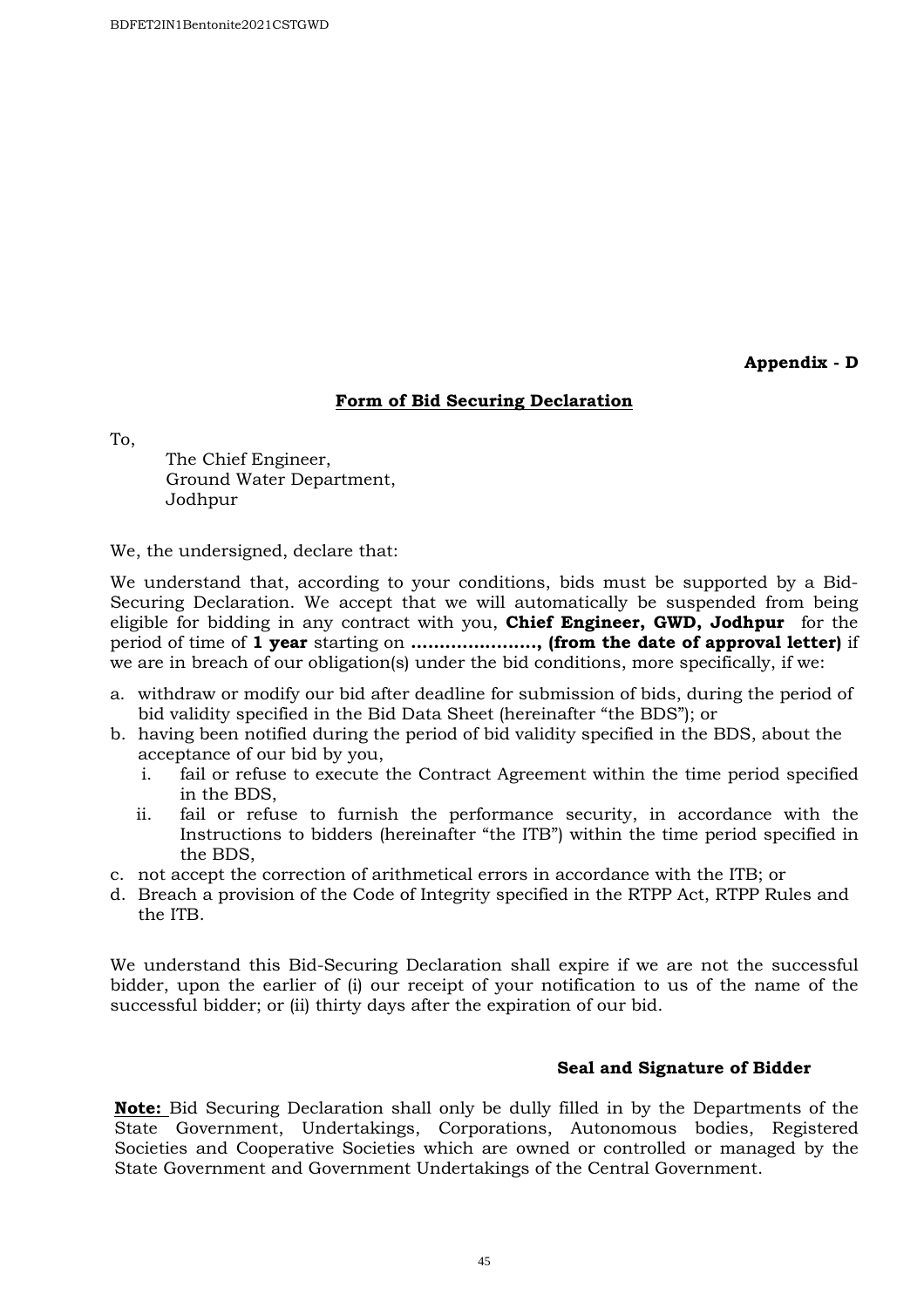#### **3. TENDER FORMS**

The Tenderer has to fill in all tender forms (if applicable) in this document and to submit them duly signed and stamped. They shall be used for the evaluation of his offer, the assessment whether his tender is substantial and for his pre-qualification. The Tenderer shall neither add nor delete the texts of the forms. This might lead to the rejection of the tender. The papers shall remain bound in the tender document issued

to the Tenderer. The supporting papers as indicated in the tender document should be submitted online, in the same order as they appear hereafter.

| Designation                                      | What to do?                             | <b>Supporting papers</b>                      |  |  |  |  |  |  |  |  |
|--------------------------------------------------|-----------------------------------------|-----------------------------------------------|--|--|--|--|--|--|--|--|
| Statement having read To                         | filled<br>be<br>in,                     |                                               |  |  |  |  |  |  |  |  |
| Tender Document and signed and stamped           |                                         |                                               |  |  |  |  |  |  |  |  |
| addenda                                          |                                         |                                               |  |  |  |  |  |  |  |  |
| information<br>General                           | filled<br>Тo<br>in,<br>be               | *Power of attorney, attested by notary on     |  |  |  |  |  |  |  |  |
| about the tenderer                               | signed and stamped                      | non-judicial stamp paper of Rs 100/-          |  |  |  |  |  |  |  |  |
|                                                  |                                         | *Earnest money, tender fee and processing     |  |  |  |  |  |  |  |  |
|                                                  |                                         | fee in required form                          |  |  |  |  |  |  |  |  |
|                                                  |                                         | *GST Registration Certificate.                |  |  |  |  |  |  |  |  |
| Tender<br>Letter,                                | filled<br>in,<br>To<br>be               |                                               |  |  |  |  |  |  |  |  |
| Declaration<br>and                               | signed and stamped                      |                                               |  |  |  |  |  |  |  |  |
| Undertakings                                     |                                         |                                               |  |  |  |  |  |  |  |  |
| Qualification<br>Pre<br>$\overline{\phantom{a}}$ | To<br>filled<br>in,<br>be               | *Evidence of work experience of firm i.e.     |  |  |  |  |  |  |  |  |
| Schedules                                        | signed and stamped                      | satisfactory work completion certificate etc. |  |  |  |  |  |  |  |  |
|                                                  | Signature of authorized representative. |                                               |  |  |  |  |  |  |  |  |

# **1 Tender forms and supporting papers required**

**4. STATEMENT HAVING READ THE TENDER DOCUMENTS**

We declare that we have read and understood and that we accept all clauses, conditions, descriptions, drawings, technical specifications of the tender documents and subsequent addenda (if any) without any change, reservations and conditions.

#### **Tender documents purchased from GWD**

| <b>Section</b> | Part                                                                                       | <b>Total</b><br>pages* |
|----------------|--------------------------------------------------------------------------------------------|------------------------|
| Section (a)    | Notice of Invitation of Tenders (NIB)                                                      |                        |
| Section (b)    | Instructions to Bidders, (ITB)                                                             |                        |
| Section (c)    | <b>Bid Data Sheet (BDS)</b>                                                                |                        |
| Section (d)    | Qualification and Evaluation Criteria                                                      |                        |
| Section (e)    | <b>Bidding Forms</b>                                                                       |                        |
|                | General Conditions of Contract                                                             |                        |
| Section (f)    | Special Conditions of Contract                                                             |                        |
| Section (g)    | Appendix including Technical Specifications and Drawings etc.                              |                        |
| Section (h)    | Annexure and forms related to Rajasthan Transparency in<br>Public Procurement Rules / Acts |                        |

# **2 Addenda issued by GWD\***

| Addendum<br>No. | Dated |
|-----------------|-------|
|                 |       |

#### **\*TO BE FILLED IN BY THE TENDERER**

Signature of authorized representative.......................................................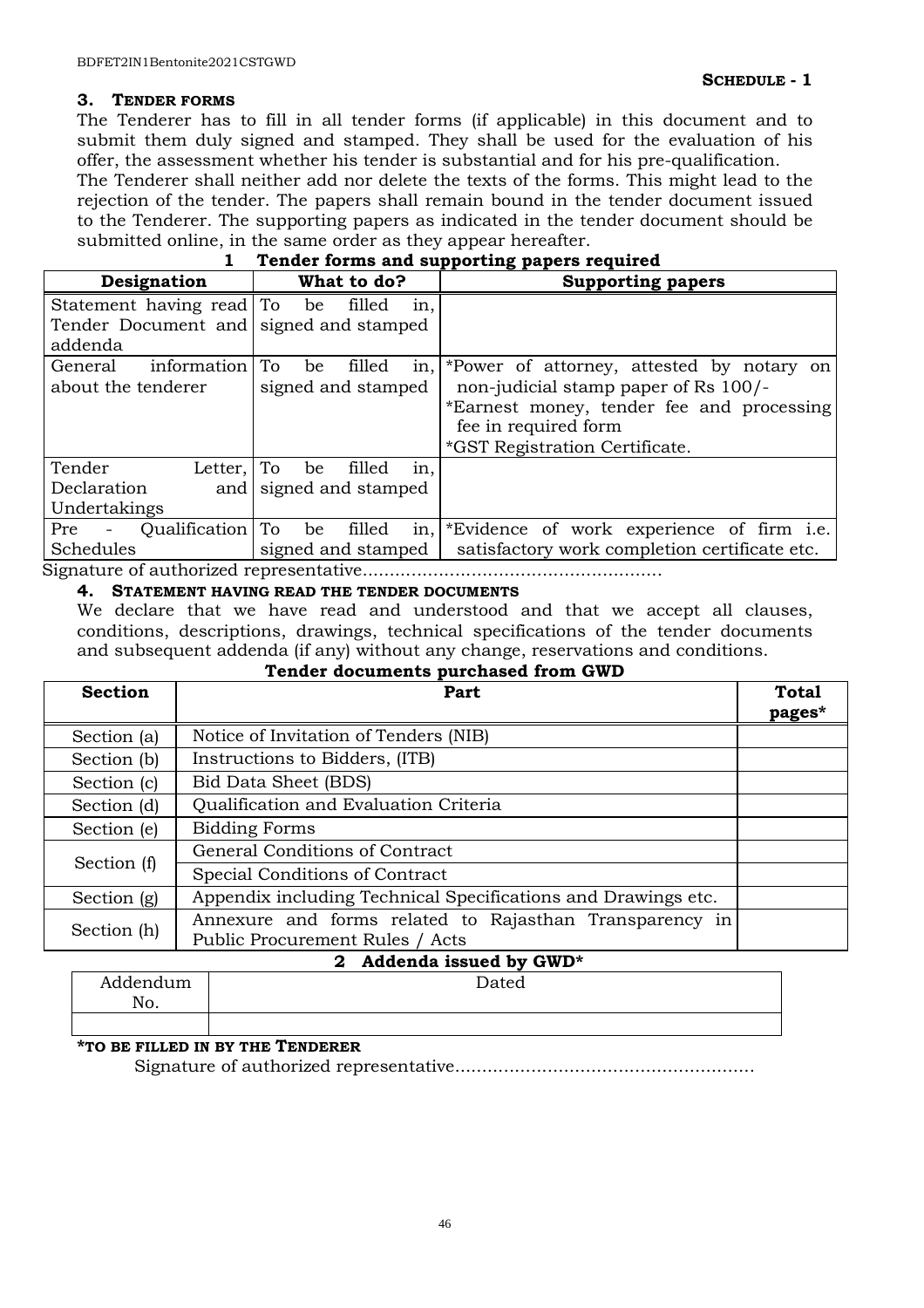#### **SCHEDULE – 2 PRE - QUALIFICATION SCHEDULES**

2.1 Details of Experience related to supply of .

| S.N | Name of the<br>Deptt. or<br>Customer | Work<br>Order<br>No/<br>date/ | Ordered<br>Qty. (MT) | Supplied Qty.<br>(MT) | Copy of the<br>Work order / | Documents for<br>supporting evidence<br>about satisfactory<br>Rate Contract execution of work as<br>per order |
|-----|--------------------------------------|-------------------------------|----------------------|-----------------------|-----------------------------|---------------------------------------------------------------------------------------------------------------|
|     |                                      |                               |                      |                       |                             |                                                                                                               |

2.2 Details of Processing Units owned by the Bidder/ Owned by other than the Bidder but undertaking of whom submitted against the tender :

| S.<br>$\overline{\mathbf{N}}$ | the<br>Unit | No) | bidder | Name of Undertaking No. of<br>Complete $\vert$ Owned the submitted $\vert$ Mills $\vert$ No. of Mills<br>Address of by the owner if by the<br>Processing Yes / by other   other than<br>than the the bidder availab<br>(Yes / No) | Units<br>le. | <b>Proces</b> / Processing<br>Bidder   owned   owner if it is   sing   Units which  <br>are in<br>working | Monthly<br>Capacity of<br>all the<br>working<br>Processing<br>Units /<br>Mills Qty.<br>(MT)<br>Month) | Annual<br>Capacity of<br>all the<br>working<br>Processing<br>Units /<br>Mills Qty.<br>(MT / Year) |
|-------------------------------|-------------|-----|--------|-----------------------------------------------------------------------------------------------------------------------------------------------------------------------------------------------------------------------------------|--------------|-----------------------------------------------------------------------------------------------------------|-------------------------------------------------------------------------------------------------------|---------------------------------------------------------------------------------------------------|
|                               |             |     |        |                                                                                                                                                                                                                                   |              |                                                                                                           |                                                                                                       |                                                                                                   |
|                               |             |     |        |                                                                                                                                                                                                                                   |              |                                                                                                           |                                                                                                       |                                                                                                   |

2.3 Details of Mines owned by the Bidder / Owned by other than the Bidder but undertaking of whom submitted against the tender :

| $\begin{vmatrix} S \\ N \end{vmatrix}$ | Complete<br>Address of<br>the Mines | Owned by<br>the<br><b>Bidder</b><br>$'$ No) $\vdash$<br>(Yes | Name of the owner<br>if owned by other<br>than the bidder | Undertaking submitted<br>by the owner if it is<br>other than the bidder<br>(Yes/No) | Monthly<br>Capacity<br>(MT)<br>Month) | Annual<br>Capacity<br>(MT)<br>Year) |
|----------------------------------------|-------------------------------------|--------------------------------------------------------------|-----------------------------------------------------------|-------------------------------------------------------------------------------------|---------------------------------------|-------------------------------------|
|                                        |                                     |                                                              |                                                           |                                                                                     |                                       |                                     |
|                                        |                                     |                                                              |                                                           |                                                                                     |                                       |                                     |

#### **SIGNATURE OF AUTHORIZED REPRESENTATIVE....................................................... Schedule - 3 Deviations from Technical Specification**

All deviations from Technical Specifications shall be filled in by the Bidder, clause by clause, in this Schedule. It may be noted that the Specifications given in the Appendix – 'C' of Bid Document are the minimum acceptable; the bidders are free to quote standards that are better / higher than the ones referred to in the Bid Document.

| Clause Ref. of Bid Document | Specification | Deviation | Standard to Which offered   |
|-----------------------------|---------------|-----------|-----------------------------|
| or Technical Specification  |               |           | material/equipment confirms |
|                             |               |           |                             |
|                             |               |           |                             |

The bidder hereby certifies that the above mentioned are the only deviations from Technical Specifications of the Bid and he accepts all the remaining scope and specifications contained in the Bid document.

Signature of authorized representative.......................................................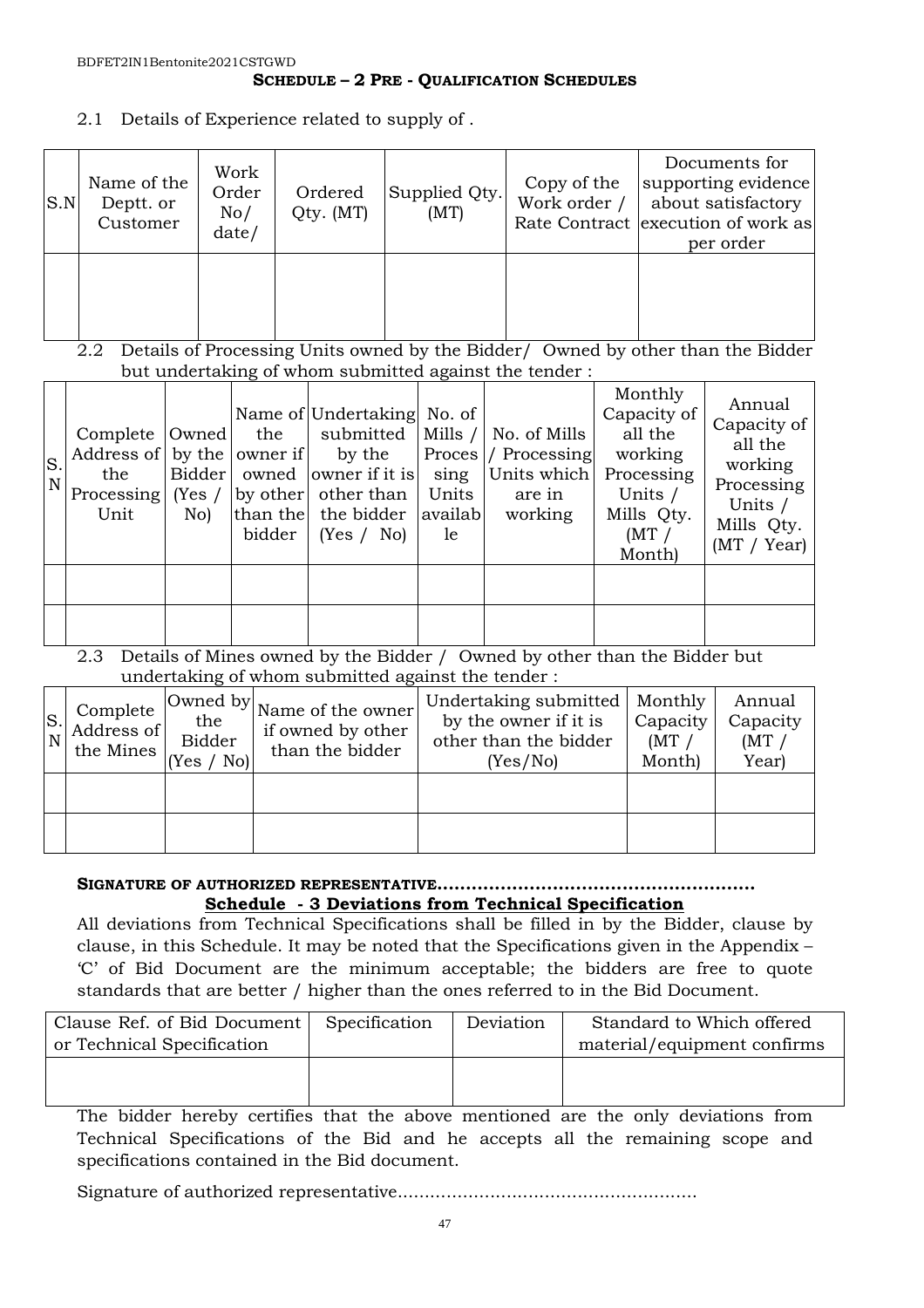#### **Annexure A**

## **RTPP Rules: Compliance with the Code of Integrity and No Conflict of Interest**

Any person participating in a procurement process shall-

- (a) not offer any bribe, reward or gift of any material benefit either directly or indirectly in exchange for an unfair advantage in procurement process or to otherwise influence the procurement process.
- (b) not misrepresent or omit that misleads or attempts to mislead so as to obtain a financial or other benefit or avoid an obligation.
- (c) not indulge in any collusion, Bid rigging or anti-competitive behavior to impair the transparency, fairness and progress of the procurement process.
- (d) not misuse any information shared between the procuring Entity and the bidders with an intent to gain unfair advantage in the procurement process.
- (e) not indulge in any coercion including impairing or harming of threatening to do the same, directly or indirectly, to any party or to its property to influence the procurement process.
- (f) not obstruct any investigation or audit of a procurement process.
- (g) Disclose conflict of interest, if any; and.
- (h) Disclose any previous transgressions with any Entity in India or any other country during the last three years or any debarment by any other procuring entity.

#### **Conflict of Interest:-**

The Bidder participating in a bidding process must not have a Conflict of interest.

A conflict of interest is considered to be a situation in which a party has interests that could improperly influence that party's performance of official duties or responsibilities, contractual obligations, or compliance with applicable laws and regulations.

- i) A Bidder may be considered to be in Conflict of Interest with one or more parties in a bidding process if, including but not limited to:
- a. Have controlling partners / shareholders in common; or
- b. receive or have received any directly or indirect subsidy from any of them; or
- c. have the same legal representative for purpose of the bid; or
- d. have a relationship with each other, directly or through common third parties, that puts them in a position to have access to information about or influence on the bid of another bidder, or influence the decisions of the Procuring Entity regarding the bidding process; or
- e. the Bidder participates in more than one bid in a bidding process. Participation by a bidder in more than one bid will result in the disqualification of all bids in which the bidder is involved. However, this does not limit the inclusion of the same subcontractor, not otherwise participating as a bidder, in more than one bid; or
- f. the bidder of any of its affiliates participated as a consultant in the preparation of the design or technical specification of the Goods, works or services that are the subject of the bid; or
- g. Bidder of any its affiliates has been hired (or is proposed to be hired) by the Procuring Entity as engineer-in-charge / consultant for the contract.

# **Annexure B**

#### **RTPP Rules: Declaration by the bidder regarding Qualifications Declaration by the Bidder**

In relation to my / our Bid submitted Superintending Engineer (Central Store), Ground Water Department, Rajasthan, Jaipur for procurement of ----------------- ------------------------- in response to their notice inviting Bids No. ----------------- ------------------------- I/we hereby declare under section 7 of Rajasthan Transparency in Public Procurement Act, 2012 that: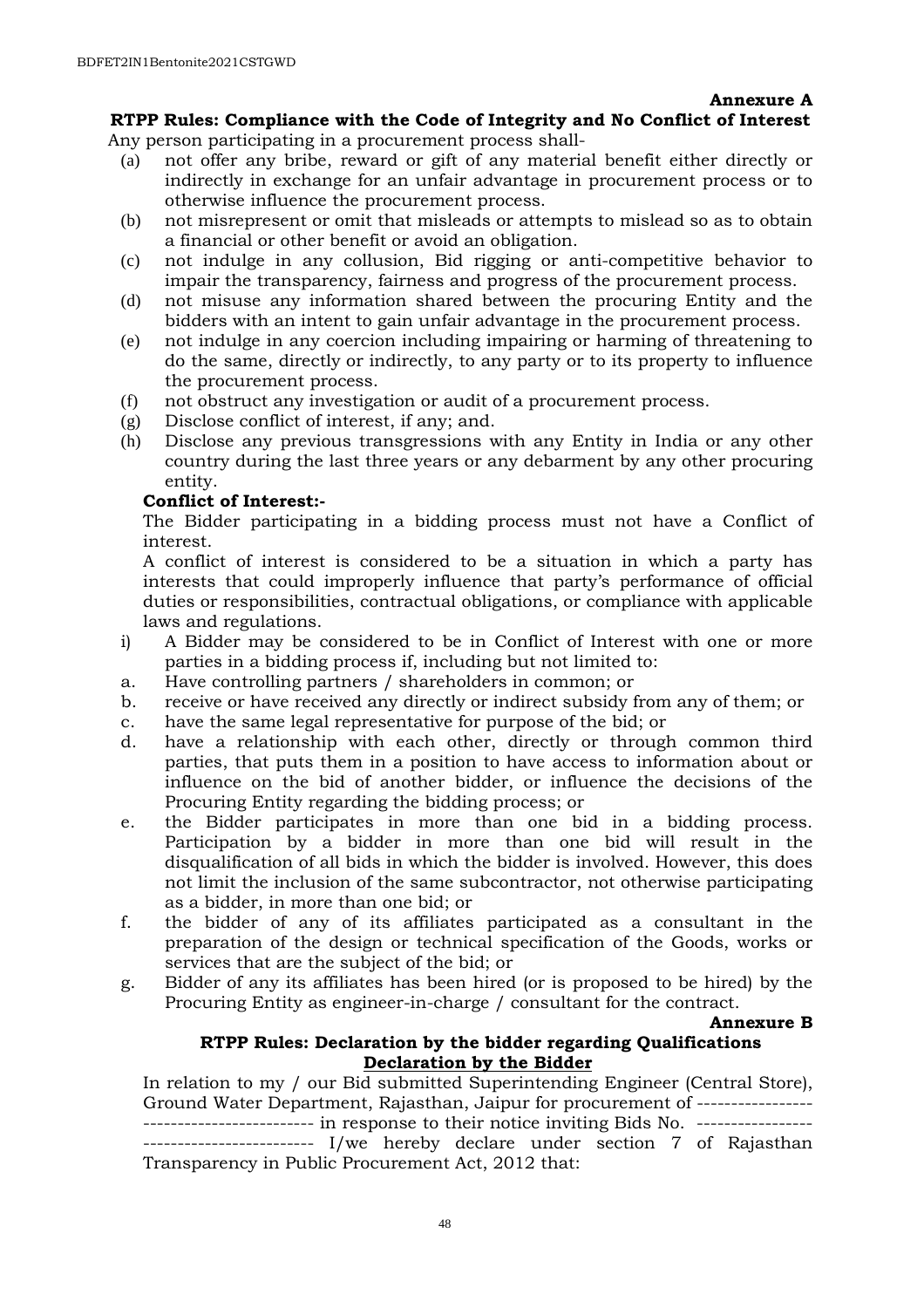#### BDFET2IN1Bentonite2021CSTGWD

- 1. I/we process the necessary professional, technical, financial and managerial resources and competence required by the Bidding Document issued by the Procuring Entity;
- 2. I/we have fulfilled my / our obligation to pay such of the taxes payable to the union and the State Government of any local authority as specified in the Bidding document;
- 3. I/we are not insolvent, in receivership, bankrupt or being wound up, not have my / our affairs administered by a court or a judicial officer, not have my / our business activities suspended and not the subject of legal process dings for any of the foregoing reasons;
- 4. I/we do not have, and our directors and officers not have been convicted of any criminal offence related to my / our professional conduct of the making of false statements of misrepresentations as to my / our qualifications to enter into a procurement contract within a period of three years preceding the commencement of this procurement process, or not have been otherwise disqualified pursuant to debarment proceedings;
- 5. I/we do not have a conflict of interest as specified in the Act, Rule and the Bidding Document, which materially affects fair competition;

Date: Signature of bidder Place: Name: Name: Name: Name: Name: Name: Name: Name: Name: Name: Name: Name: Name: Name: Name: Name: Name: Name:  $\mathbb{N}$  Designation: Address:

#### **Annexure C**

#### **RTPP Rules: Grievance Redressed during Procurement Process**

The designation and address of the first appellate authority is Administrative Department Ground Water Department, Rajasthan Secretariat near Statue Circle Jaipur

The designation and address of the second appellate authority is Finance Department Govt. of Rajasthan

# **1. Filling an appeal**

If any Bidder or prospective bidder is aggrieved that any decision, action or omission of the Procuring Entity is in contravention to the provisions of the Act or the Rules or the Guidelines issued there under, he may file an appeal to first Appellate Authority, as specified in the Bidding Document within a period of ten days from the date of such decision or action, omission, as the case may be, clearly giving the specific ground or ground on which he feels aggrieved:

Provided that after the declaration of a Bidder as successful the appeal may be filed only by a Bidder who has participated in procurement proceeding:

Provided further that in case a Procuring Entity evaluates the Technical Bids before the opening of the Financial Bids, an appeal related to the matter of Financial Bids may be filed only by a Bidder whose Technical Bid is found to be acceptable.

- 2. The officer to whom an appeal is filed under para (1) shall deal with the appeal as expeditiously as possible and shall endeavor to dispose it of within thirty days from the date of the appeal.
- 3. If the officer designated under para (1) fails to dispose of the appeal filed within the period specified in para (2), or if the Bidder or prospective bidder or the Procuring Entity is aggrieved by the order passed by the First Appellate Authority, the Bidder or prospective bidder of the Procuring Entity, as the case may be may file a second appeal to Second Appellate Authority specified in the Bidding Document in this behalf within fifteen days from the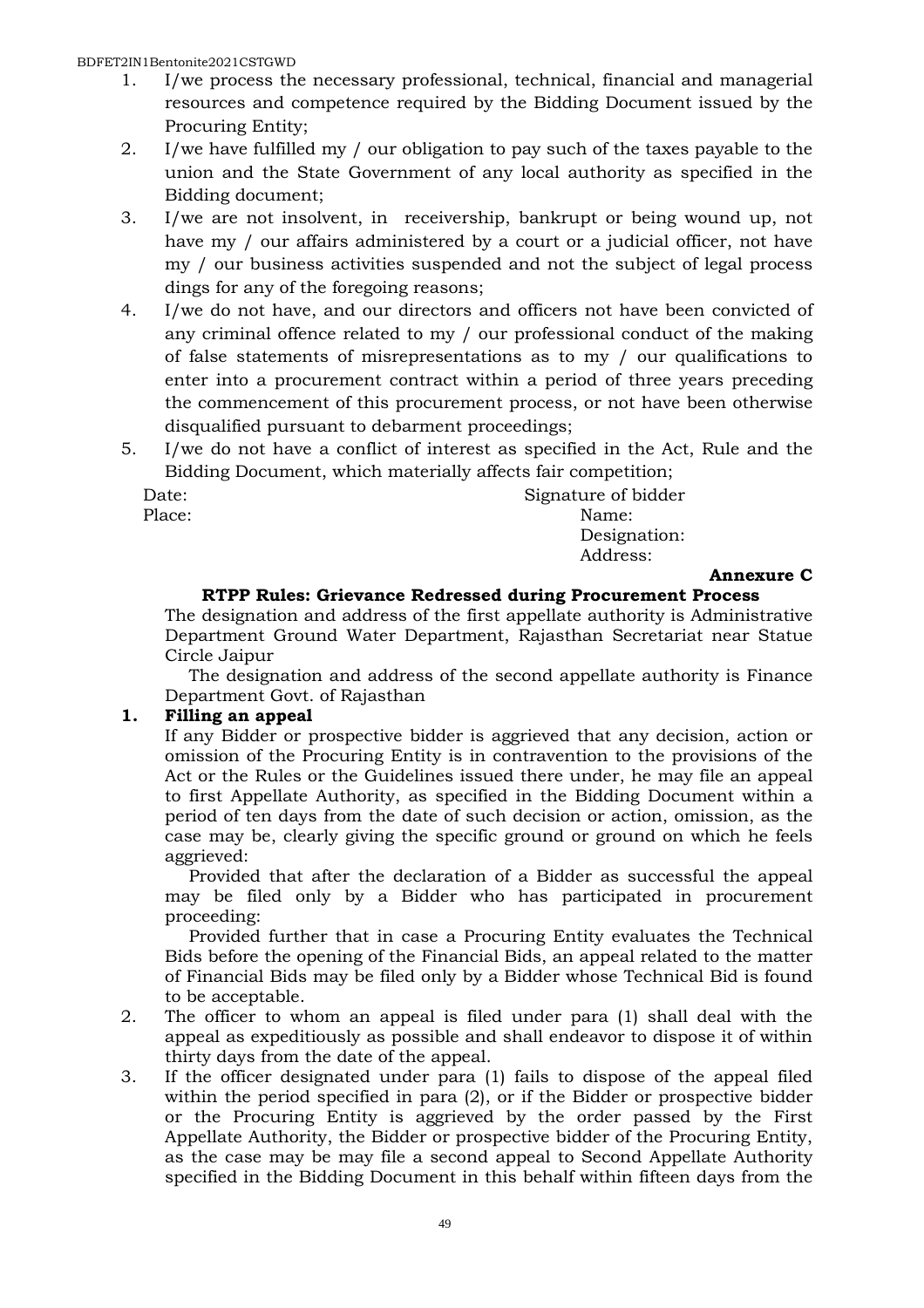#### BDFET2IN1Bentonite2021CSTGWD

expiry of the period specified in Para (2) or of the date of receipt of the order passed by the First Appellate Authority, as the case may be.

#### **4. Appeal not to lie in certain cases**

No appeal shall lie against any decision of the Procuring Entity relating to the following matters, namely:-

- (a) determination of need of procurement;
- (b) provisions limiting participation of Bidders in the Bid process;
- (c) the decision of whether or not to enter into negotiations;
- (d) cancellation of a procurement process;
- (e) applicability of the provisions of confidentiality.

## **5. Form of Appeal**

- (a) An appeal under para (1) or (3) above shall be in the annexed Form along with as many copies as there are respondents in the appeal.
- (b) Every appeal shall be accompanied by an order appealed against, if any, affidavit verifying the facts stated in the appeal and proof of payment of fee.
- (c) Every appeal may be presented to First Appellate Authority or Second Appellate Authority, as the case may be, in person or through registered post or authorized representative.

#### **6. Fee for filing appeal**

- (a) Fee for first appeal shall be rupees two thousand five hundred and for second appeal shall be rupees the thousand, which shall be nonrefundable.
- (b) The fee shall be paid in the form of bank demand draft or banker's cheque of a Scheduled Bank in India payable in the name of Appellate Authority concerned.

#### **7. Procedure for disposal of appeal**

- (a) The First Appellate Authority or Second Appellate Authority, as the case may be, upon filing of appeal, shall issue notice accompanied by copy of appeal, affidavit and documents, if any, to the respondents and fix date of hearing.
- (b) On the date fixed for hearing, the First Appellate Authority or Second Appellate Authority, as the case may be shall,-
- (i) hear all the parties to appeal present before him; and
- (ii) peruse or inspect documents, relevant records or copies thereof relating to the matter.
	- (d) After hearing the parties, perusal of inspection of documents and relevant records or copies thereof relating to the matter, the Appellate Authority concerned shall pass an order in writing and provide the copy of order to the parties to appeal free of cost.
	- (e) The order passed under sub-clause (c) above shall also be placed on the State Public Procurement Portal.

**FORM No 1** 

**[See rule 83]** 

#### **Memorandum of Appeal under the Rajasthan Transparency in Public Procurement Act, 2012**

Appeal No ……….. of ……………………………….

Before the ………………. (First /Second Appellate Authority)

- 1. Particulars of appellant:
	- (i) Name of the appellant
	- (ii) Official address, if any
- 2. Name and address of the respondent (s):
	- (i)
	- (ii)
	- (iii)

3. Number and date of the order appealed against and name and designation of the officer / authority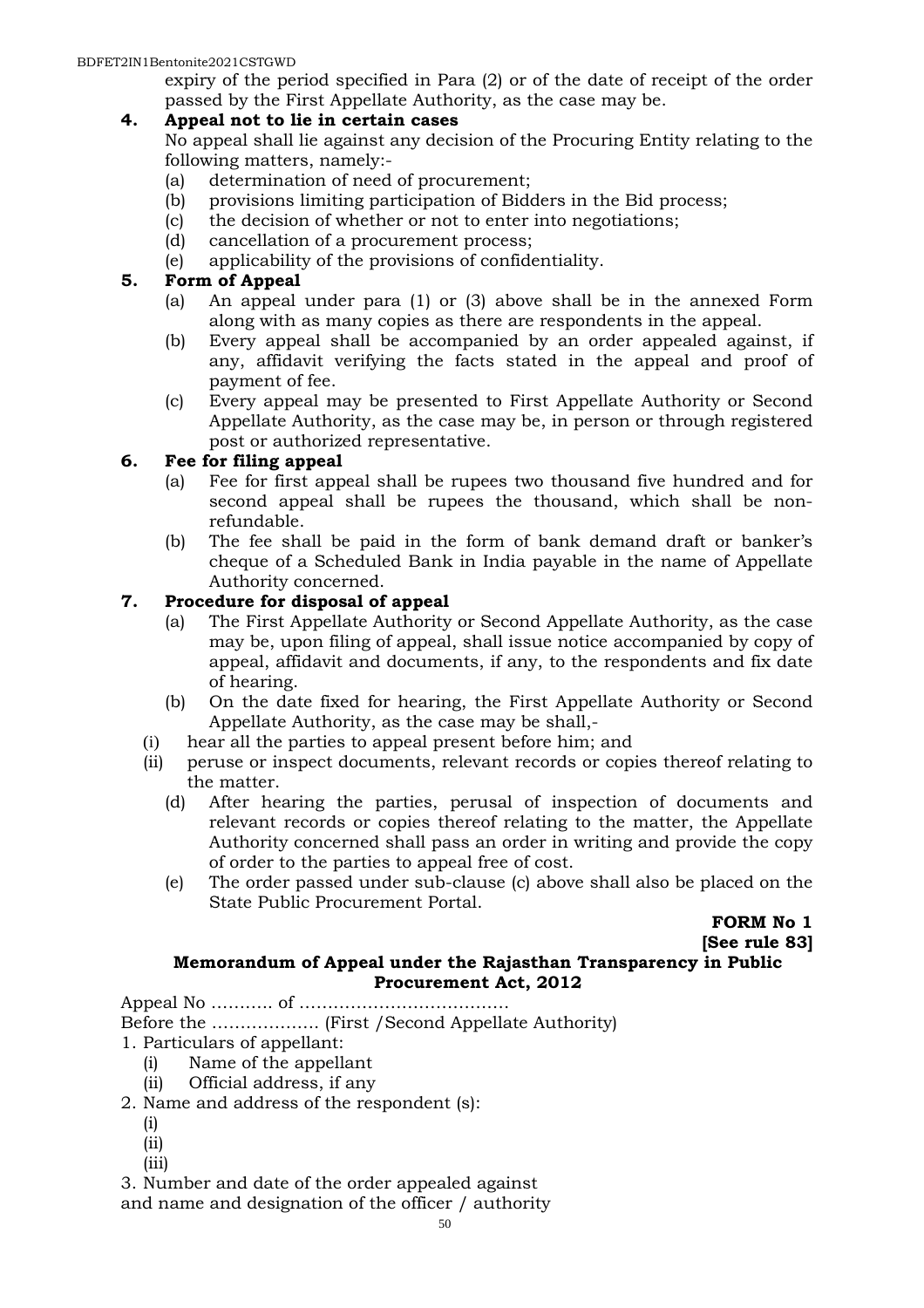BDFET2IN1Bentonite2021CSTGWD

who passed the order (enclose copy), or a

statement of a decision, action or omission of

The Procuring entity in contravention to the provisions

of the Act by which appellant in aggrieved:

- 4. If the Appellant proposes to be represented by a representative, the name and postal address of the representative;
- 5. Number of affidavits and documents enclosed with the appeal;
- 6. Grounds of appeal: ……………………………………...
- (Supported by an affidavit)
- 7. Prayer;…………………………………………………………………………
- Place : ………………………..

Date …………………………

Appellant's Signature **Annexure D** 

#### **RTPP Rules: Additional Conditions of Contract**

# **1. Correction of arithmetical errors**

Provided that a Financial Bid is substantially responsive, the Procuring Entity will correct arithmetical errors during evaluation of Financial Bids on the following basis;

- (i) if there is discrepancy between the unit price and the total price that is obtained by multiplying the unit price and quantity, the unit price shall prevail and the total price shall be corrected, unless in the opinion of the Procuring Entity there is and obvious misplacement of the decimal point in the unit price, in which case the total price as quoted shall govern and the unit price shall be corrected;
- (ii) If there is an error in a total corresponding to the addition or subtraction of subtotals, the subtotals shall prevail and the total shall be corrected; and
- (iii) If there is discrepancy between words and figures, the amount in words shall prevail, unless the amount expressed in words is related to an arithmetic error, in which case the amount in figures shall prevail subject to (i) and (ii) above.

If the bidder that submitted the lowest evacuated Bid does not accept the correction of errors, its Bid shall be disqualified and its Bid Security shall be forfeited of its Bid Securing Declarations shall be executed.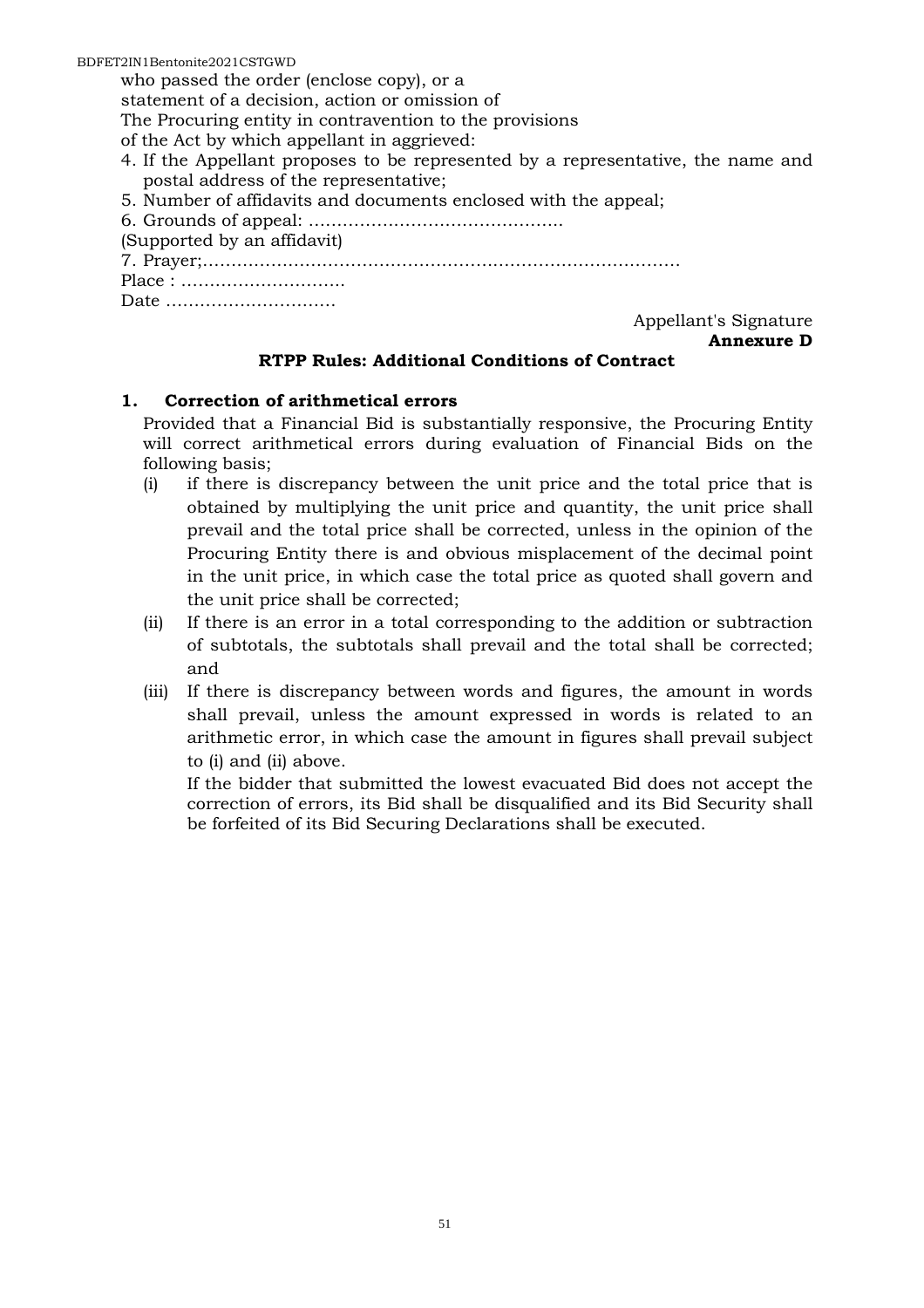#### **A G R E E M E N T (See Rule-68)**

- 1. An agreement made this day of between (hereinafter called "the approved supplier", which expression shall, where the context so admits, be deemed to include his heirs successors, executors & administrators of the one part & the Government of the state of Rajasthan (hereinafter called "the Government" which expression shall, where the context so admits, be deemed to include his successors in office and assigns) of the other part.
- 2. Whereas the approved supplier has agreed with the Government to supply to the \_\_\_\_\_\_\_ of the state of Rajasthan at its Head Office as well as at branches offices throughout Rajasthan, all those articles set forth in the schedule appended hereto in the manner set forth in the conditions of the tender and contract appended herewith and at the rates set forth in column \_\_\_\_\_ of the said schedule.
- 3. And whereas the approved supplier has deposited a sum of Rs. \_\_\_\_\_\_\_\_\_\_\_\_\_\_\_ in \_\_\_\_\_\_\_\_\_\_\_ as performance security as detailed below:
	- a. Cash/Bank Draft/Challan No./Banker Cheque No. \_\_\_\_\_\_ dated \_\_\_\_/ Bank Guarntee No………dated…………
	- b. Post Office Saving Bank Pass Book duly hypothecated to the Departmental authority.
	- c. National Saving Certificate /Defence Saving Certificates, KishanVikasPatras, or any other script / instrument under National Saving Schemes for promotion of small savings, if the same can be pledged under the relevant rule. (The certificates being accepted at surrender value) as security for the due performance of the aforesaid agreement which has been formally transferred to the departmental authority.
- 4. Now these present witness:

(1) In consideration of the payment to be made by the Government through ------ ------------------- at the rates set forth in the Schedule hereto appended the approved supplier will duly supply the said articles set forth in................... and ....................thereof in the manner set forth in the conditions of the tender and contract.

(2) The conditions of the tender and contract for open tender enclosed to the tender notice No. ..................... dated ..............and also opened to this agreement will be deemed to be taken as part of this agreement & are binding on the parties executing this agreement.

(3) Letter Nos. .............. received from tender & letters Nos. ......... issued by the Government & appended to this agreement shall also from part of this agreement.

(4) (a) The Government do hereby agree that if the approved supplier shall duly supply the said articles in the manner aforesaid observe & keep the said terms & conditions, the Government will through ......... pay or cause to be paid to the approved suppler at the time and the manner set forth in the said conditions, the amount payable for each and every consignment.

- 4(b) The mode of payment will be as specified below:
	- 1. ................................................
	- 2. . ..............................................
- 5. The delivery shall be effected & competed within the period as mentioned in supply order from the date of supply order.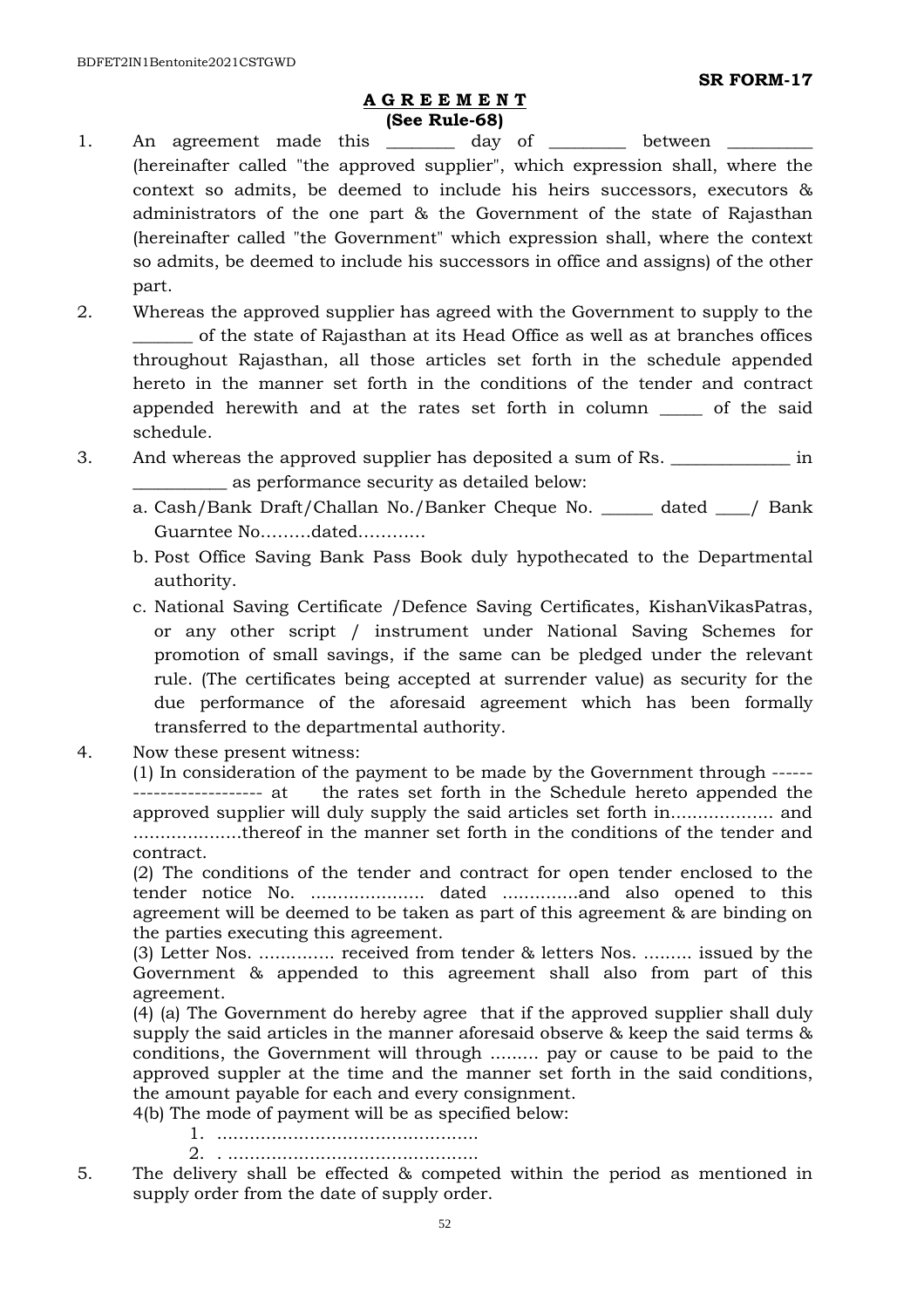- 6. (1) (i) In case of extension in the delivery period with liquidated damages, the recovery shall be made on the basis of following percentages of value of stores which the tenderer has failed to supply;
	- (a) Delay up to one fourth period of the prescribed delivery period.-**2.5%**
	- (b) Delay exceeding one fourth but not exceeding half of the prescribed delivery period.-**5%**
	- (c) Delay exceeding half but not exceeding  $3/4<sup>th</sup>$  of the prescribed delivery period.-**7.5%**
	- (d) Delay exceeding three fourth of prescribed delivery period.-**10%**

Note : (i) Fraction of day in reckoning period of delay in supplies shall be eliminated if it is less than half a day.

- (ii) The maximum amount of agreed liquidated damages shall be 10%.
- (iii) If the supplier requires an extension of time in completion of contractual supply on account of occurrence of any hindrances he shall apply in writing to the authority which had placed the supply order, for the same immediately on occurrence of the hindrance but not after the stipulated date of completion of supply.
- (2) Delivery period may be extended with or without liquidated damages if the delay in the supply of goods is on account of hindrances beyond control of the tenderer.
- 7. All disputes arising out of this agreement and all questions relating to the interpretation of this agreement shall be decided by the Government and decision of the Government shall be final.
	- In witness whereof the parties hereto have set their hands on the ------------ day of ------------, 2020 .

DATE: **WITNESS**  Name :

Address:

#### **SIGNATURE OF THE SIGNATURE FOR AND ON APPROVED SUPPLIER BEHALF OF GOVERNOR (DESIGNATION)**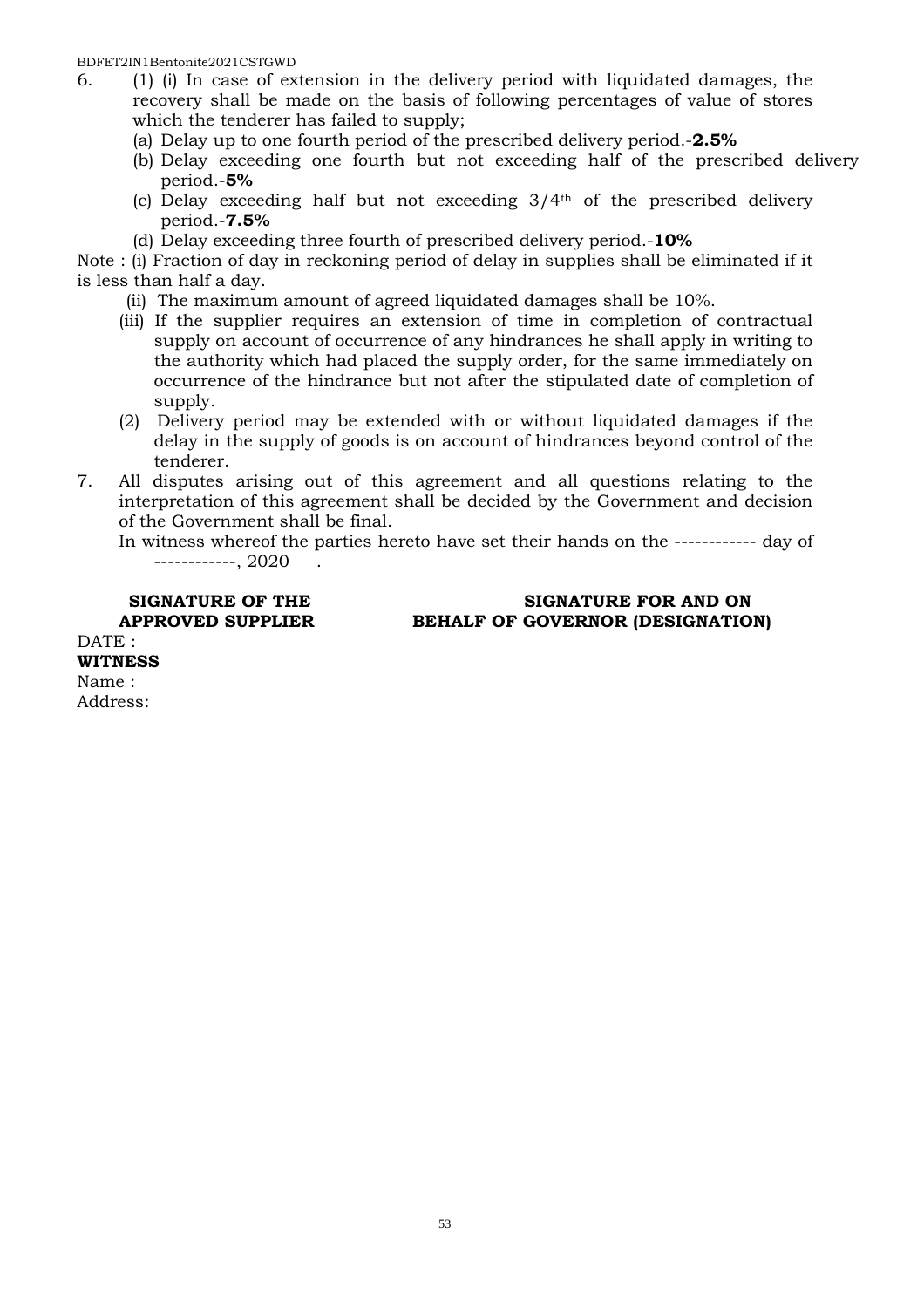# **Model of Bank Guarantee for Security Deposit (To be submitted on non judicial stamp paper duly purchased by bank)**

#### **To**

**THE GOVERNOR OF THE STATE OF RAJASTHAN Through CHIEF ENGINEER GWD, Jodhpur. Whereas the Governor of the State of Rajasthan through Chief Engineer (here-in-after called "the Department") having entered into an agreement No\_\_\_ dated \_\_\_\_ with M/s \_\_\_\_\_\_\_\_\_\_\_\_\_\_\_\_\_\_\_\_\_\_\_\_\_\_\_\_\_\_\_\_\_\_\_\_\_\_\_ (herein after called the contractor) for** -------------------------------------------------------------------------------------., herein after called "the said Agreement" under which the contractor(s) M/s have applied to furnish Bank Guarantee to makeup the full Security Deposit. 1. In consideration of the Governor of State of Rajasthan having made such a stipulation in agreement. We \_\_\_\_\_\_\_\_\_\_\_\_\_\_ (indicate name of the "Bank"), herein-after referred to as the "Bank" at the request of  $M/s$  \_\_\_\_\_\_\_\_\_, contractor(s), do hereby undertake to pay to the Department an amount not exceeding Rs. \_\_\_\_\_\_\_\_\_\_\_\_\_\_ (Rupees \_\_\_\_\_\_\_\_\_\_\_\_\_\_\_\_\_\_\_\_ only) on demand. 2. We \_\_\_\_\_\_\_\_\_\_\_\_\_\_ (indicate the name of Bank), do hereby undertake to pay Rs. \_\_\_\_\_\_\_\_\_\_\_\_\_\_\_\_\_\_ only) under this guarantee without any demur or delay, merely on a demand from the Department. Any such demand made on the bank by the Department shall be conclusive and payable by the Bank under this guarantee. The Bank Guarantee shall be completely at the disposal of the Department and We \_\_\_\_\_\_\_\_\_\_\_ (indicate the name of Bank), bound ourselves with all directions given by Department regarding this Bank Guarantee. However, our liability under this guarantee shall be restricted to an amount not exceeding Rs\_\_\_\_\_\_\_\_\_\_\_\_\_\_\_\_ (Rupees\_\_\_\_\_\_\_\_\_\_\_\_\_\_\_\_ only). 3. We **Example 2.** (indicate the name of Bank), undertake to pay to the Department any money so demanded notwithstanding any dispute or disputes raised by the contractor(s) in any suit or proceeding pending before any Court or Tribunal or Arbitrator etc. relating thereto, our liability under these presents being absolute, unequivocal and unconditional. 4. We\_\_\_\_\_\_\_\_\_\_\_\_\_\_\_\_\_ (indicate the name of Bank) further agree that the guarantee herein contained shall remain in full force and effect during the period that would be taken for the performance of the said Agreement and that it shall

- continue enforceable till all the dues of the Department under or by virtue of the said Agreement have been fully paid and its claims satisfied or discharged or till the Department certifies that the terms and conditions of the said Agreement have been fully and properly carried out by the said contractor(s) and accordingly discharges this guarantee.
- 5. We\_\_\_\_\_\_\_\_\_\_\_\_\_\_\_\_\_\_\_\_ (indicate the name of Bank) further agree with the Department that the Department shall have the fullest liberty without our consent and without affecting in any manner our obligations, hereunder to vary any of the terms and conditions of the said agreement or to extend time of performance by the said contractor(s) from time to time or to postpone for any time or from time to time any of the powers exercisable by the Department against the said contractor(s) and to forbear or enforce any of the terms and conditions relating to the said agreement and we shall not be relieved from our liability by reason of any such variation, or extension being granted to the said contractor(s) or for any forbearance act of omission on the part of the Department or any indulgence by the Department to the said contractor or by any such matter or thing whatsoever which would but for this provision, have effect of so reliving us.
- 6. The liability of us\_\_\_\_\_\_\_\_\_\_\_\_\_\_\_\_\_\_\_\_\_ (indicate the name of Bank), under this guarantee will not be discharged due to the change in the constitution of the Bank or the Contractor(s).